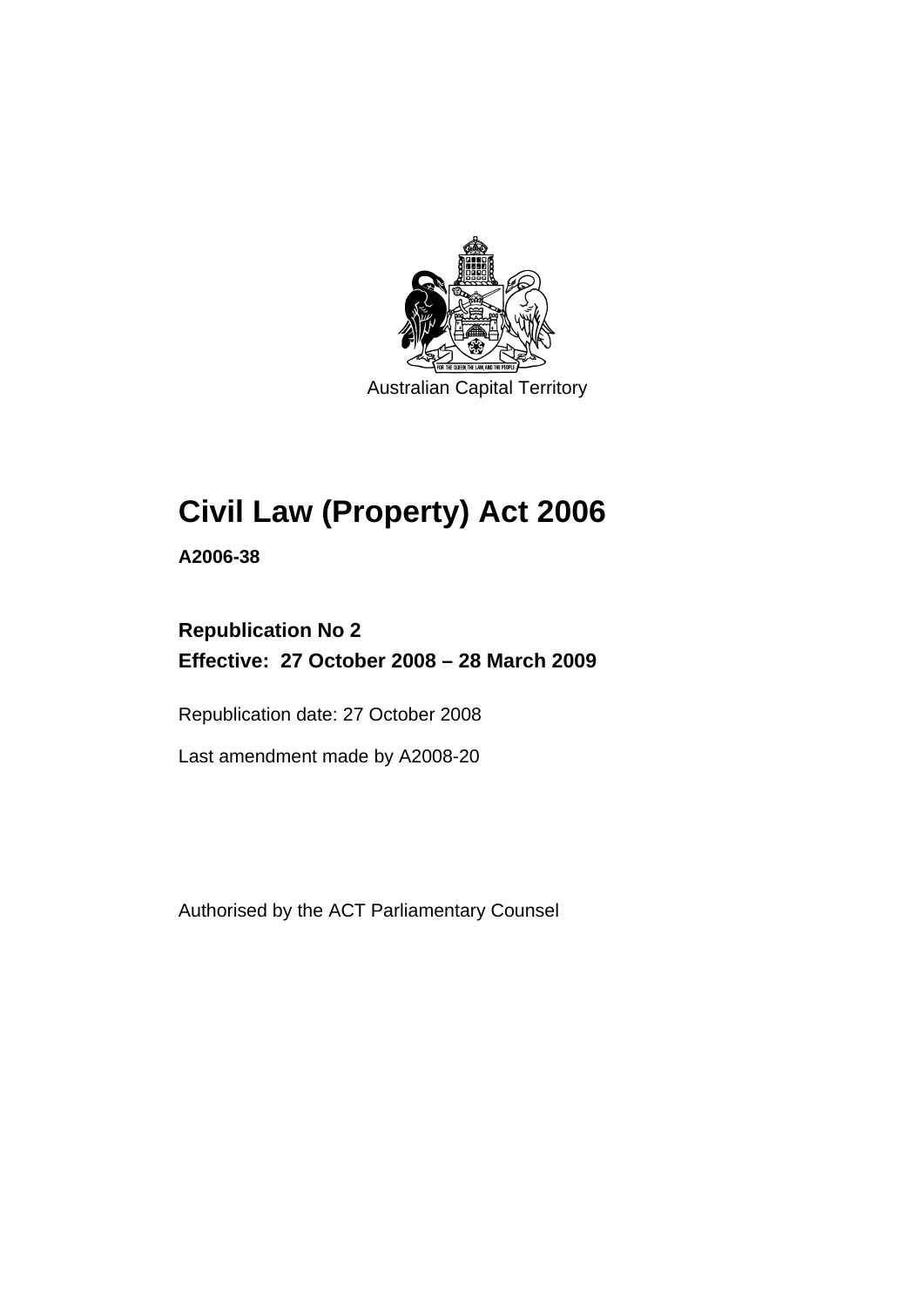#### **About this republication**

#### **The republished law**

This is a republication of the *Civil Law (Property) Act 2006* (including any amendment made under the *Legislation Act 2001*, part 11.3 (Editorial changes)) as in force on 27 October 2008*.*  It also includes any amendment, repeal or expiry affecting the republished law to 27 October 2008.

The legislation history and amendment history of the republished law are set out in endnotes 3 and 4.

#### **Kinds of republications**

The Parliamentary Counsel's Office prepares 2 kinds of republications of ACT laws (see the ACT legislation register at www.legislation.act.gov.au):

- authorised republications to which the *Legislation Act 2001* applies
- unauthorised republications.

The status of this republication appears on the bottom of each page.

#### **Editorial changes**

The *Legislation Act 2001*, part 11.3 authorises the Parliamentary Counsel to make editorial amendments and other changes of a formal nature when preparing a law for republication. Editorial changes do not change the effect of the law, but have effect as if they had been made by an Act commencing on the republication date (see *Legislation Act 2001*, s 115 and s 117). The changes are made if the Parliamentary Counsel considers they are desirable to bring the law into line, or more closely into line, with current legislative drafting practice.

This republication does not include amendments made under part 11.3 (see endnote 1).

#### **Uncommenced provisions and amendments**

If a provision of the republished law has not commenced or is affected by an uncommenced amendment, the symbol  $\mathbf{U}$  appears immediately before the provision heading. The text of the uncommenced provision  $\overline{or}$  amendment appears only in the last endnote.

#### **Modifications**

If a provision of the republished law is affected by a current modification, the symbol  $\mathbf{M}$ appears immediately before the provision heading. The text of the modifying provision appears in the endnotes. For the legal status of modifications, see *Legislation Act 2001*, section 95.

#### **Penalties**

The value of a penalty unit for an offence against this republished law at the republication date is—

- (a) if the person charged is an individual—\$100; or
- (b) if the person charged is a corporation—\$500.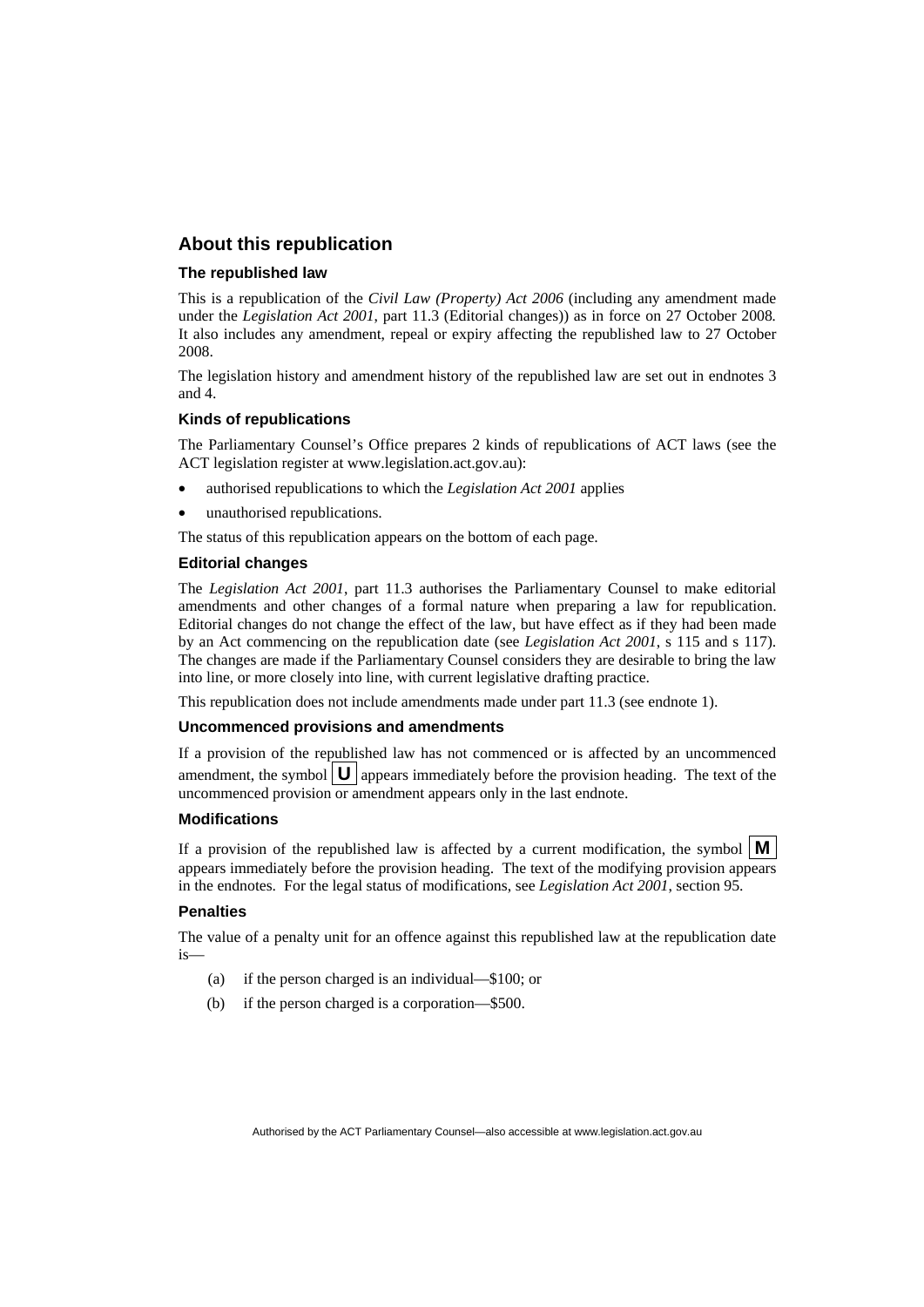

# **[Civil Law \(Property\) Act 2006](#page-10-0)**

# **Contents**

|                  |                          | Page           |
|------------------|--------------------------|----------------|
| <b>Chapter 1</b> | <b>Preliminary</b>       |                |
| 1                | Name of Act              | $\overline{2}$ |
| 3                | Dictionary               | 2              |
| 4                | <b>Notes</b>             | $\overline{2}$ |
| 5                | Application of Act       | 2              |
|                  |                          |                |
| <b>Chapter 2</b> | Conveyancing             |                |
| <b>Part 2.1</b>  | Conveyancing-preliminary |                |
| 200              | What is a settlement?    | 4              |
|                  |                          |                |

Civil Law (Property) Act 2006 Effective: 27/10/08-28/03/09 contents 1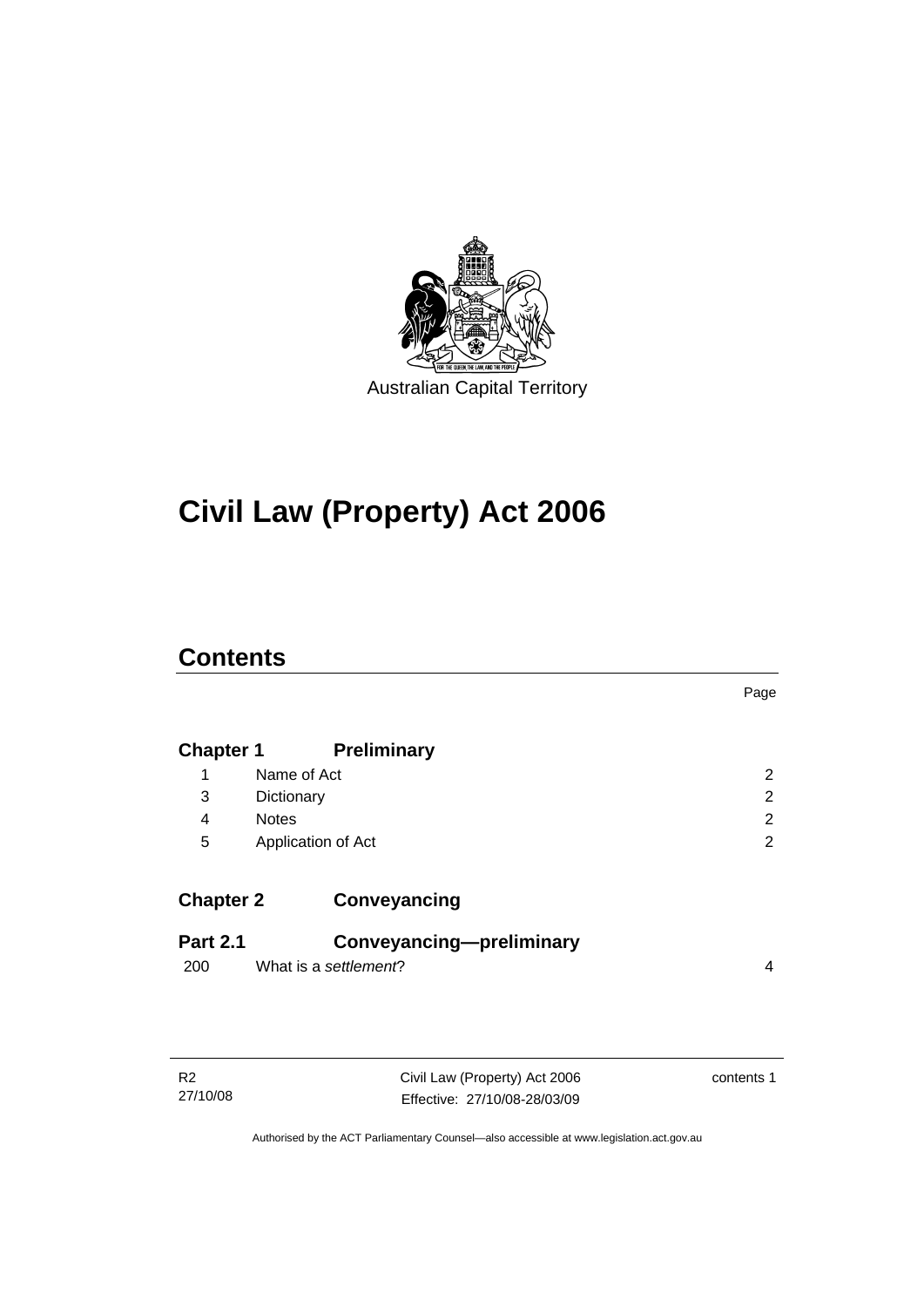#### **Contents**

| <b>Part 2.2</b> | General rules about property                                                 | Page            |  |
|-----------------|------------------------------------------------------------------------------|-----------------|--|
| Division 2.2.1  | Rules of law on certain points                                               |                 |  |
| 201             | Instruments required to be in writing                                        | 5               |  |
| 202             | Creation of interests in land by word of mouth                               | 6               |  |
| 203             | Exceptions to s 201 and s 202                                                | 6               |  |
| 204             | Proceedings do not lie on certain unwritten agreements                       | $\overline{7}$  |  |
| 205             | Assignment of debts and things in action                                     | 8               |  |
| 206             | Merger                                                                       | 8               |  |
| 207             | Equitable waste                                                              | 9               |  |
| Division 2.2.2  | <b>Property generally</b>                                                    |                 |  |
| 208             | Person may assure property to self or to self and others                     | 9               |  |
| 209             | Power for corporations to hold property as joint tenants                     | 9               |  |
| 210             | Interpretation of conveyance etc of property to 2 or more people<br>together | 10              |  |
| 211             | Tenants in common of equitable estate acquiring legal estate                 | 10              |  |
| 212             | People taking who are not parties                                            | 11              |  |
| 213             | Presumption of survivorship                                                  | 11              |  |
| 214             | Provisions about supplemental instruments                                    | 11              |  |
| Division 2.2.3  | <b>Ending life interests</b>                                                 |                 |  |
| 215             | Meaning of life interest for div 2.2.3                                       | 12              |  |
| 216             | Wrongful holding over of life interest etc                                   | 12 <sup>2</sup> |  |
| 217             | Vesting of interests on end of life interest—evidence of death               | 12 <sup>2</sup> |  |
| 218             | Vesting orders made in error                                                 |                 |  |
| <b>Part 2.3</b> | General rules about deeds and documents of<br>corporations                   |                 |  |
| Division 2.3.1  | Deeds and their effect                                                       |                 |  |
| 219             | Signature and attestation of deeds                                           | 15              |  |
| 220             | Receipt in deed sufficient                                                   | 15              |  |
| 221             | Receipt in deed or endorsed evidence for subsequent purchaser                | 16              |  |
| 222             | How powers of appointment are to be exercised                                | 16              |  |
| Division 2.3.2  | <b>Operation of deeds</b>                                                    |                 |  |
| 223             | Limitations may be made by direct conveyance without uses                    | 16              |  |
| contents 2      | Civil Law (Property) Act 2006                                                | R <sub>2</sub>  |  |
|                 | Effective: 27/10/08-28/03/09                                                 | 27/10/08        |  |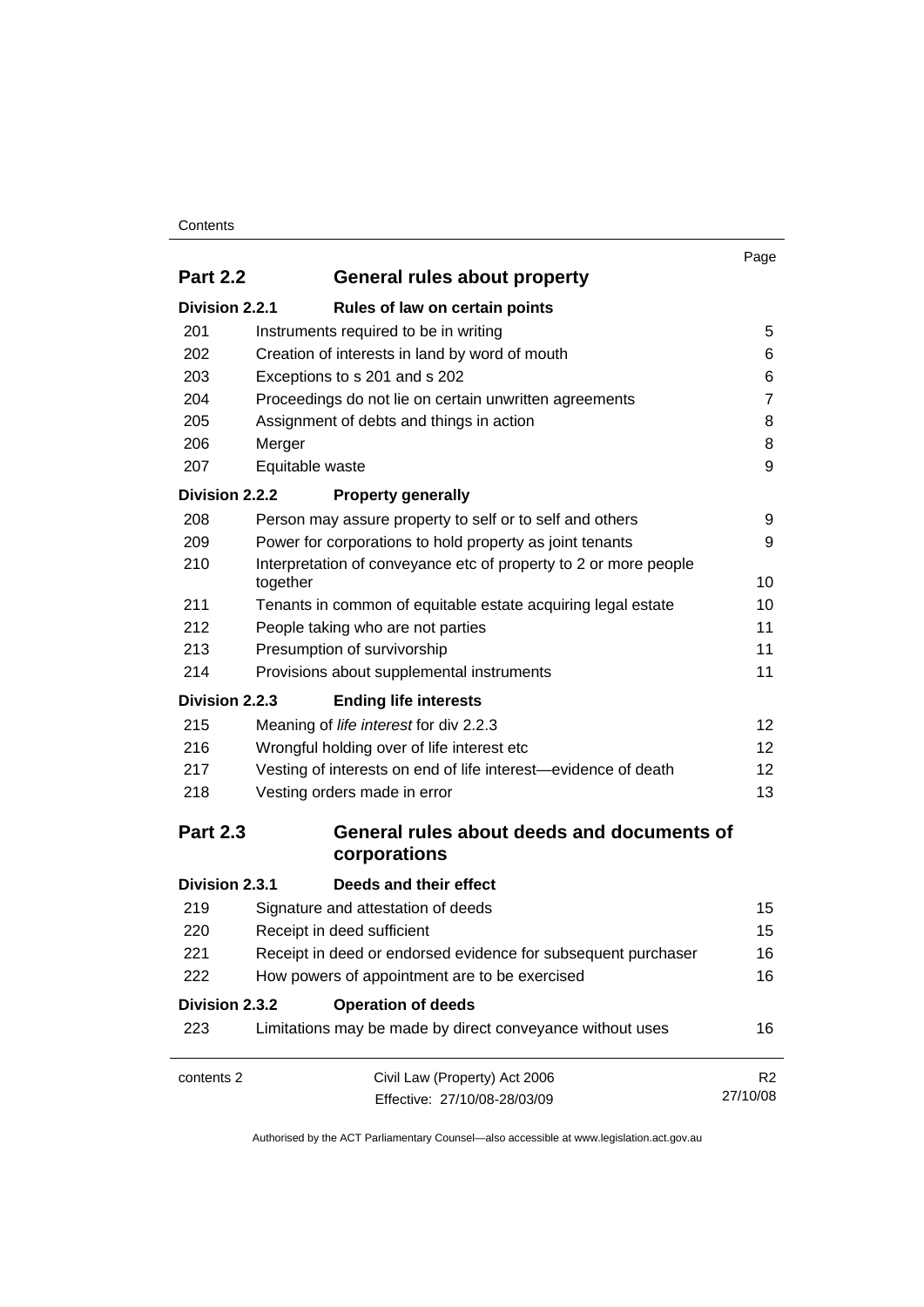|                 |                             |                                                                    | Contents   |
|-----------------|-----------------------------|--------------------------------------------------------------------|------------|
|                 |                             |                                                                    | Page       |
| 224             |                             | In conveyance use of word grant unnecessary                        | 16         |
| 225             | Rights of entry etc         |                                                                    | 17         |
| 226             | Certain conveyance etc void |                                                                    | 17         |
| Division 2.3.3  |                             | <b>Documents of corporations</b>                                   |            |
| 227             |                             | Execution of documents by or on behalf of corporations             | 17         |
| Division 2.3.4  |                             | <b>Powers of appointment</b>                                       |            |
| 228             |                             | Application-div 2.3.4                                              | 19         |
| 229             |                             | Appointments to be valid despite exclusion of object               | 19         |
| <b>Part 2.4</b> |                             | <b>Sales and other transactions</b>                                |            |
| Division 2.4.1  |                             | Dispositions on trust for sale or with power of sale               |            |
| 230             |                             | Meaning of purchaser for div 2.4.1                                 | 20         |
| 231             |                             | Consents to execution of trust for sale etc                        | 20         |
| 232             |                             | Purchaser not to be concerned with trusts of proceeds of sale      | 21         |
| 233             |                             | Settlements of personal property invested in land                  | 21         |
| 234             |                             | Powers given to trustees for sale                                  | 22         |
| 235             |                             | Application of income of land under trust for sale                 | 22         |
| 236             |                             | Partition of land under trust for sale                             | 22         |
| 237             | powers                      | Powers of Supreme Court if trustees for sale decline to exercise   | 24         |
| Division 2.4.2  |                             | <b>Voidable dispositions</b>                                       |            |
| 238             |                             | Meaning of purchaser for div 2.4.2                                 | 24         |
| 239             |                             | Voluntary dispositions to defraud creditors voidable               | 24         |
| 240             |                             | Voluntary dispositions of land-how far voidable against purchasers | 25         |
| 241             |                             | Acquisitions of reversions at under value                          | 25         |
| <b>Part 2.5</b> |                             | <b>Partition</b>                                                   |            |
| 242             |                             | Definitions-pt 2.5                                                 | 26         |
| 243             |                             | Court may order partition of land held in co-ownership             | 26         |
| 244             |                             | Power of Supreme Court to order sale instead of partition          | 26         |
| 245             |                             | Authority for interested person to bid                             | 28         |
| 246             |                             | Parties to partition proceedings                                   | 28         |
| 247             |                             | Several sales in same partition proceeding                         | 28         |
| R <sub>2</sub>  |                             | Civil Law (Property) Act 2006                                      | contents 3 |
| 27/10/08        |                             | Effective: 27/10/08-28/03/09                                       |            |

Effective: 27/10/08-28/03/09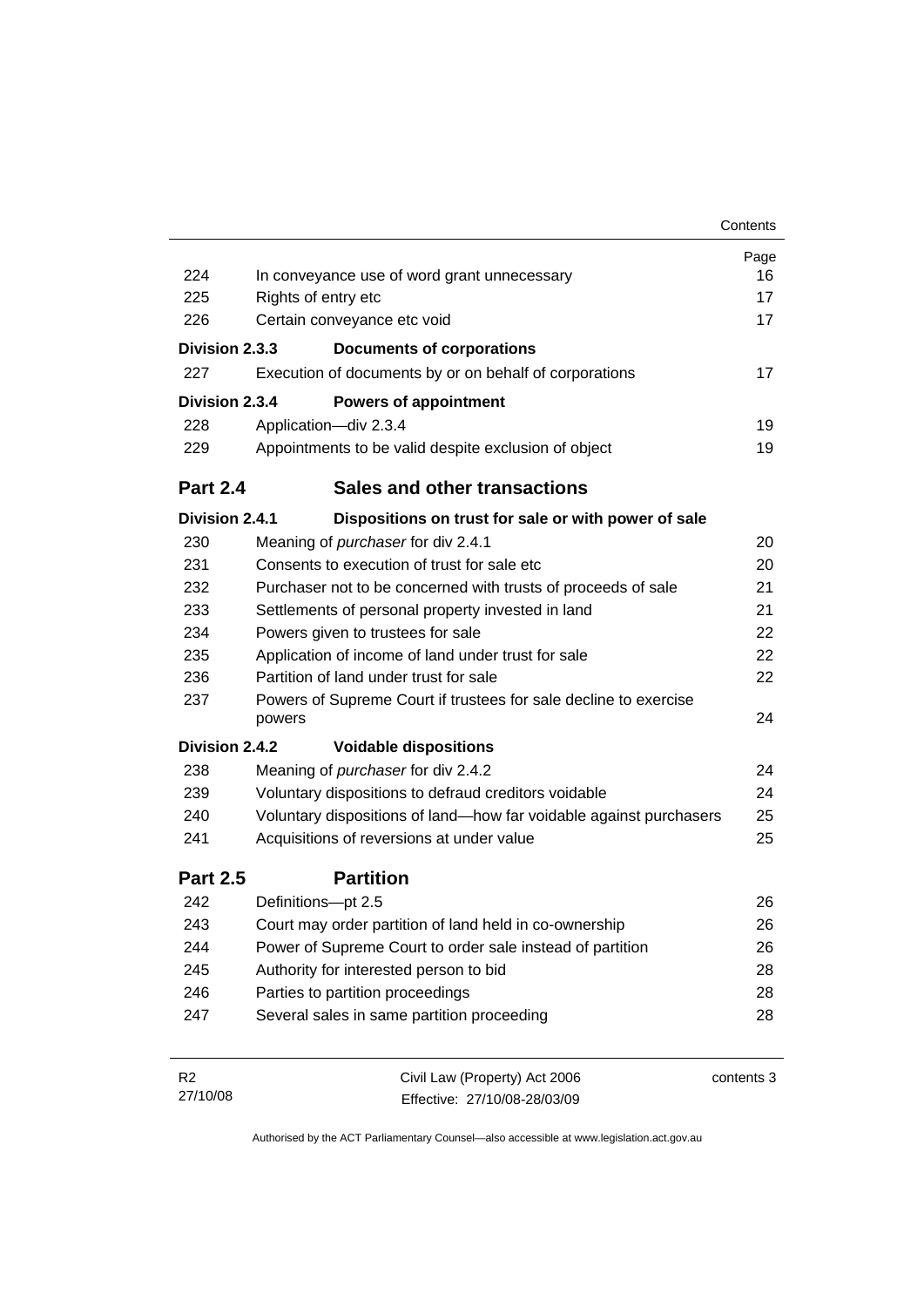#### **Contents**

|                  |                                                 | Page |
|------------------|-------------------------------------------------|------|
| <b>Part 2.6</b>  | <b>Apportionment</b>                            |      |
| 248              | Definitions-pt 2.6                              | 30   |
| 249              | Application of pt 2.6 to dividends of companies | 30   |
| 250              | Income apportionable in relation to time        | 30   |
| 251              | Time when apportioned part is payable           | 31   |
| 252              | Recovery of apportioned parts                   | 31   |
| 253              | Exceptions and application                      | 32   |
| <b>Part 2.7</b>  | <b>Children and children's property</b>         |      |
| 254              | Receipts by certain children                    | 33   |
| 255              | Management of land during childhood             | 33   |
| 256              | Power to appoint trustees of child's property   | 34   |
| 257              | Powers and duties of guardian                   | 36   |
| <b>Part 2.8</b>  | <b>Rights-of-way</b>                            |      |
| 258              | No right-of-way by user against Territory etc   | 37   |
| <b>Chapter 3</b> | <b>Mortgages</b>                                |      |
| <b>Part 3.1</b>  | Powers in relation to mortgages                 |      |
| 300              | Application-pt 3.1                              | 38   |
| 301              | Powers incidental to mortgages                  | 38   |
| 302              | Receipt for purchase money sufficient discharge | 39   |
| 303              | Notice of sale                                  | 39   |
| 304              | Purported exercise of power of sale             | 40   |

| contents 4 | Civil Law (Property) Act 2006 |          |
|------------|-------------------------------|----------|
|            | Effective: 27/10/08-28/03/09  | 27/10/08 |

 Application of purchase money by mortgagee [40](#page-49-0) Property that may be transferred to purchaser [40](#page-49-0) Mortgagee may call for documents relating to property [41](#page-50-0) 308 Appointment of receiver [41](#page-50-0) Receiver taken to be agent of mortgagor [42](#page-51-0) 310 Powers of receiver **120 Aprovements** 2[42](#page-51-0) Ending appointment of receiver etc [42](#page-51-0) 312 Commission to receiver **120 Commission** to receiver **12** Receiver to insure if required [43](#page-52-0)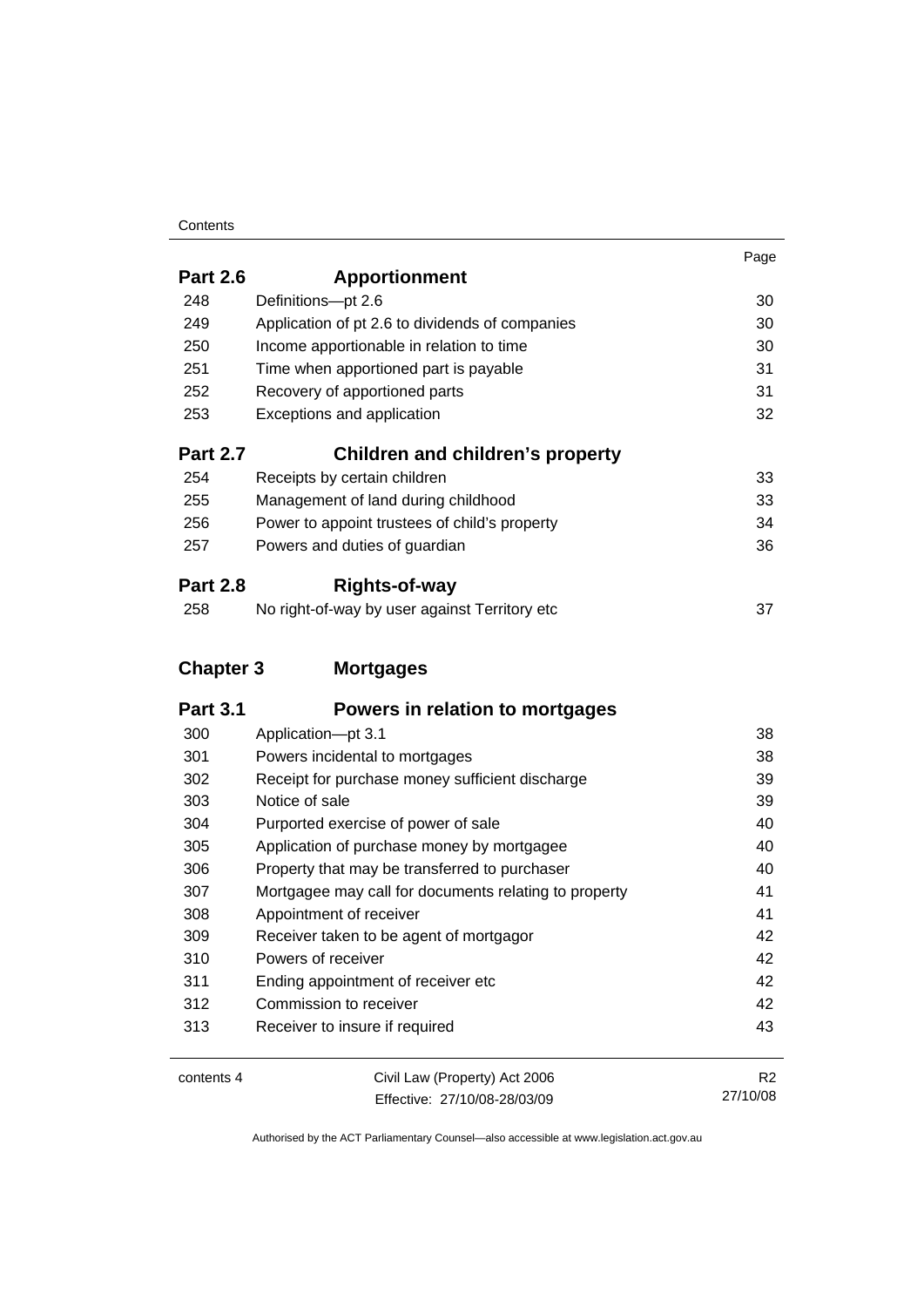| 314              | Application of amounts received by receiver                 | Page<br>43 |
|------------------|-------------------------------------------------------------|------------|
| <b>Part 3.2</b>  | <b>Mortgages-other provisions</b>                           |            |
| 315              | Effect of repayment on ejectment by mortgagee               | 44         |
| 316              | Section 315 not to apply in certain cases                   | 45         |
| 317              | Redemption if mortgagee absent or unknown                   | 45         |
| <b>Chapter 4</b> | <b>Leases</b>                                               |            |
| <b>Part 4.1</b>  | Leases-general provisions                                   |            |
| Division 4.1.1   | Lessee's and lessor's obligations                           |            |
| 400              | Lessee's obligations attach to reversion                    | 47         |
| 401              | Lessor's obligations to run with reversion                  | 48         |
| 402              | Lessee to give notice of ejectment to lessor                | 48         |
| Division 4.1.2   | Renewal of headlease without surrender of sublease          |            |
| 403              | Renewal of headlease                                        | 49         |
| 404              | Rights on renewal                                           | 49         |
| <b>Part 4.2</b>  | Leases to and for children and for absent<br>lessors        |            |
| 405              | Leases for children                                         | 51         |
| 406              | Costs of lease authorisation application for child          | 51         |
| 407              | Renewal of leases by children                               | 52         |
| 408              | Renewal of leases for people not amenable to process        | 52         |
| 409              | Preconditions for grant or renewal of lease to be satisfied | 53         |
| 410              | Application of amounts paid for lease renewal under pt 4.2  | 53         |
| 411              | Validity of surrenders and leases under pt 4.2              | 53         |
| 412              | Costs of applications under pt 4.2                          | 54         |
| <b>Part 4.3</b>  | <b>Breach of insurance provisions</b>                       |            |
| 413              | Application-pt 4.3                                          | 55         |
| 414              | Relief against forfeiture for failure to insure             | 55         |
| 415              | Record of relief granted                                    | 55         |
| 416              | Limit on relief                                             | 55         |
| R <sub>2</sub>   | Civil Law (Property) Act 2006                               | contents 5 |
| 27/10/08         | Effective: 27/10/08-28/03/09                                |            |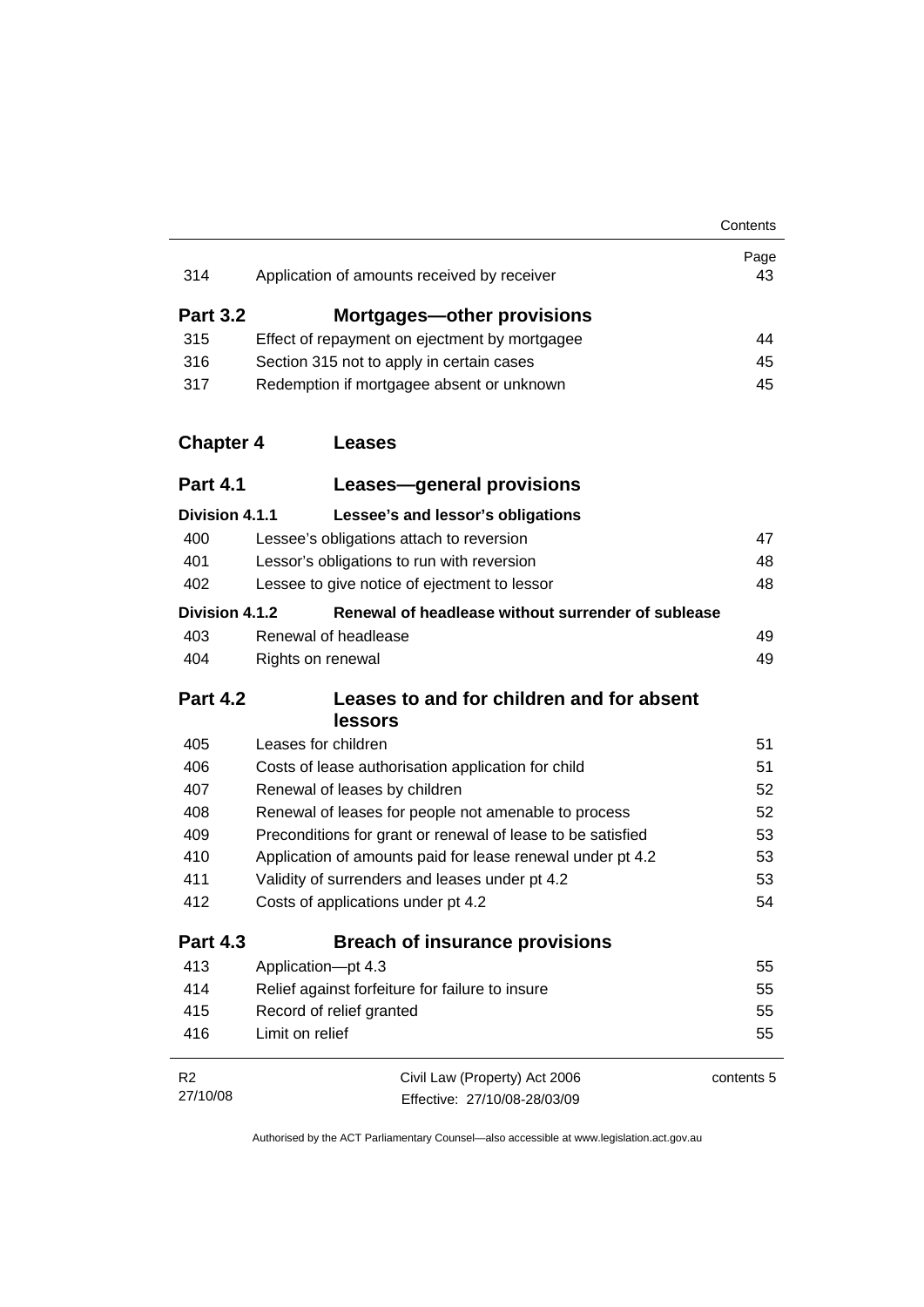| 417             | Noncomplying insurance                                   | Page<br>56 |
|-----------------|----------------------------------------------------------|------------|
| 418             | Protection of purchaser of leasehold against forfeiture  | 56         |
|                 |                                                          |            |
| <b>Part 4.4</b> | Restriction of effect of licence or waiver by            |            |
|                 | lessor                                                   |            |
| 419             | Application-pt 4.4                                       | 58         |
| 420             | Effect of licence given to lessee                        | 58         |
| 421             | Operation of partial licences                            | 59         |
| 422             | Apportionment of conditions of entry on severance        | 60         |
| 423             | Waiver of benefit of lease provision                     | 60         |
| <b>Part 4.5</b> | <b>Forfeiture of leases</b>                              |            |
| 424             | Definitions-pt 4.5                                       | 61         |
| 425             | Application-pt 4.5                                       | 61         |
| 426             | Restrictions on re-entry or forfeiture                   | 61         |
| 427             | Notices under s 426 (1)                                  | 63         |
| 428             | Protection of sublessees                                 | 63         |
| <b>Part 4.6</b> | Leases invalidly granted under powers                    |            |
| 429             | Pt 4.6 does not bind the Territory                       | 64         |
| 430             | Leases taken to be granted in intended exercise of power | 64         |
| 431             | Certain invalid leases taken to be agreements to lease   | 64         |
| 432             | Certain leases validated                                 | 65         |
| 433             | Acceptance of rent taken to be confirmation of lease     | 66         |
| 434             | Lessee bound to accept confirmation                      | 66         |
| 435             | Pt 4.6 does not affect certain other rights              | 67         |
| <b>Part 4.7</b> | <b>Recovery of leased premises</b>                       |            |
| 436             | Application-pt 4.7                                       | 68         |
| 437             | Who is an agent for pt 4.7?                              | 68         |
| 438             | Recovery of possession                                   | 68         |

contents 6 Civil Law (Property) Act 2006 Effective: 27/10/08-28/03/09

R2 27/10/08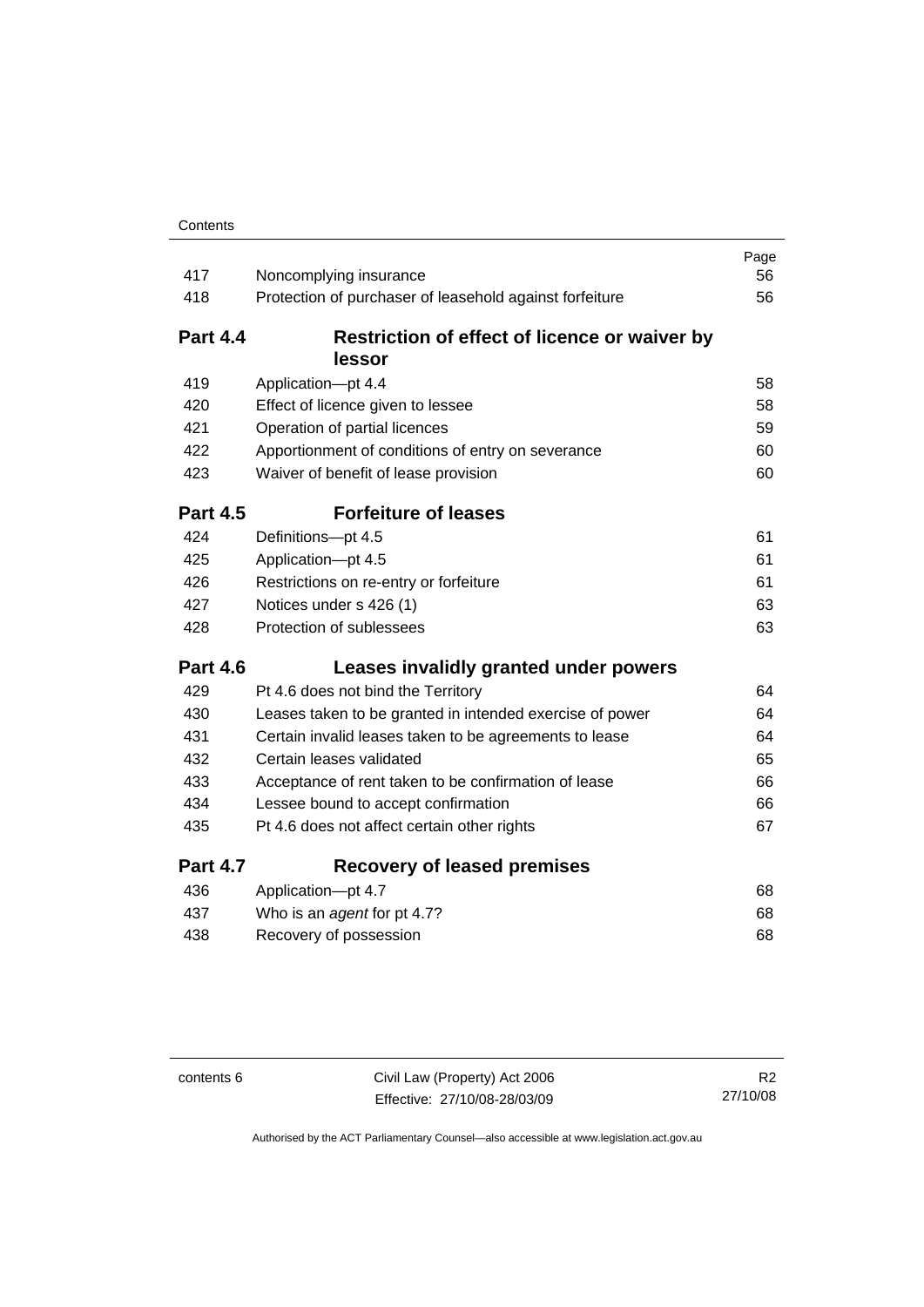|                   |                                                                                        | Page |
|-------------------|----------------------------------------------------------------------------------------|------|
| <b>Chapter 5</b>  | <b>Miscellaneous</b>                                                                   |      |
| <b>Part 5.1</b>   | Debts charged on property of deceased<br>person                                        |      |
| 500               | Charges on property of deceased person to be paid primarily out of<br>property charged | 70   |
| <b>Part 5.2</b>   | <b>Stipulations in contracts</b>                                                       |      |
| 501               | Stipulations not of the essence of contracts                                           | 72   |
| <b>Part 5.3</b>   | <b>Miscellaneous-other provisions</b>                                                  |      |
| 502               | Approved forms                                                                         | 73   |
| 503               | Regulation-making power                                                                | 73   |
| <b>Part 5.4</b>   | <b>Transitional</b>                                                                    |      |
| 504               | References to repealed Act                                                             | 74   |
| 505               | <b>Transitional regulations</b>                                                        | 74   |
| 506               | Expiry of pt 5.4                                                                       | 75   |
| <b>Dictionary</b> |                                                                                        | 76   |
| <b>Endnotes</b>   |                                                                                        |      |
| 1                 | About the endnotes                                                                     | 81   |
| 2                 | Abbreviation key                                                                       | 81   |
| 3                 | Legislation history                                                                    | 82   |
| 4                 | Amendment history                                                                      | 82   |

5 Earlier republications [83](#page-92-0)

**Contents**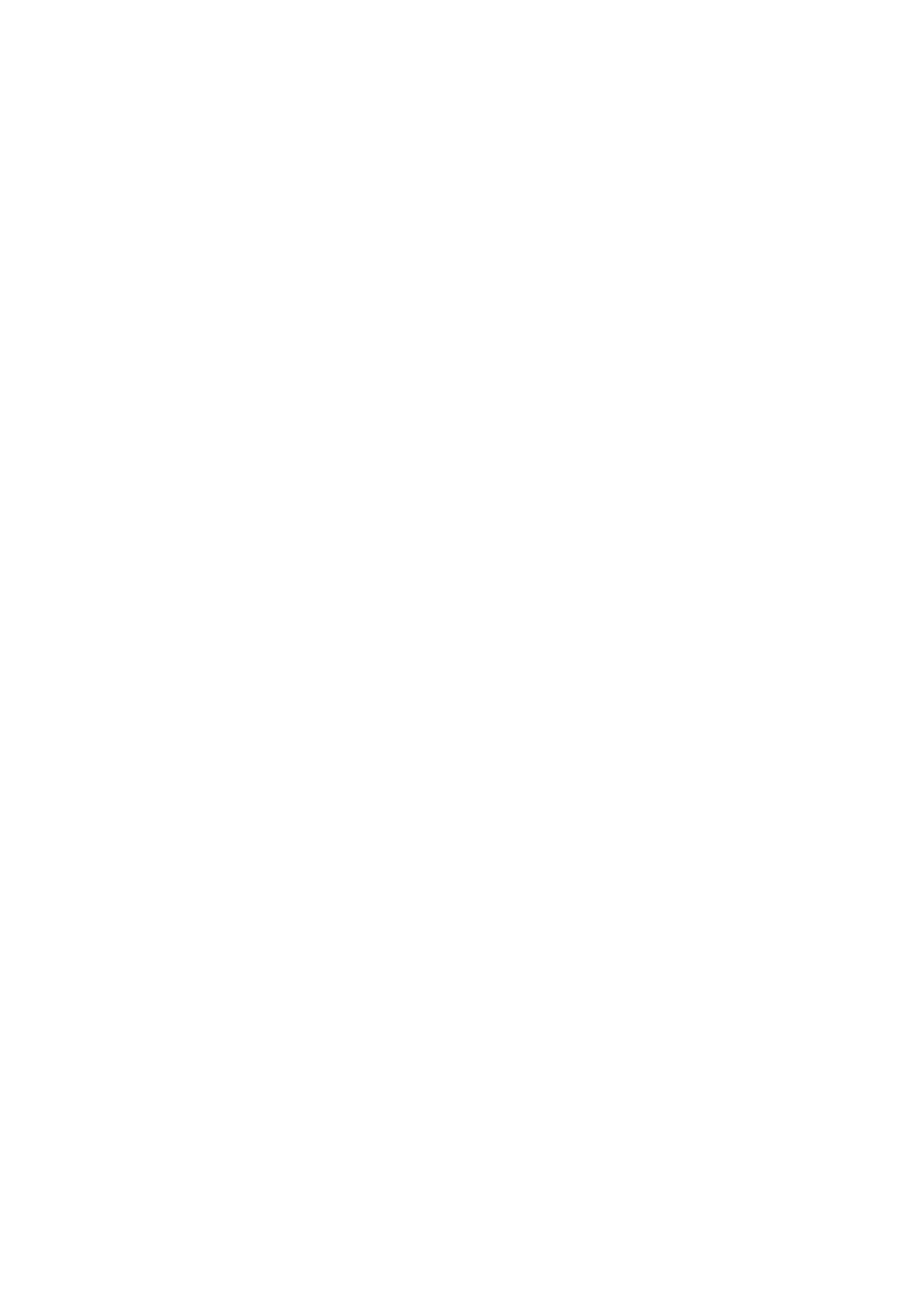<span id="page-10-0"></span>

# **Civil Law (Property) Act 2006**

An Act to amend, simplify and consolidate provisions about the law of property, and for other purposes

Ī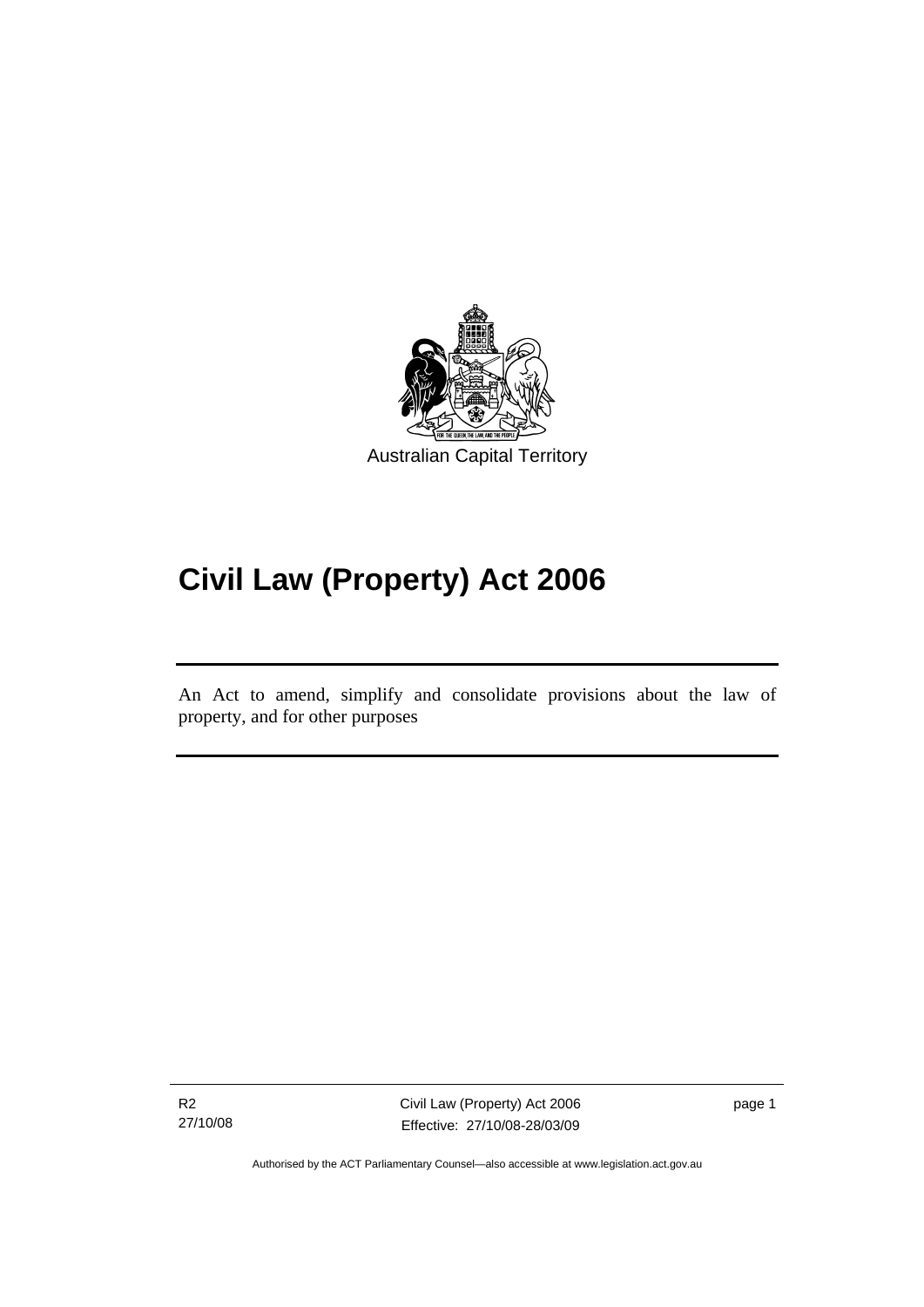<span id="page-11-0"></span>Section 1

# **Chapter 1** Preliminary

## **1 Name of Act**

This Act is the *Civil Law (Property) Act 2006*.

## **3 Dictionary**

The dictionary at the end of this Act is part of this Act.

*Note 1* The dictionary at the end of this Act defines certain terms used in this Act, and includes references (*signpost definitions*) to other terms defined elsewhere.

> For example, the signpost definition '*trustee company*—see the *Trustee Companies Act 1947*, dictionary.' means that the term 'trustee company' is defined in that dictionary and the definition applies to this Act.

*Note 2* A definition in the dictionary (including a signpost definition) applies to the entire Act unless the definition, or another provision of the Act, provides otherwise or the contrary intention otherwise appears (see Legislation Act, s 155 and s 156 (1)).

#### **4 Notes**

A note included in this Act is explanatory and is not part of this Act.

*Note* See the Legislation Act, s 127 (1), (4) and (5) for the legal status of notes.

#### **5 Application of Act**

- (1) This Act does not apply in relation to leasehold land (including leases of leasehold land) under the *Land Titles Act 1925* so far as there is an inconsistency with that Act.
- (2) If a provision of this Act is stated to apply to land under the *Land Titles Act 1925*, the provision is not taken (unless the contrary intention appears) to apply exclusively to land of that kind.

R2 27/10/08

Authorised by the ACT Parliamentary Counsel—also accessible at www.legislation.act.gov.au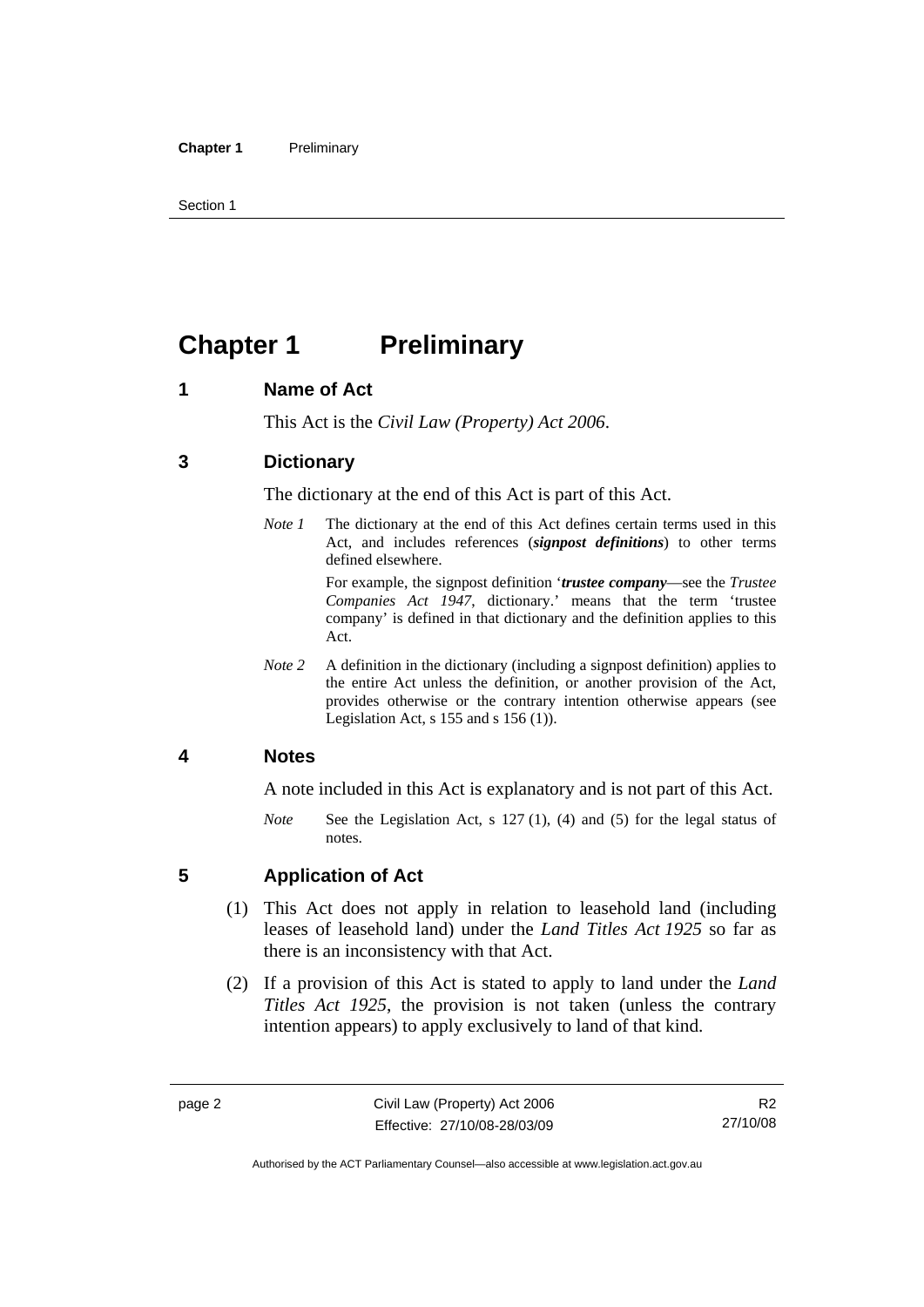- (3) This Act is subject to the following legislation:
	- (a) the *Consumer Credit Act 1995*;
	- (b) the *Consumer Credit (Australian Capital Territory) Code*;
	- (c) the *Consumer Credit (Australian Capital Territory) Regulations*;
	- (d) a law prescribed by regulation.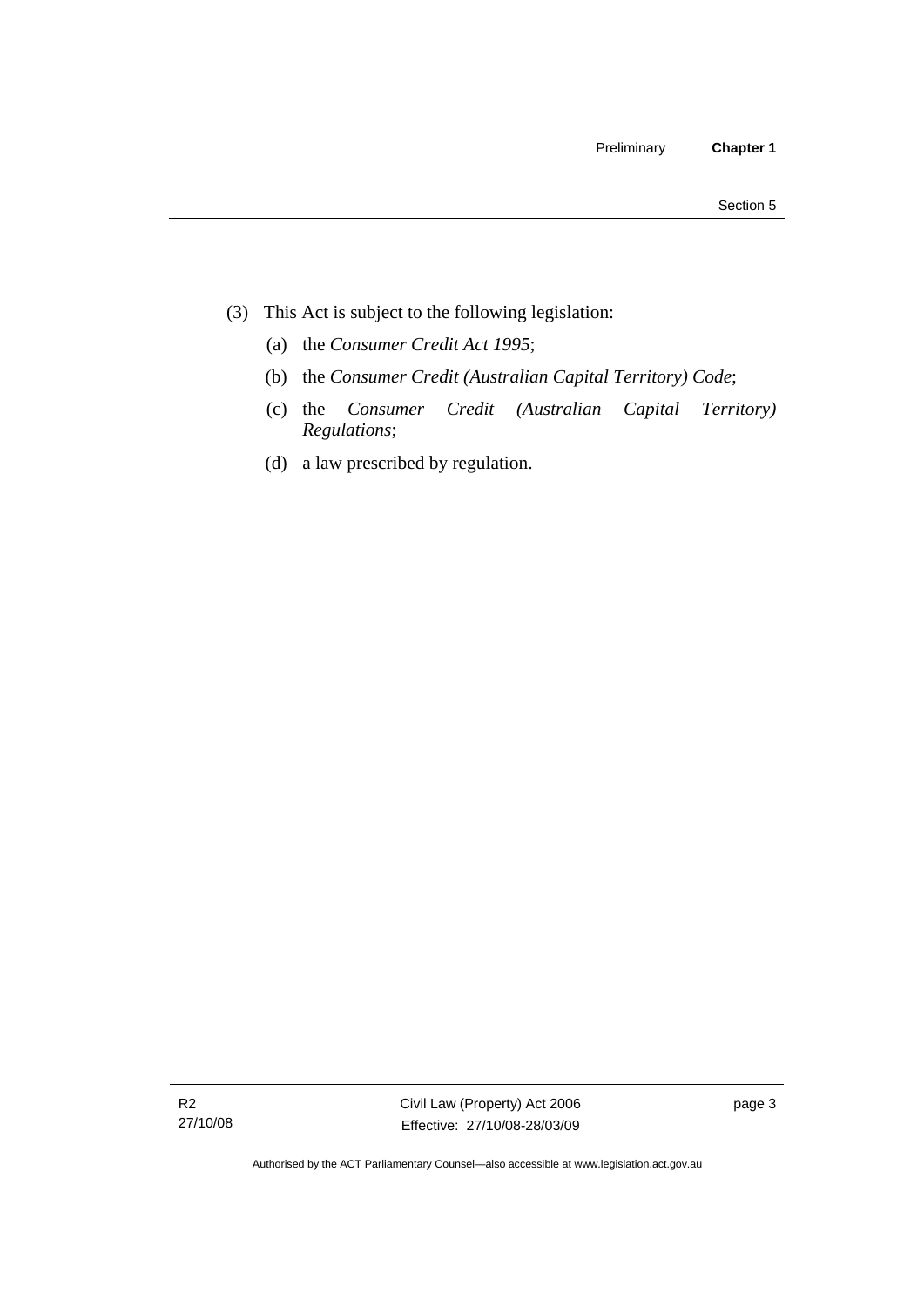<span id="page-13-0"></span>Section 200

# **Chapter 2 Conveyancing**

# **Part 2.1 Conveyancing—preliminary**

#### **200 What is a** *settlement***?**

- (1) A *settlement* is an instrument, or a number of instruments, under which land is-
	- (a) held by people in limited ownership by succession; or
	- (b) held in trust for people as limited owners by succession; or
	- (c) held in trust for a child in possession; or
	- (d) held in limited ownership by a trust for a child in possession.

#### **Example of settlement**

will

- *Note* An example is part of the Act, is not exhaustive and may extend, but does not limit, the meaning of the provision in which it appears (see Legislation Act, s 126 and s 132).
- (2) If a child is beneficially entitled to land, and because of an intestacy or otherwise there is no instrument under which the interest of the child arises or is acquired, a *settlement* is taken to have been made by the intestate or the person whose interest the child has acquired.
- (3) An interest not disposed of by a settlement, and remaining in or reverting to the settlor (or someone deriving title through the settlor), is an interest included in the settlement and coming to the settlor (or other person) under the settlement.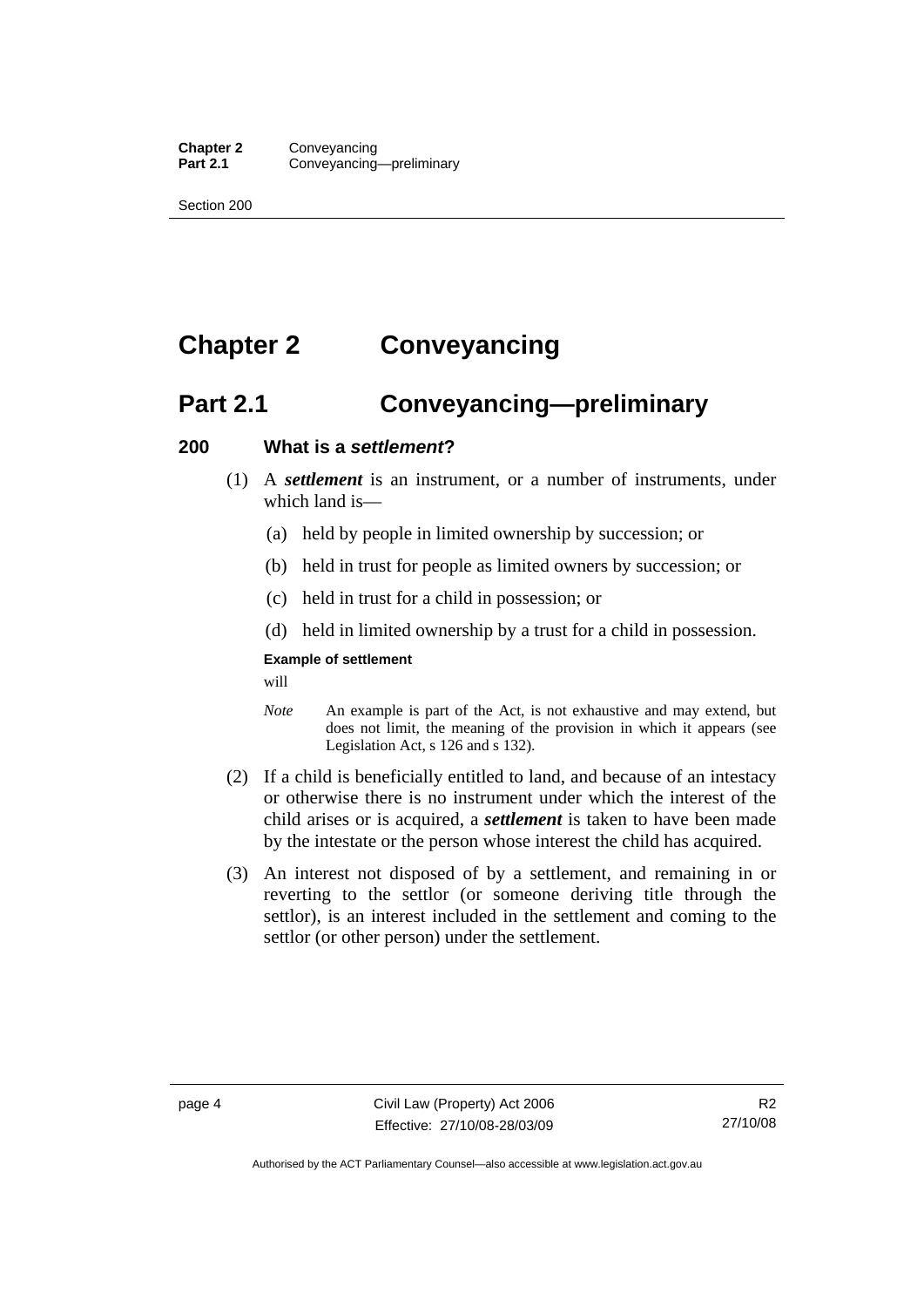## <span id="page-14-0"></span>**Part 2.2 General rules about property**

## **Division 2.2.1 Rules of law on certain points**

#### **201 Instruments required to be in writing**

- (1) An interest in land cannot be created or disposed of by a person except—
	- (a) by writing signed by the person or by the person's agent properly authorised in writing; or
	- (b) by the person's will; or
	- (c) by operation of law.
	- *Note 1* The Legislation Act, dict, pt 1 defines *interest*, in relation to land and other property, and *land*.
	- *Note 2* See also the Legislation Act, s 168 (References to person with interest in land include personal representative etc).
- (2) A declaration of trust by a person in relation to an interest in land must be—
	- (a) in writing signed by the person; or
	- (b) made by the person's will.
- (3) A disposition by a person of an equitable interest or trust existing at the time of the disposition must be—
	- (a) in writing signed by the person or by the person's agent properly authorised in writing; or
	- (b) made by the person's will.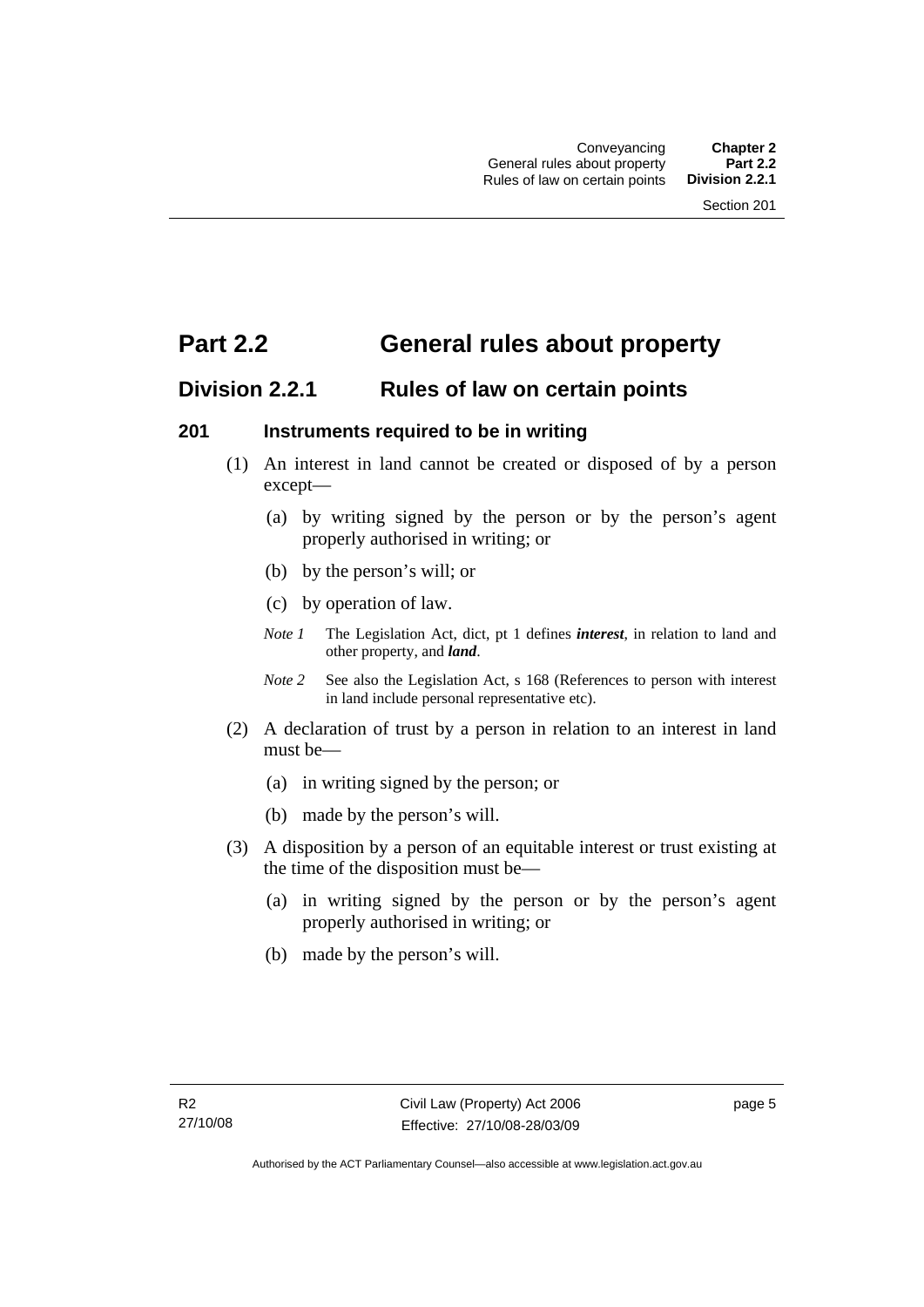- <span id="page-15-0"></span> (4) This section—
	- (a) does not affect the creation or operation of a resulting, implied or constructive trust; and
	- (b) is subject to section 202 (Creation of interests in land by word of mouth).

#### **202 Creation of interests in land by word of mouth**

- (1) This section applies to an interest in land if the interest is—
	- (a) created by word of mouth; and
	- (b) not put into writing signed by the person creating it or by the person's agent properly authorised in writing.
- (2) The interest is an interest at will only, whether or not consideration is given for it.

#### **203 Exceptions to s 201 and s 202**

- (1) Section 201 (Instruments required to be in writing) and section 202 (Creation of interests in land by word of mouth) do not—
	- (a) affect the creation by word of mouth of a lease that is at the highest rent reasonably obtainable without taking a fine and that takes effect in possession—
		- (i) for a term not longer than 3 years without a right for the lessee to extend the term; or
		- (ii) for a term not longer than 3 years with a right for the lessee to extend the term, at the best rent reasonably obtainable without taking a fine, for a further period, but so that the period of the lease and the period of the extension do not total longer than 3 years; or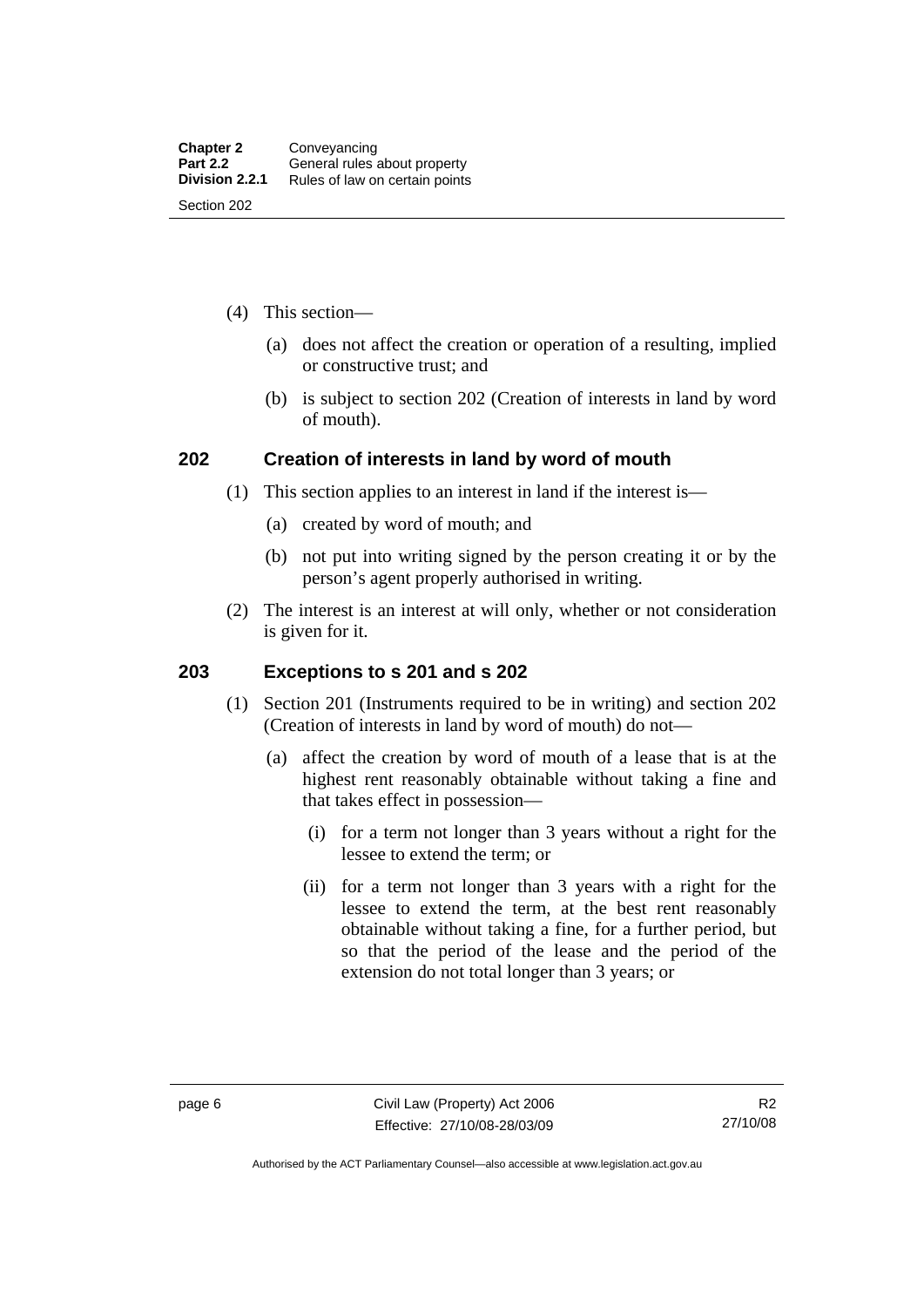- <span id="page-16-0"></span>(b) invalidate a disposition by will; or
- (c) affect an interest validly created before 26 June 1986; or
- (d) affect the law about part performance.
- *Note* A 'fine' is an amount paid by a tenant to a landlord for the grant, transfer or renewal of a lease. It is not an amount reasonably demanded to cover the landlord's expenses, rather an extortionate amount demanded by a landlord without reasonable cause (see Butterworths, Australian Legal Dictionary, p 477).
- (2) In this section:

*possession*—to remove any doubt, *possession* of land does not include receipt of income from the land.

#### **204 Proceedings do not lie on certain unwritten agreements**

- (1) A proceeding does not lie against a person on a contract for the sale or other disposition of land unless the agreement on which the proceeding is brought, or a memorandum or note of the agreement, is in writing signed by the person or by the person's agent properly authorised in writing.
- (2) This section—
	- (a) applies to contracts whenever they were made; and
	- (b) applies to land under the *Land Titles Act 1925*; and
	- (c) does not affect the law about part performance or sales by a court.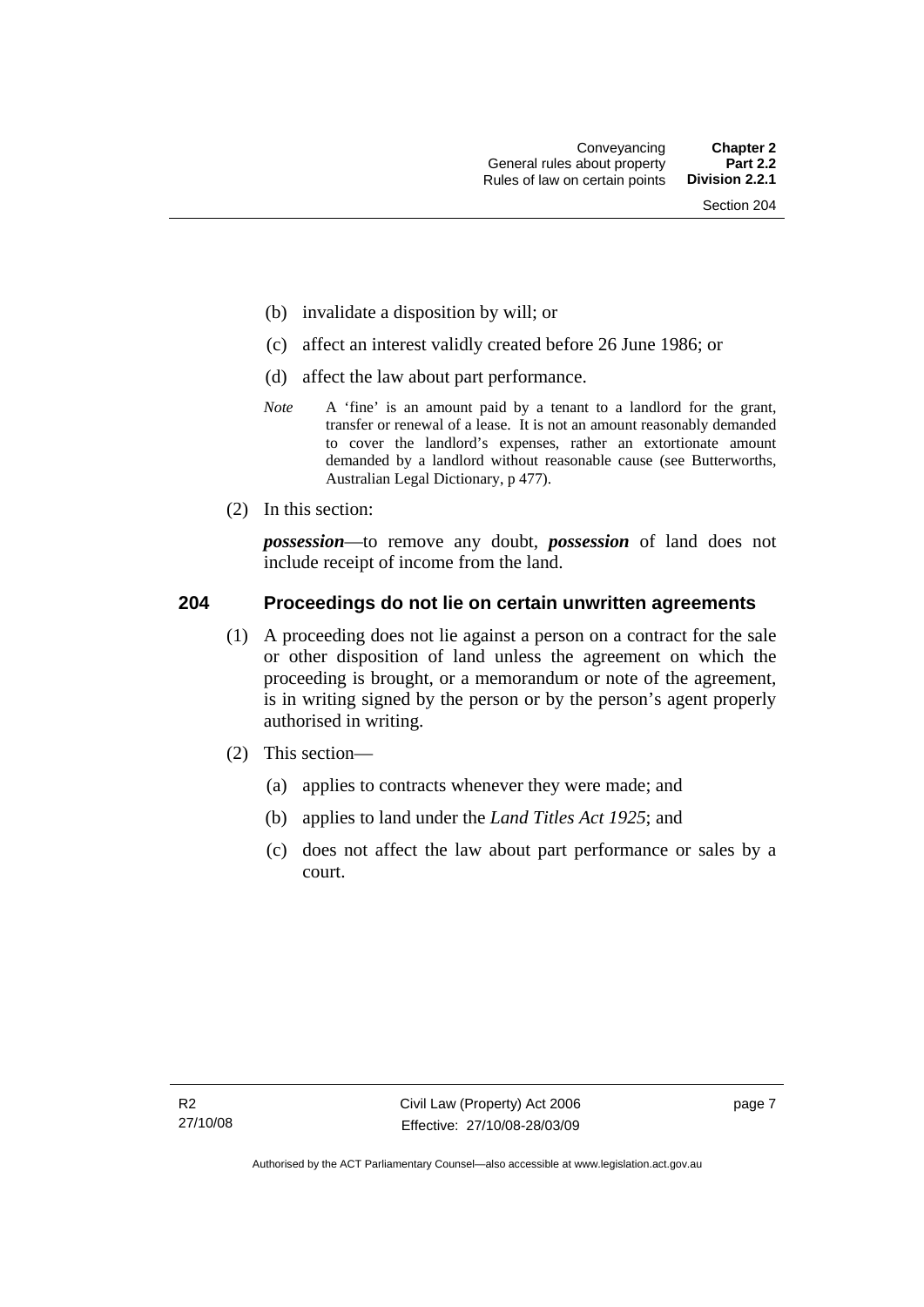#### <span id="page-17-0"></span>**205 Assignment of debts and things in action**

- (1) An absolute assignment, in writing signed by the assignor, of a debt or thing in action (other than an assignment expressed to be by charge only) is effective at law to transfer the right to the debt or thing in action if written notice of the assignment is given to the debtor, trustee, or other person, (the *liable person*) from whom the assignor would have been entitled to receive or claim the debt or thing in action.
	- *Note* A *thing in action* (also called a *chose in action*) is an intangible personal property right recognised and protected by the law. Examples include debts, money held at a bank, shares, rights under a trust, copyright, and the right to sue for breach of contract.
- (2) The transfer takes effect on the day the notice is given.
- (3) Without limiting subsection (1), the assignee may recover or otherwise enforce the debt or thing in action without involving the assignor.
- (4) However, the transfer is subject to all equities that would have been entitled to priority over the right of the assignee apart from this section.
- (5) If the liable person has notice that the assignment is disputed, or of any conflicting claims to the debt or thing in action, the liable person may—
	- (a) call on anyone claiming the debt or thing in action to interplead; or
	- (b) pay any amount in dispute into court.

#### **206 Merger**

An estate in land is merged in another estate by operation of law only if the beneficial interest in the estate is merged or extinguished in equity.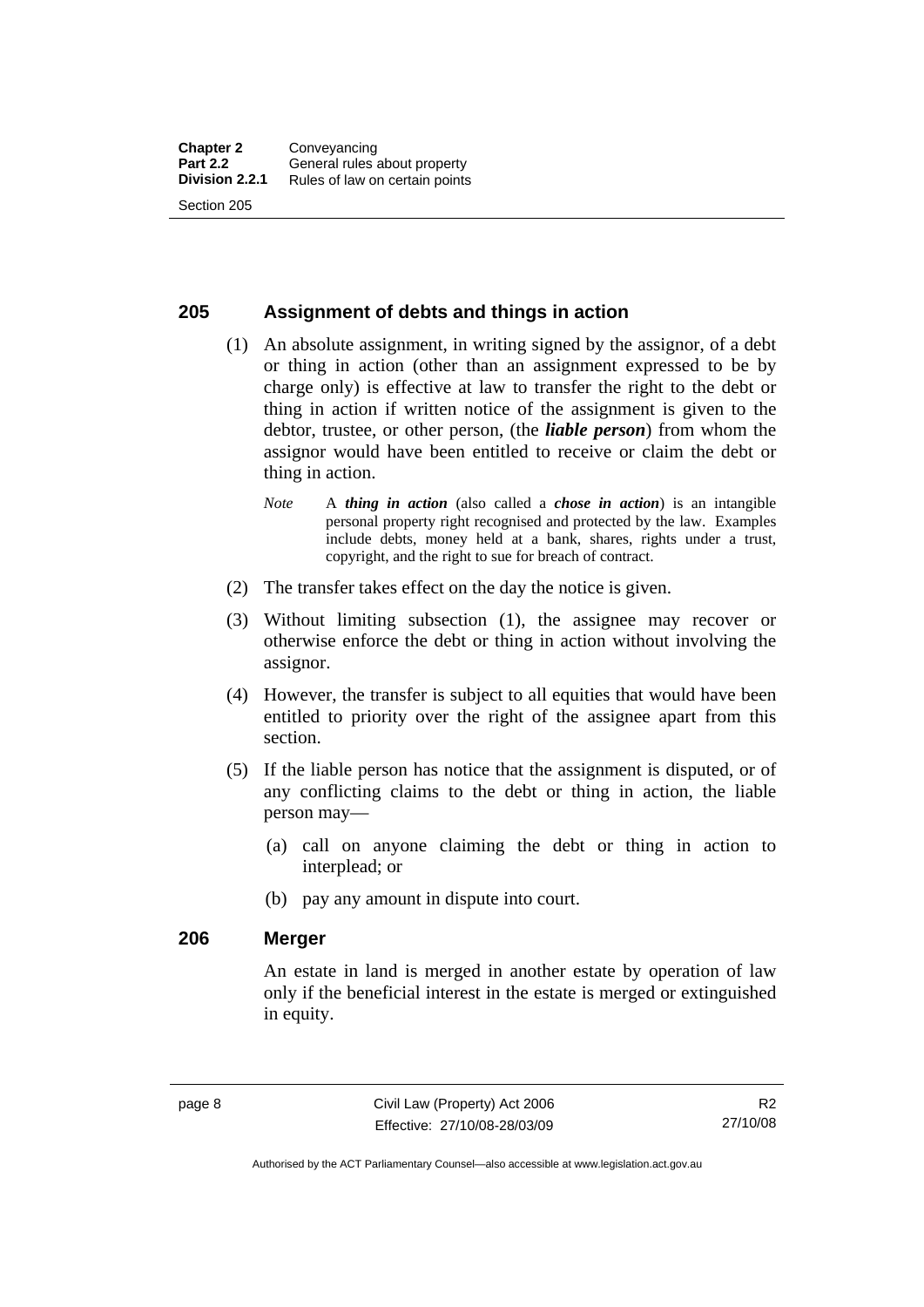#### <span id="page-18-0"></span>**207 Equitable waste**

An estate for life without impeachment of waste does not give the tenant for life a legal right to commit equitable waste, unless an intention to give the tenant for life that right expressly appears in the instrument creating the estate.

## **Division 2.2.2 Property generally**

#### **208 Person may assure property to self or to self and others**

A person may assure property to—

- (a) himself or herself; or
- (b) himself or herself and anyone else.

#### **209 Power for corporations to hold property as joint tenants**

- (1) A corporation may acquire and hold property in joint tenancy in the same way as if it were an individual.
- (2) Without limiting subsection (1), if a corporation and an individual become entitled to property under circumstances or an instrument that would have created a joint tenancy if the corporation were an individual, the corporation and individual are entitled to the property as joint tenants.
- (3) However, the acquisition and holding of property by a corporation in joint tenancy is subject to the conditions and restrictions that apply to the acquisition and holding of property by a corporation in severalty.
- (4) If a corporation that is a joint tenant of property is dissolved, the property devolves on the other joint tenant.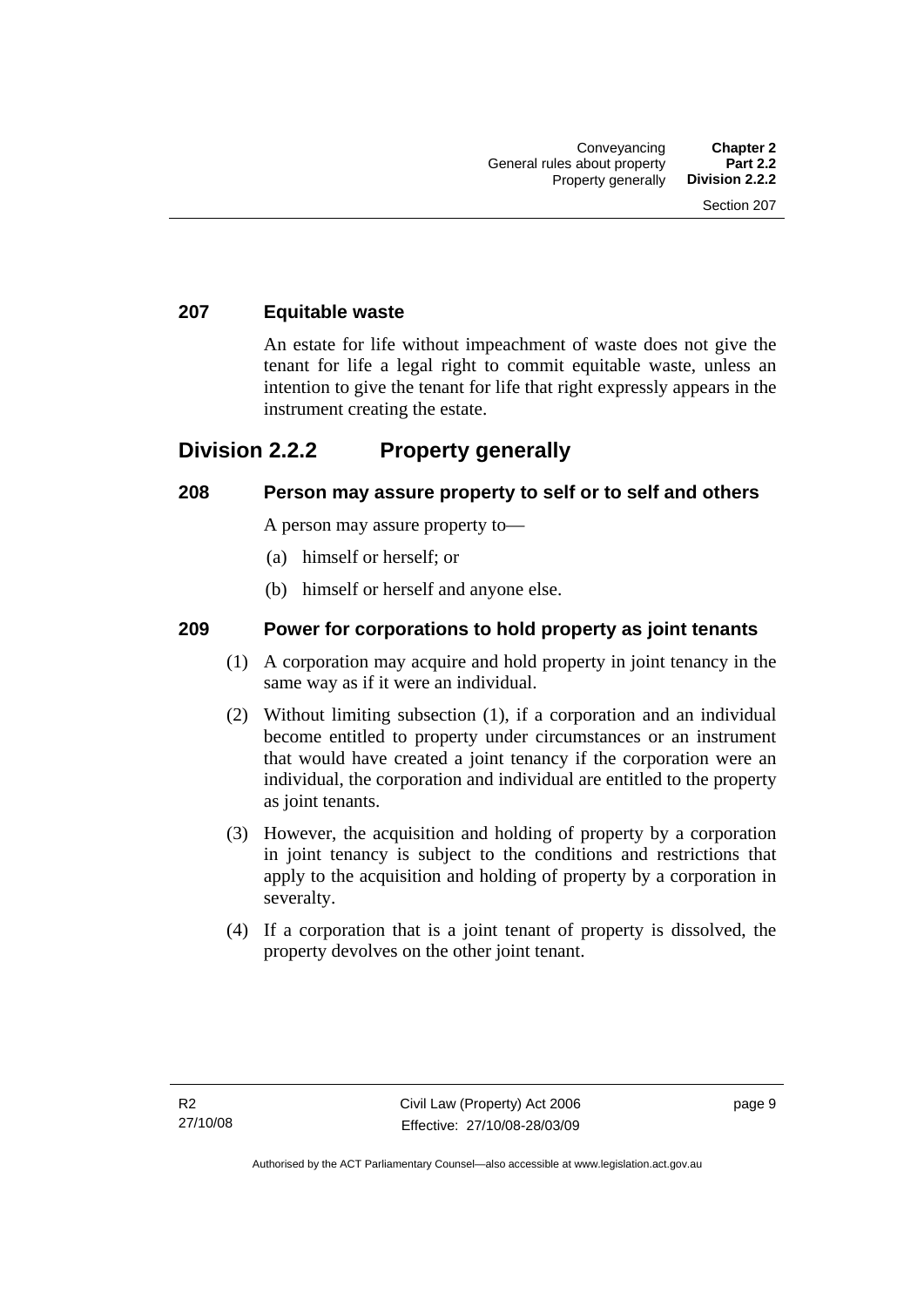### <span id="page-19-0"></span>**210 Interpretation of conveyance etc of property to 2 or more people together**

- (1) A disposition of the beneficial interest in property (whether or not with the legal estate) to or for 2 or more people together beneficially is taken to be made to or for them as tenants in common, and not as joint tenants.
- (2) However, this section does not apply—
	- (a) to people who, under the instrument, are executors, administrators, trustees or mortgagees; or
	- (b) if the instrument expressly provides that they are to take as joint tenants.
- (3) This section applies to the interpretation of an instrument commencing after 8 May 1958.

#### **211 Tenants in common of equitable estate acquiring legal estate**

- (1) This section applies if—
	- (a) 2 or more people are beneficially entitled as tenants in common to an equitable estate in property; and
	- (b) they are or become entitled in their own right (whether as joint tenants or tenants in common) to the legal estate in the property; and
	- (c) their legal estate in the property is equal to, and coextensive with, their equitable estate in the property.
- (2) The legal and equitable estates in the property are both to be held by them as tenants in common unless they otherwise agree.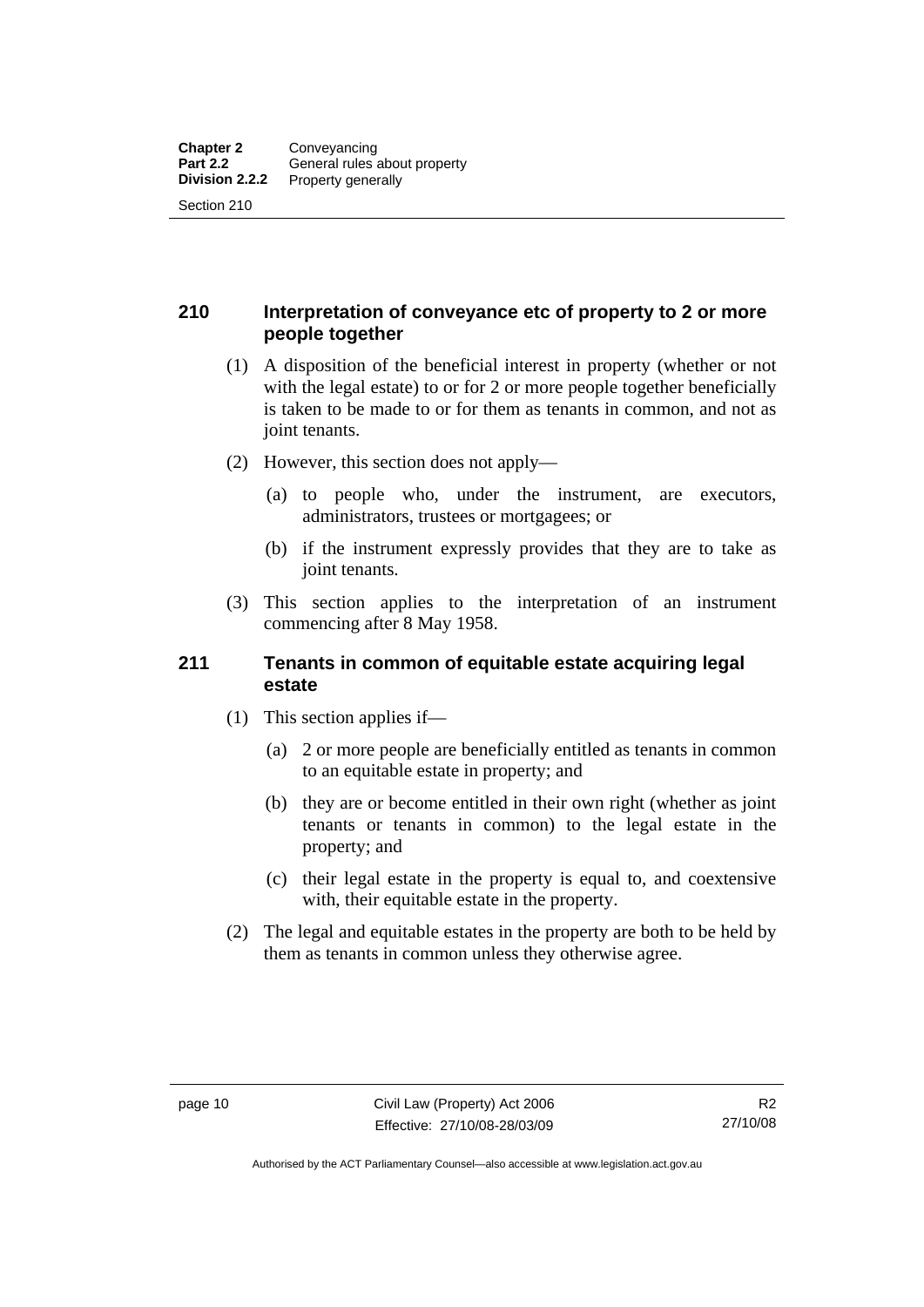### <span id="page-20-0"></span>**212 People taking who are not parties**

- (1) A person may take an immediate or other interest in land or other property, or the benefit of a condition, right of entry, covenant or agreement over or in relation to land or other property, even though the person is not a party to the assurance or other instrument.
- (2) The person may sue, and is entitled to all rights and remedies, in relation to the land or other property as if the person had been a party to the assurance or other instrument.

## **213 Presumption of survivorship**

- (1) If 2 people die at the same time or in an order that is uncertain, the deaths are, for purposes affecting title to land, taken to have happened in order of seniority, and the younger is taken to have survived the elder.
- (2) If more than 2 people die at the same time or in an order that is uncertain, the deaths are, for purposes affecting title to land, taken to have happened in order of seniority, and the youngest is taken to have survived the eldest.
- (3) This section is subject to the *Administration and Probate Act 1929*, part 3B (Simultaneous deaths).

#### **214 Provisions about supplemental instruments**

- (1) An instrument (the *supplemental instrument*) expressed to be supplemental to a previous instrument is, as far as practicable, to be read, and has effect, as if the supplemental instrument contained a full recital of the previous instrument.
- (2) This section does not operate to give a right to production of the previous instrument.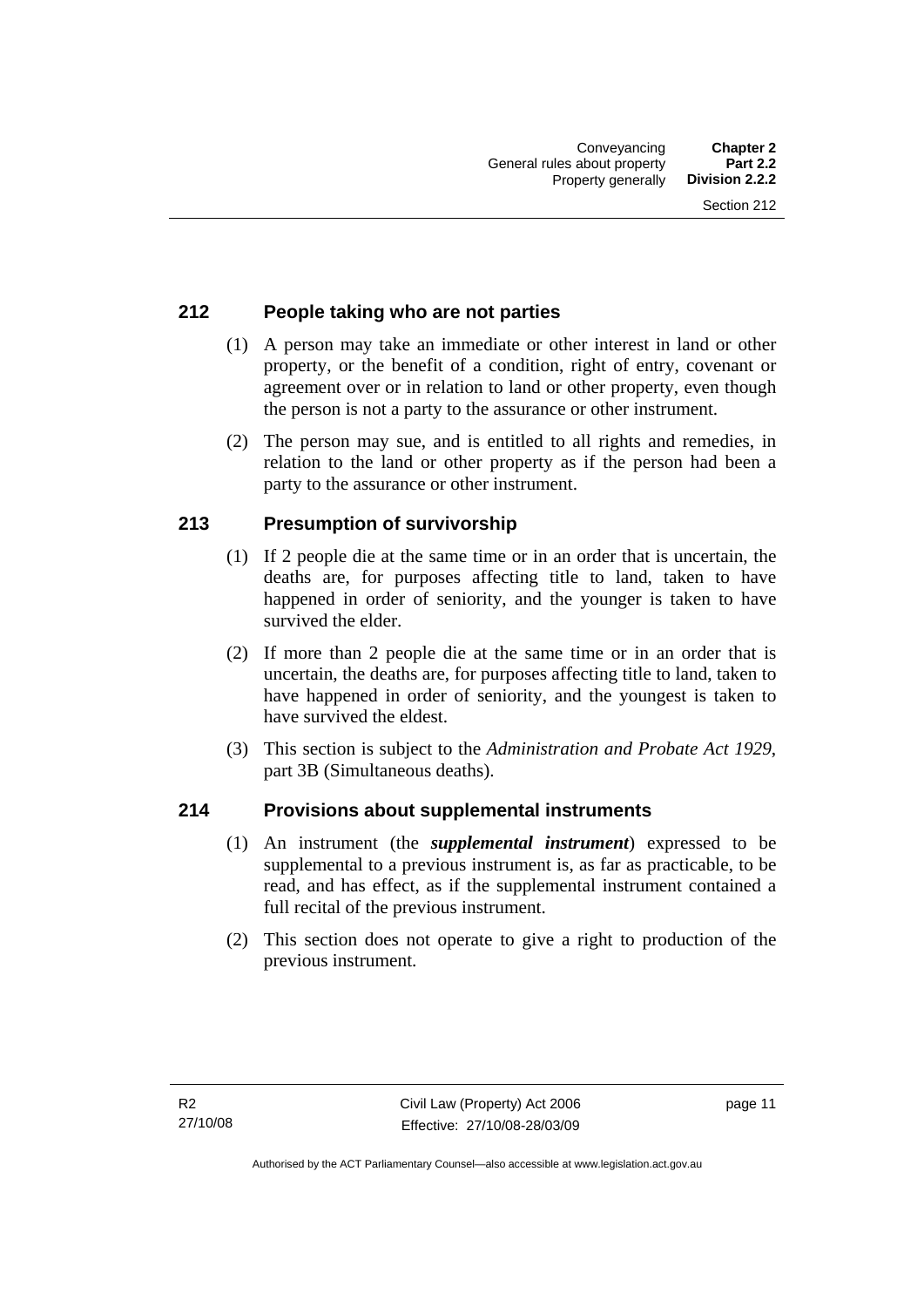<span id="page-21-0"></span> (3) A purchaser may accept the same evidence that the previous instrument does not affect the title as the purchaser could have accepted if it had only been mentioned in the supplemental instrument.

## **Division 2.2.3 Ending life interests**

#### **215 Meaning of** *life interest* **for div 2.2.3**

In this division:

*life interest* means an interest in property ending on the death of 1 or more people.

#### **216 Wrongful holding over of life interest etc**

- (1) This section applies if a person entitled to a life interest in property holds over or continues in possession of the property, the interest in the property, or the rents, profits or income of the property, after the end of the life interest without the express consent of the person next entitled to the property, or to the rents, profits or income of the property, on the ending of the life interest.
- (2) The holder of the life interest is liable in damages, to account for the rents, profits or income of the property, or both, to the person entitled to the property, or to the rents, profits or income, after the end of the life interest.

#### **217 Vesting of interests on end of life interest—evidence of death**

- (1) If a reversion, remainder or other interest in property is to vest in possession on the death of 1 or more people and the person entitled to the interest believes that the interest has become vested in possession because of the death of the relevant person, the person entitled to the interest (the *applicant*) may—
	- (a) apply to a court for appropriate orders in relation to the property; and

Authorised by the ACT Parliamentary Counsel—also accessible at www.legislation.act.gov.au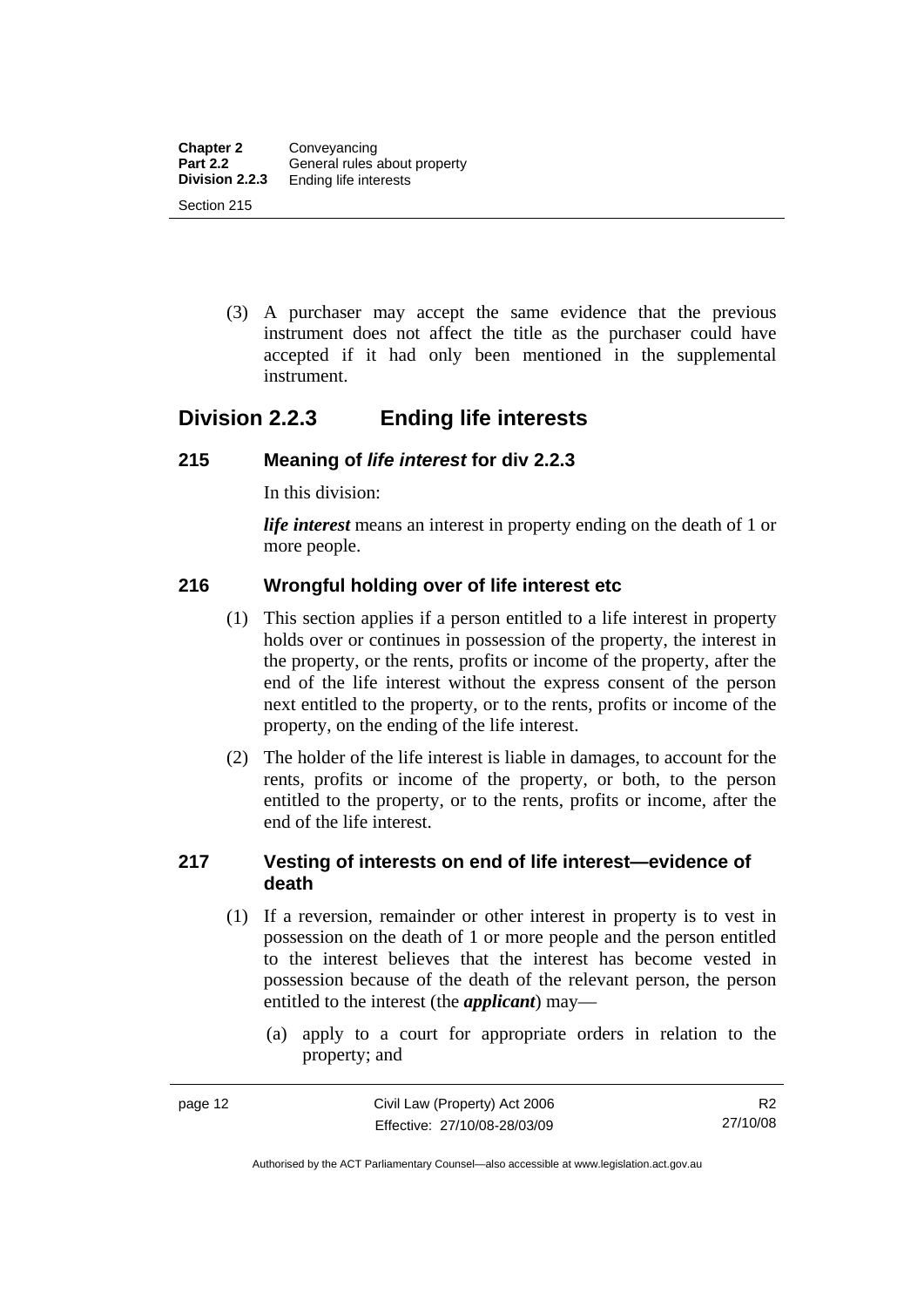- <span id="page-22-0"></span>(b) give the court evidence of the death of the relevant person.
- (2) If the court is satisfied that the relevant person has died, the court may make appropriate orders in relation to the property in which the interest is held.
- (3) Without limiting subsection (2), if evidence is given to the court that the relevant person has remained outside Australia, or has been absent from the place in Australia where the person might have been expected to be found, for 7 years or longer, then, unless it is proved to the satisfaction of the court that the relevant person is still alive, the court may order that the person is, for the proceeding, taken to have died and make appropriate orders on that basis.
- (4) If judgment is given against the applicant and the applicant later begins another proceeding in a court in which the applicant claims that the relevant person has died, the court in which the other proceeding is begun may order that the proceeding be stayed—
	- (a) for a stated time; or
	- (b) until a further order of the court; or
	- (c) permanently.
- (5) In this section:

*relevant person*, in relation to the vesting in possession of a reversion, remainder or other interest in property, means the person on whose death the interest vests in possession or, if the vesting of the interest in possession happens on the deaths of 2 or more people, the last of them to die.

#### **218 Vesting orders made in error**

- (1) This section applies if—
	- (a) a person with a life interest in property (the *interest-holder*) has been evicted from the property or deprived of the interest

page 13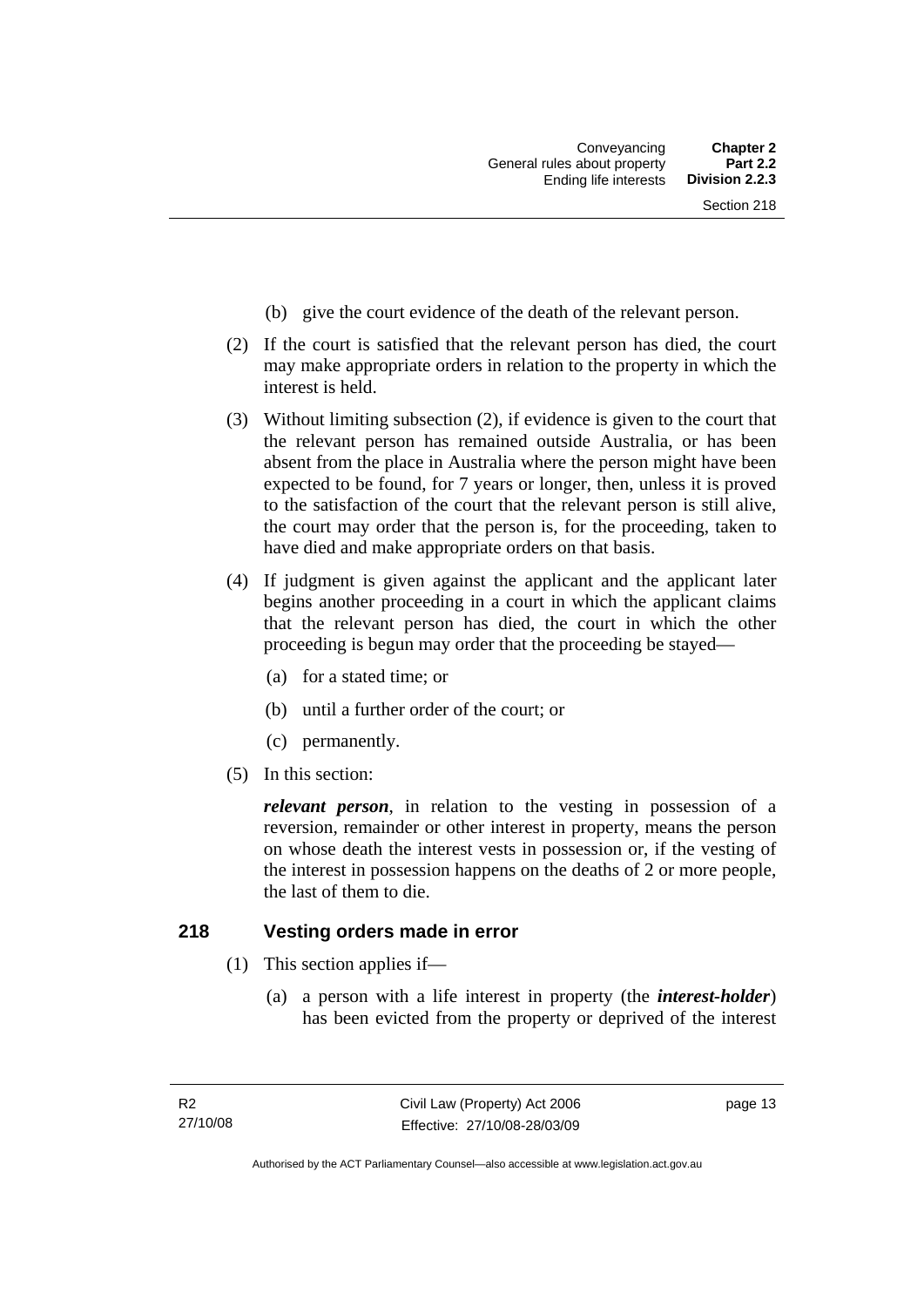because of an order made by a court on the basis that the life interest has ended; and

- (b) in a later court proceeding the court is satisfied that the life interest has not ended, or had not ended when the order was made.
- (2) The court hearing the later proceeding may give the interest-holder appropriate relief.

page 14 Civil Law (Property) Act 2006 Effective: 27/10/08-28/03/09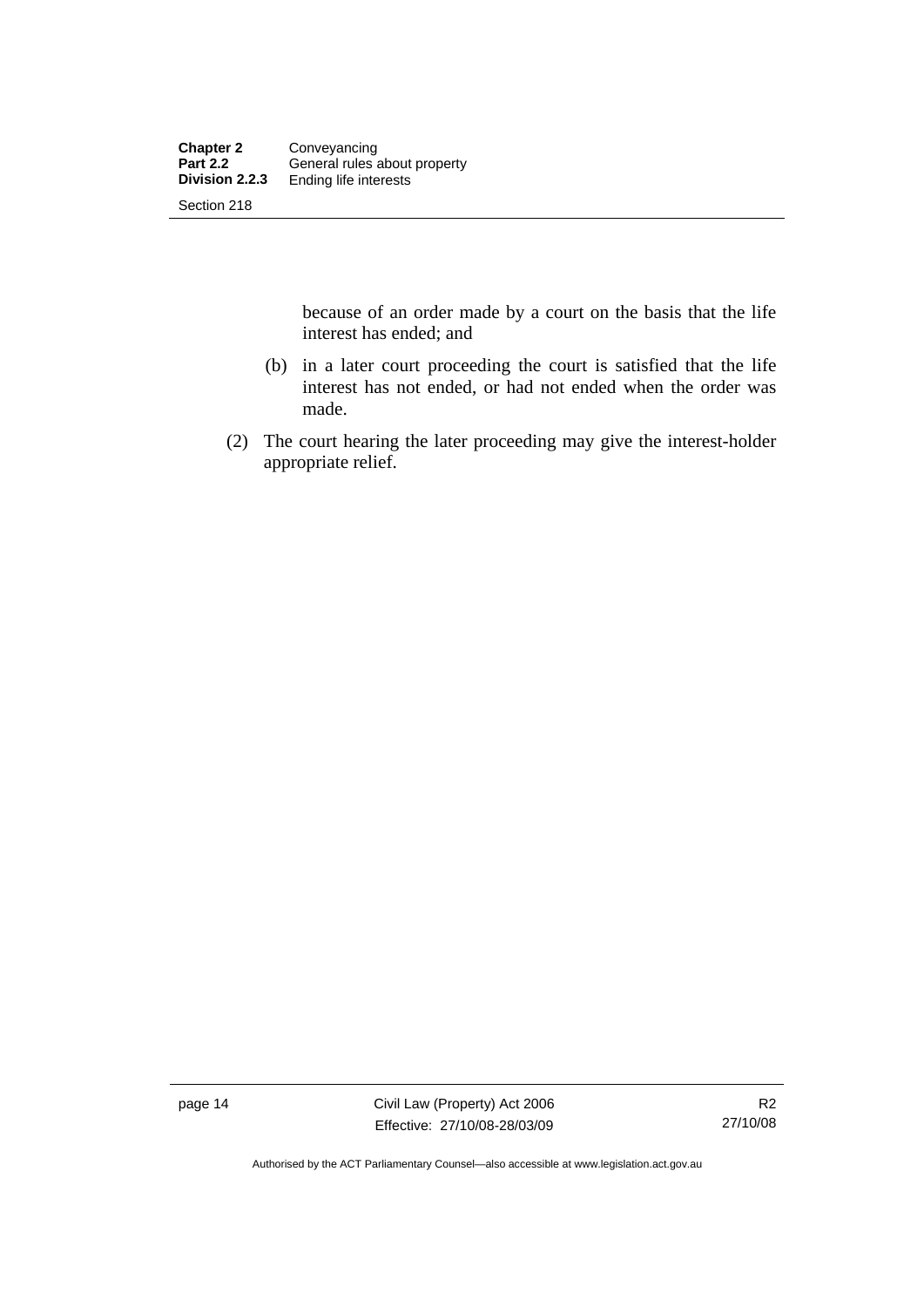# <span id="page-24-0"></span>**Part 2.3 General rules about deeds and documents of corporations**

## **Division 2.3.1 Deeds and their effect**

#### **219 Signature and attestation of deeds**

- (1) A deed (whether or not it affects property) must be—
	- (a) signed and sealed; and
	- (b) attested by at least 1 witness who is not a party to the deed, using any form of words.
- (2) Indenting is not necessary.
- (3) An instrument executed after 1 July 1920 that is signed and attested in accordance with this section is taken to be sealed if the instrument is expressed to be an indenture or deed or to be sealed.
- (4) A deed executed and attested in accordance with this section may be proved in the same way that a deed not required by law to be attested may be proved.
- (5) This section does not affect—
	- (a) the execution of a deed by a corporation; or
	- (b) a deed executed before 1 November 1951.

#### **220 Receipt in deed sufficient**

A receipt for consideration in the body of a deed is a discharge for the consideration to the person giving it, even though a receipt is not endorsed on the deed.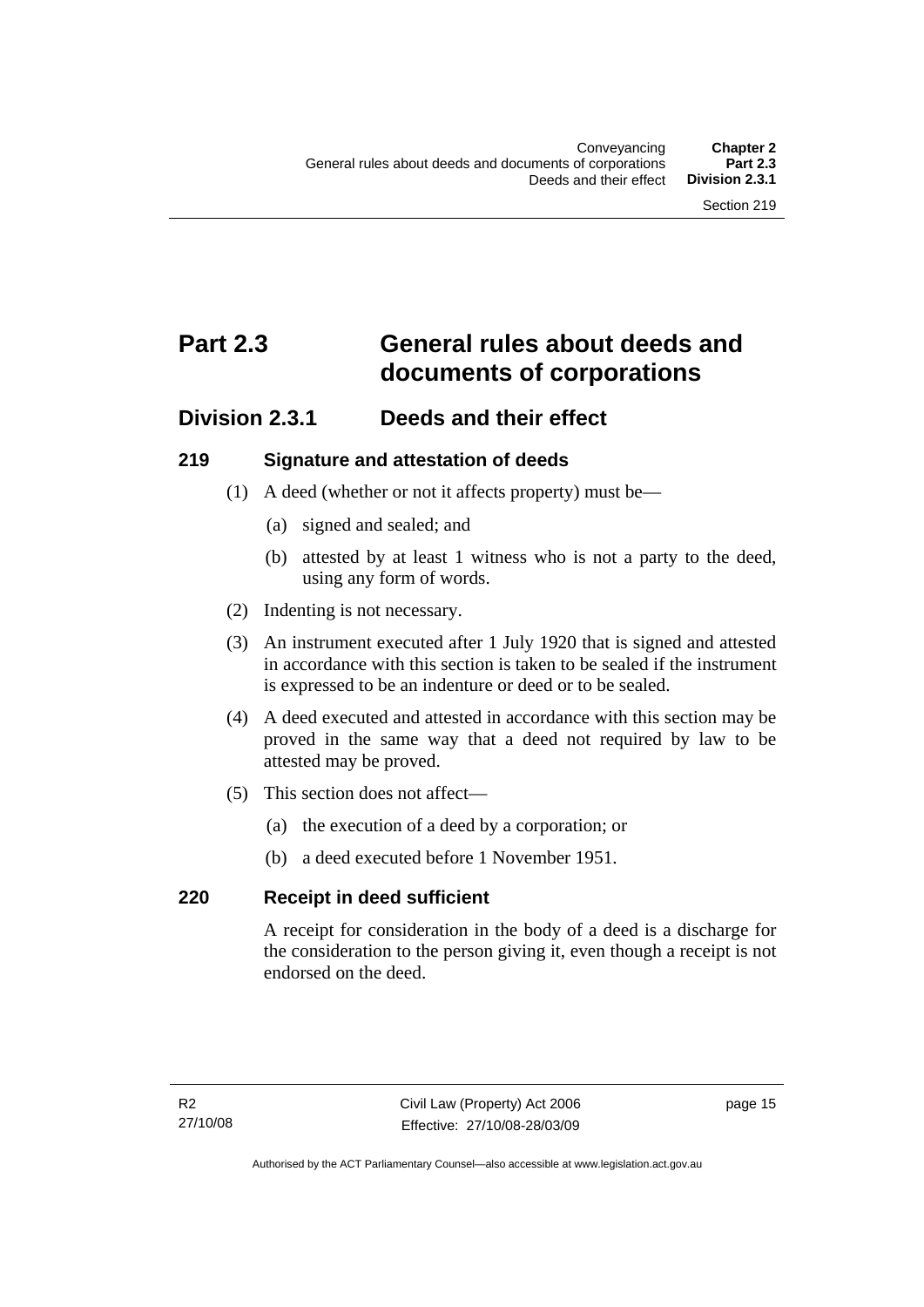## <span id="page-25-0"></span>**221 Receipt in deed or endorsed evidence for subsequent purchaser**

A receipt for consideration in the body of a deed (or endorsed on it) is, for a subsequent purchaser without notice that all or part of the consideration has not been given, evidence of the giving of all the consideration.

#### **222 How powers of appointment are to be exercised**

- (1) This section applies if a power of appointment by an instrument other than a will is exercised by—
	- (a) a deed executed and attested in accordance with this Act or the Corporations Act; or
	- (b) an instrument under the *Land Titles Act 1925* executed and attested in accordance with that Act.
- (2) The deed or instrument is, in relation to the execution and attestation, a valid exercise of the power, even though the instrument that creates the power requires an additional or another form of execution or attestation.

## **Division 2.3.2 Operation of deeds**

#### **223 Limitations may be made by direct conveyance without uses**

A limitation that may be made by use operating under this Act may be made by direct conveyance without the intervention of uses.

## **224 In conveyance use of word grant unnecessary**

- (1) In a conveyance it is not necessary to use the word 'grant' to convey land.
- (2) Any words that indicate an intention to convey the land are sufficient.

Authorised by the ACT Parliamentary Counsel—also accessible at www.legislation.act.gov.au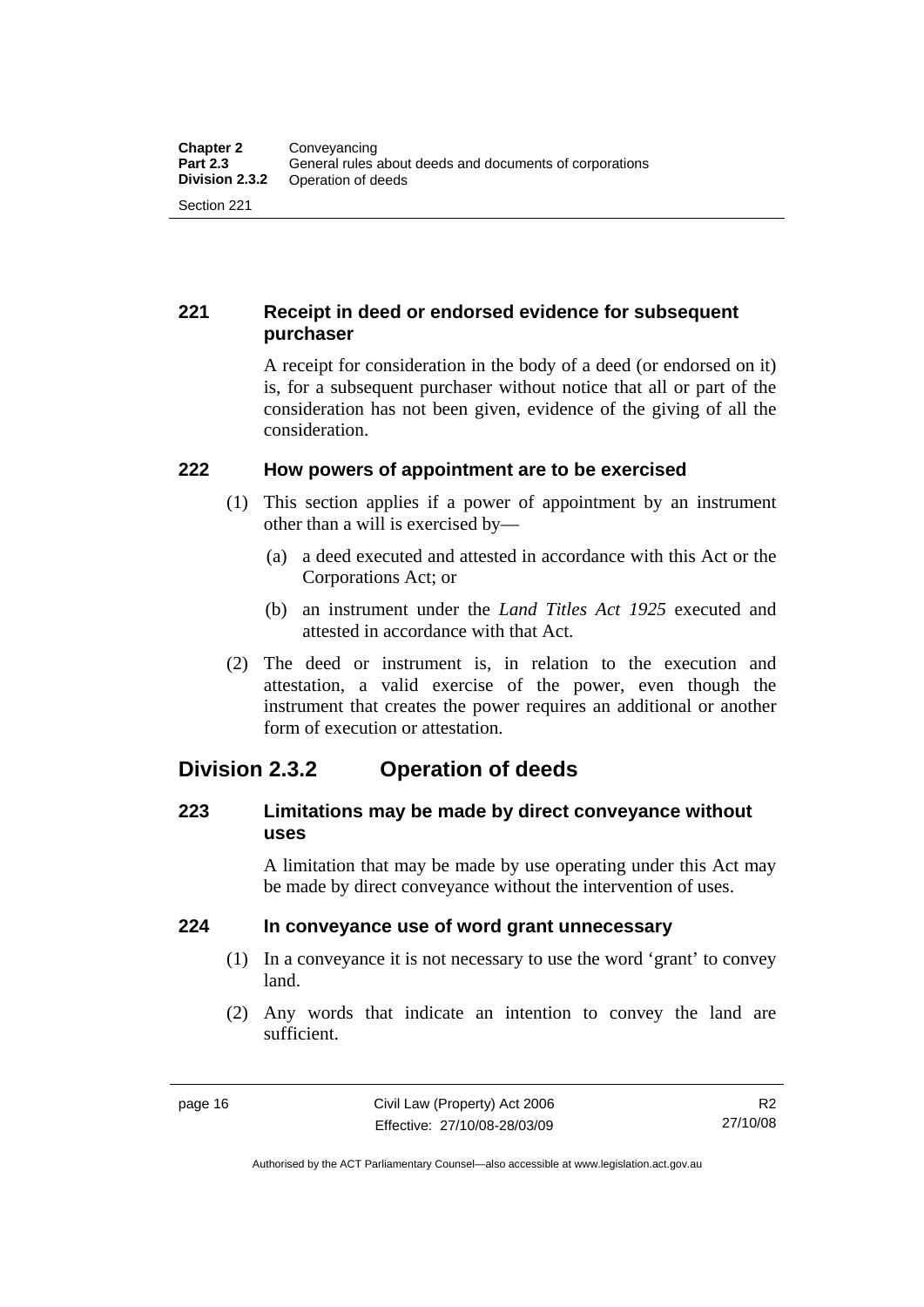#### <span id="page-26-0"></span>**225 Rights of entry etc**

The following interests in property may be conveyed by deed:

- (a) a right of entry;
- (b) a contingent remainder;
- (c) a contingent, executory, or future estate, right or interest;
- (d) a possibility coupled with an interest.

#### **226 Certain conveyance etc void**

- (1) This section applies to a conveyance of, or an agreement to convey, a present right of entry to land, other than a conveyance or agreement to convey to the person in possession of the land (*A*).
- (2) The conveyance or agreement to convey is void as against A or anyone claiming through A unless the person conveying or agreeing to convey  $(B)$ , or the person through whom B claims, has been in possession of the land within 1 year from the date of the conveyance or agreement.

## **Division 2.3.3 Documents of corporations**

#### **227 Execution of documents by or on behalf of corporations**

- (1) For an honest purchaser, a document is taken to have been properly executed by a corporation aggregate if the seal of the corporation is fixed to the document and the fixing of the seal is attested by—
	- (a) the secretary or another officer of the corporation or a deputy of the secretary or other officer; and
	- (b) a member of the board of directors, council or other governing body of the corporation.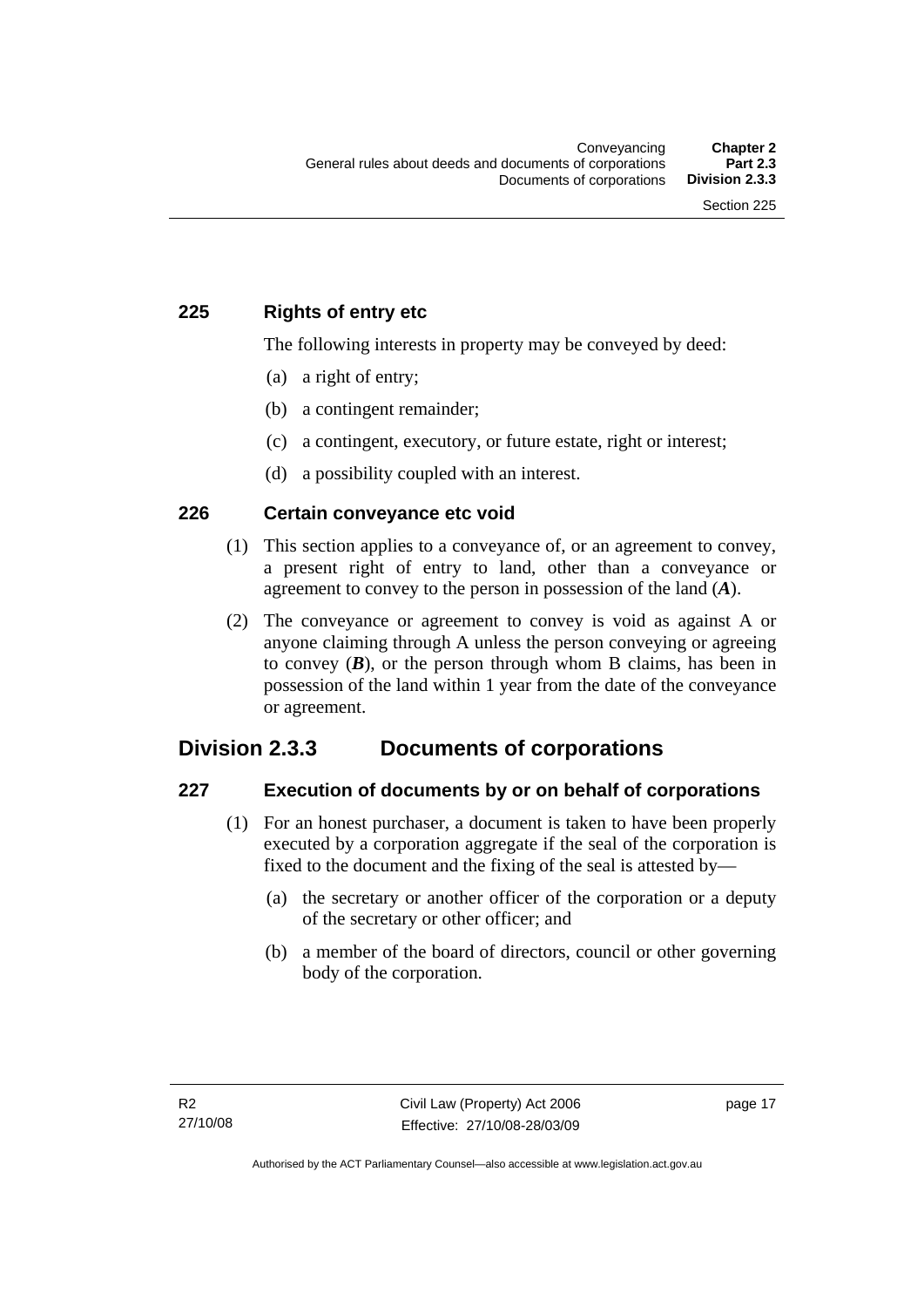- (2) If a document has attached to it a seal purporting to be the seal of a corporation aggregate and the fixing of the seal has been attested by people purporting to hold the positions mentioned in subsection (1), an honest purchaser may assume the document has been executed in accordance with subsection (1).
- (3) The board of directors, council or other governing body of a corporation aggregate may, by resolution or other means, appoint an agent to execute documents for the corporation, including registration copies of documents to which the corporation is a party.
- (4) If a person is authorised under a power of attorney or a statutory or other power to assure property for a corporation, the person may make the assurance by—
	- (a) signing it in his or her name in the presence of at least 1 attesting witness and stating in the assurance the power the person has to sign it for the corporation; and
	- (b) if the assurance is a deed—further executing the assurance in accordance with section 219 (Signature and attestation of deeds).
- (5) If a corporation aggregate is authorised under a power of attorney or a statutory or other power to assure property for someone else, an officer or employee of the corporation appointed for the purpose by the board of directors, council or other governing body of the corporation may assure the property for the other person.
- (6) If an assurance is made by an officer or employee who purports to be appointed under subsection (5), the assurance is taken, in relation to an honest purchaser, to have been made by a properly appointed officer or employee.
- (7) This section applies to deeds and other documents executed after 8 May 1958.
- (8) This section does not limit the ways in which a company may execute a document (including a deed), and any method of

Authorised by the ACT Parliamentary Counsel—also accessible at www.legislation.act.gov.au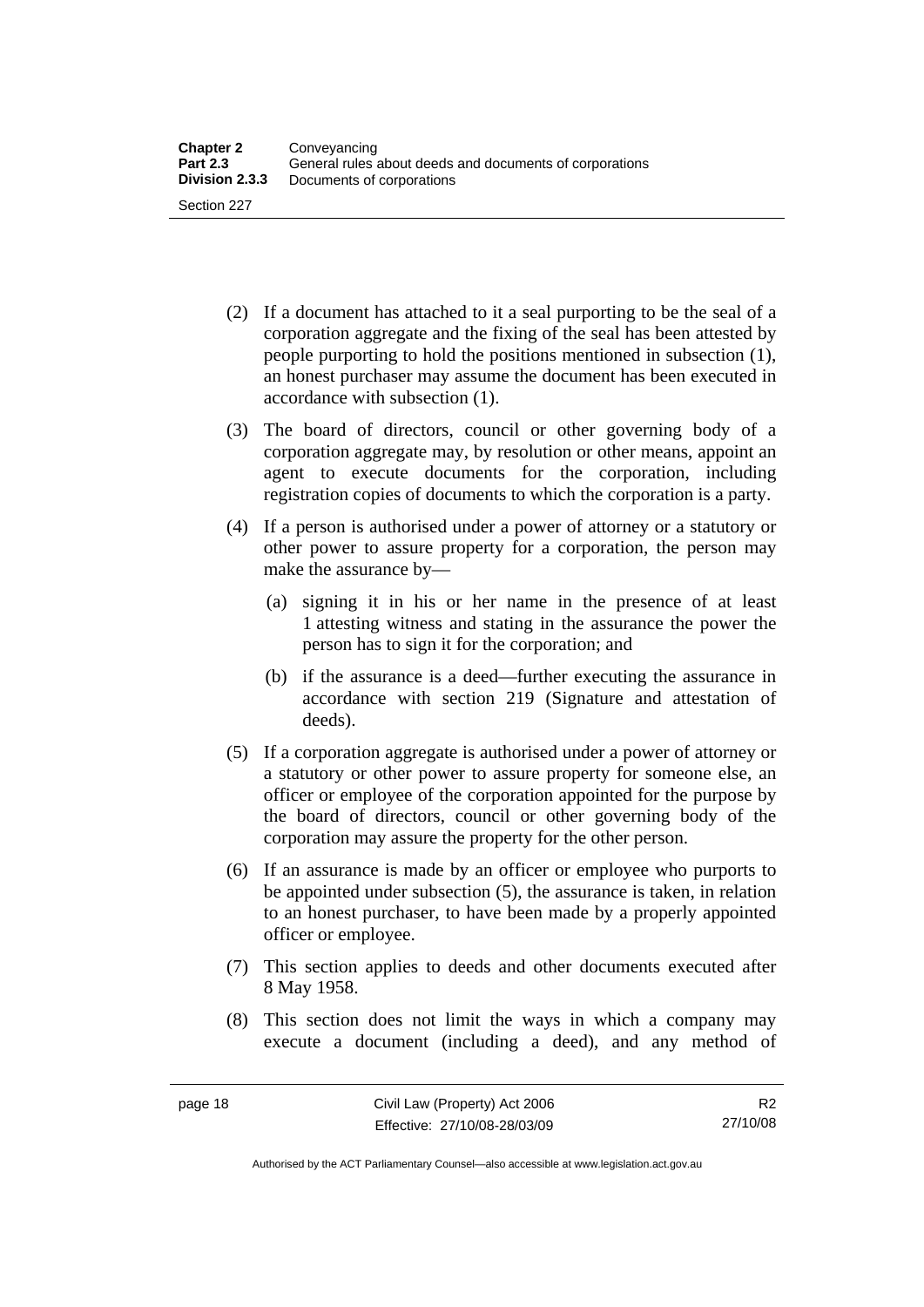<span id="page-28-0"></span>execution authorised by law or by practice, or by the law, charter, constitution or other instrument establishing the corporation or regulating the affairs of the corporation, is (in addition to the methods authorised by this section) as effective as if this section had not been enacted.

*Note* The Corporations Act, s 127 provides how a company may execute documents (including deeds), and s 128 provides that a person is entitled to make certain assumptions in s 129 in relation to dealings with a company.

## **Division 2.3.4 Powers of appointment**

#### **228 Application—div 2.3.4**

This division applies to appointments made after 26 June 1986 under powers created before, on or after that day.

#### **229 Appointments to be valid despite exclusion of object**

- (1) An appointment made under a power to appoint property among 2 or more objects is not invalid only because 1 or more objects of the power is not to take a share in the property.
- (2) This section does not affect a provision of the instrument creating the power that declares a share in the property from which an object of the power is not to be excluded.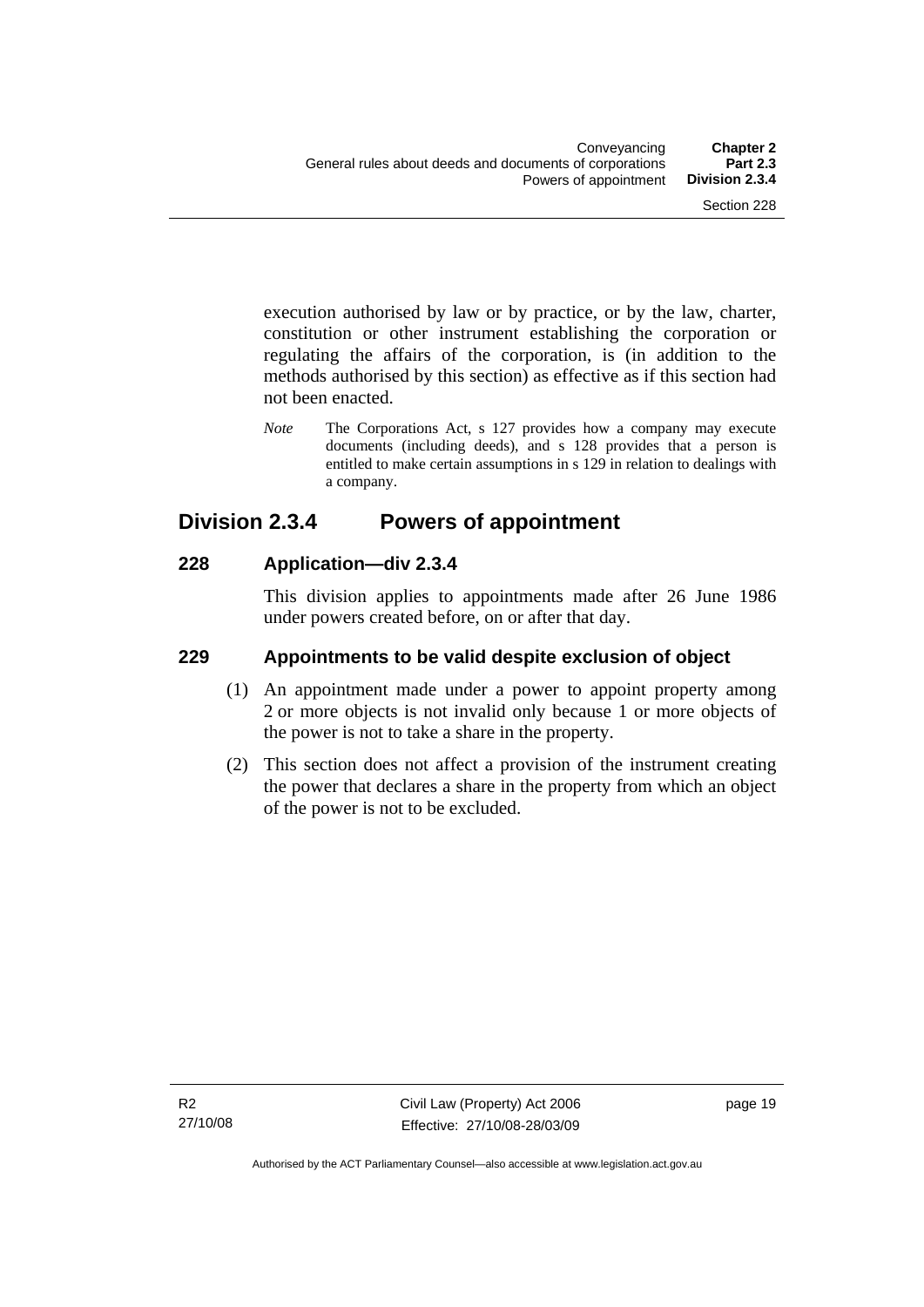# <span id="page-29-0"></span>**Part 2.4 Sales and other transactions**

## **Division 2.4.1 Dispositions on trust for sale or with power of sale**

#### **230 Meaning of** *purchaser* **for div 2.4.1**

In this division:

*purchaser* means a person who acquires an interest in or charge on property for money or money's worth.

#### **231 Consents to execution of trust for sale etc**

- (1) If the consent of 3 or more people is required by a disposition for the execution of a trust for sale of property, or the exercise of a power of sale of property under a trust, then, for a purchaser, the consent of any 2 of those people to the execution of the trust or the exercise of the power or to the exercise of any statutory or other powers vested in the trustees is enough.
- (2) If a person whose consent is required by a disposition for the execution of a trust for sale of property, or the exercise of a power of sale of property under a trust, is a person with a legal disability, the person's consent is, for a purchaser, taken not to be required.
- (3) However, for the disposition mentioned in subsection (2), the trustees must get the consent of—
	- (a) if the person is a child—the parent or testamentary or other guardian of the child; or
	- (b) if the person is a person with a mental disability—the manager of the person's property under the *Guardianship and Management of Property Act 1991*; or
	- (c) if there is no parent, guardian or manager—the Supreme Court.

R2 27/10/08

Authorised by the ACT Parliamentary Counsel—also accessible at www.legislation.act.gov.au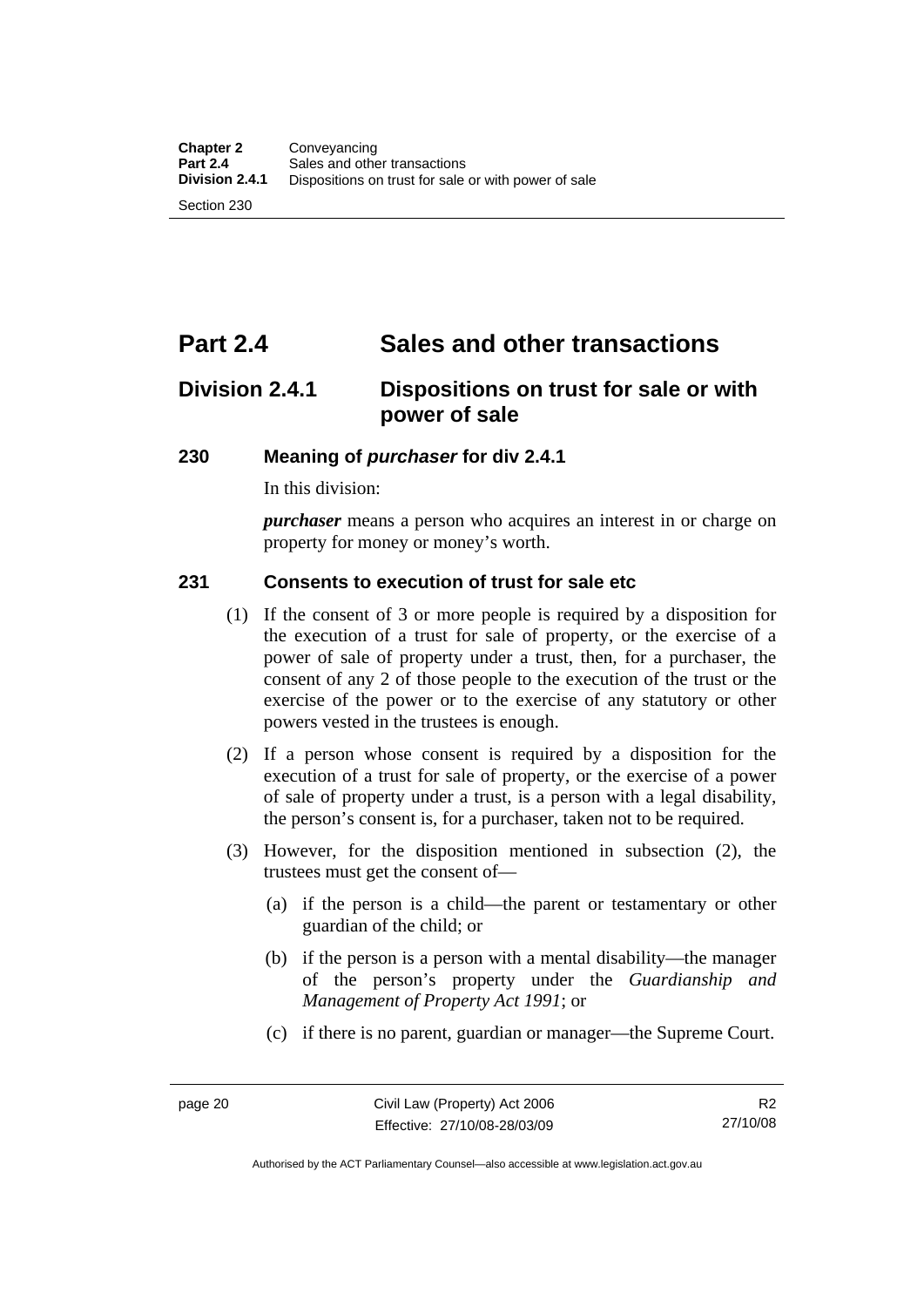## <span id="page-30-0"></span>**232 Purchaser not to be concerned with trusts of proceeds of sale**

- (1) A purchaser of property from trustees for sale, or from trustees having a power of sale, need not be concerned with the trusts affecting the proceeds of sale or the income of the property until sale, whether or not the trusts are declared by the same instrument that created the trust for sale or the power of sale.
- (2) Despite anything to the contrary in the instrument (if any) creating a trust for sale of property, or a power of sale of property, or in the settlement of the proceeds of sale of property, proceeds of sale or other capital money may only be paid or applied by the direction of at least 2 trustees, unless the trust has only 1 trustee and—
	- (a) the trustee is a trust corporation; or
	- (b) the trustee was appointed as the sole trustee by the instrument creating the trust.
- (3) However, subsection (2) does not affect the right of a sole personal representative to give valid receipts for, or direct the application of, proceeds of sale or other capital money.
- (4) Also, subsection (2) does not make it necessary to have more than 1 trustee unless capital money arises on a transaction.

#### **233 Settlements of personal property invested in land**

- (1) If a settlement contains a power to invest money in the purchase of land and land is purchased in the exercise of that power—
	- (a) the land is held by the trustees on trust for sale; and
	- (b) the net rents and profits from the land must, after paying the costs of repairs properly payable out of income, insurance and other outgoings, be paid or applied in the same way as the income of investments made from the sale price of the land would have been payable or applicable if the land had been

page 21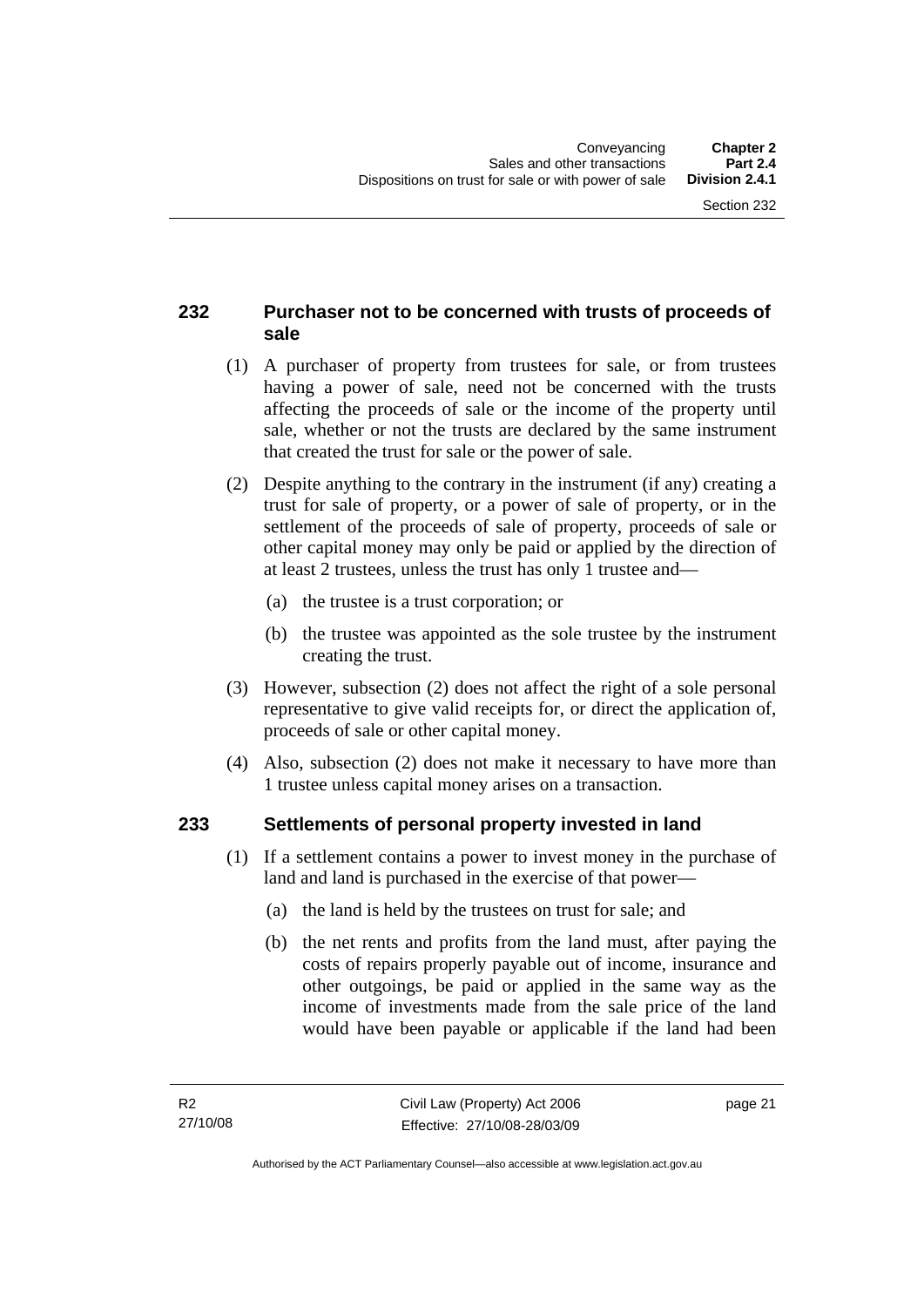sold and the proceeds invested other than in the purchase of land.

- <span id="page-31-0"></span>(2) This section applies unless the settlement provides to the contrary.
- (3) This section applies only to settlements commencing after 1 December 1957.

#### **234 Powers given to trustees for sale**

- (1) If property under a disposition on trust for sale includes land, the trustees may take possession of, hold and manage the land until it is sold.
- (2) This section applies unless the disposition provides to the contrary.

#### **235 Application of income of land under trust for sale**

- (1) The net rents and profits of land under a disposition on trust for sale must, after paying the costs of repairs properly payable out of income, insurance, and other outgoings, be paid or applied in the same way as the income of investments made from the sale price of the land would have been payable or applicable if the land had been sold and the proceeds invested other than in the purchase of land.
- (2) This section applies subject to any contrary intention in the disposition or in a settlement of proceeds of sale under the disposition.

#### **236 Partition of land under trust for sale**

- (1) If the net proceeds of sale of land under a disposition on trust for sale have, under the trusts affecting the sale, become absolutely vested in possession in 2 or more people as joint tenants or tenants in common, the trustees for sale may, with the agreement of the people (if any) who are adults and not annuitants and who have interests in possession in the net rents and profits of the land until it is sold—
	- (a) partition the land remaining unsold or any part of it; and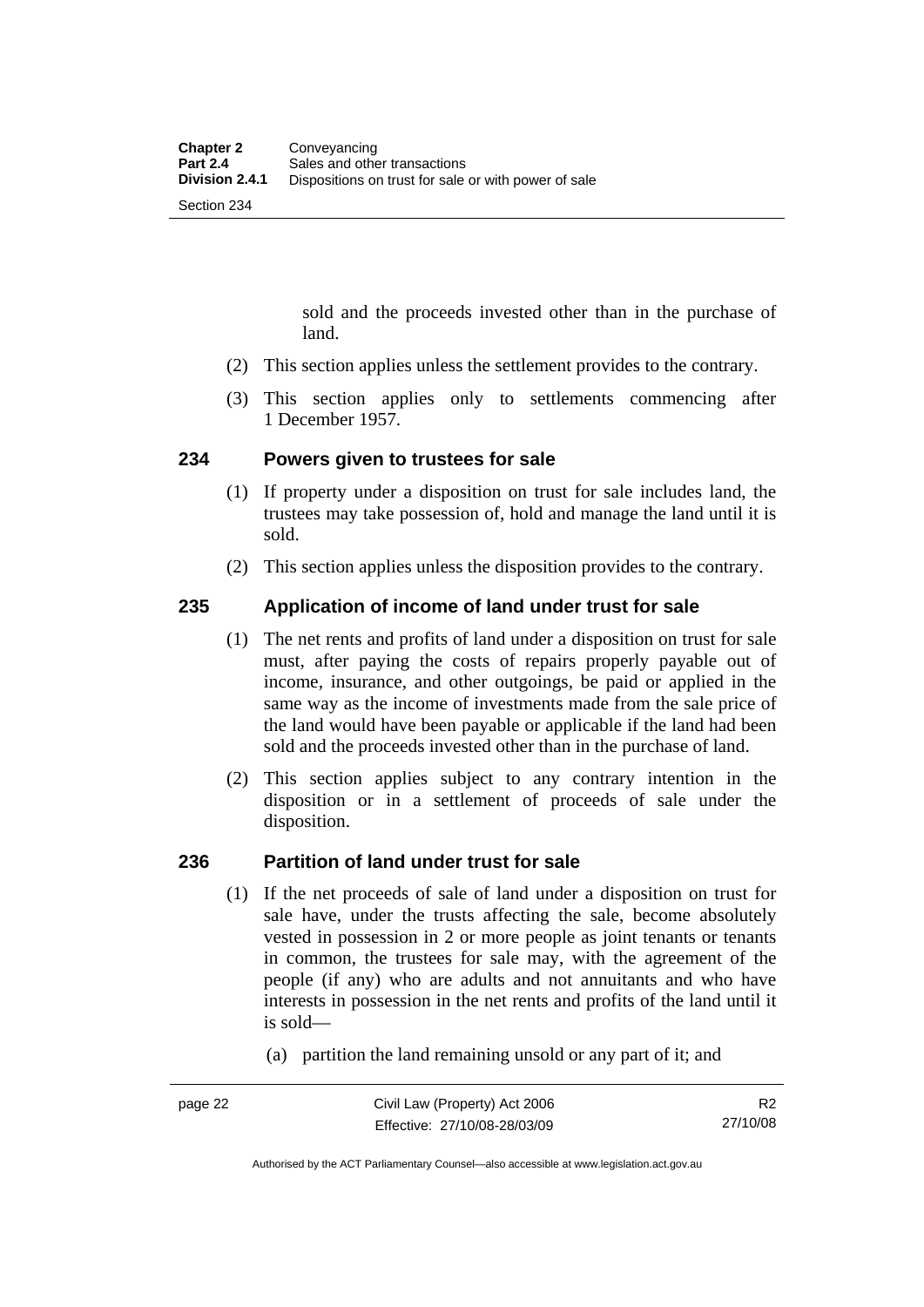- (b) provide (by mortgage or otherwise) for the payment of equality money.
- (2) On a partition being arranged under subsection (1), the trustees for sale must give effect to the partition by conveying the land partitioned in severalty (subject or not to any mortgage created to raise equality money) to the people entitled to it under the partition.
- (3) A purchaser of land partitioned under subsection (1) need not be concerned to inquire whether any agreement to the partition required by the subsection had been given.
- (4) If a share in the net proceeds belongs to a person who has a physical, mental, psychological or intellectual condition relevant to the *Guardianship and Management of Property Act 1991*, section 8, the trustees for sale are protected if they obtain the agreement of—
	- (a) the manager of the person's property under that Act; or
	- (b) if there is no manager—the Supreme Court.
- (5) If a share in the net proceeds is affected by an encumbrance, the trustees for sale may either—
	- (a) give effect to the encumbrance; or
	- (b) provide for the discharge of the encumbrance out of the property allotted in relation to the share.
- (6) If a share in the net proceeds is vested absolutely in a child, or in a person who cannot be found or identified, or about whom it is uncertain whether the person is living or dead, the trustees for sale may act for the child or person and keep land or other property that is the person's share.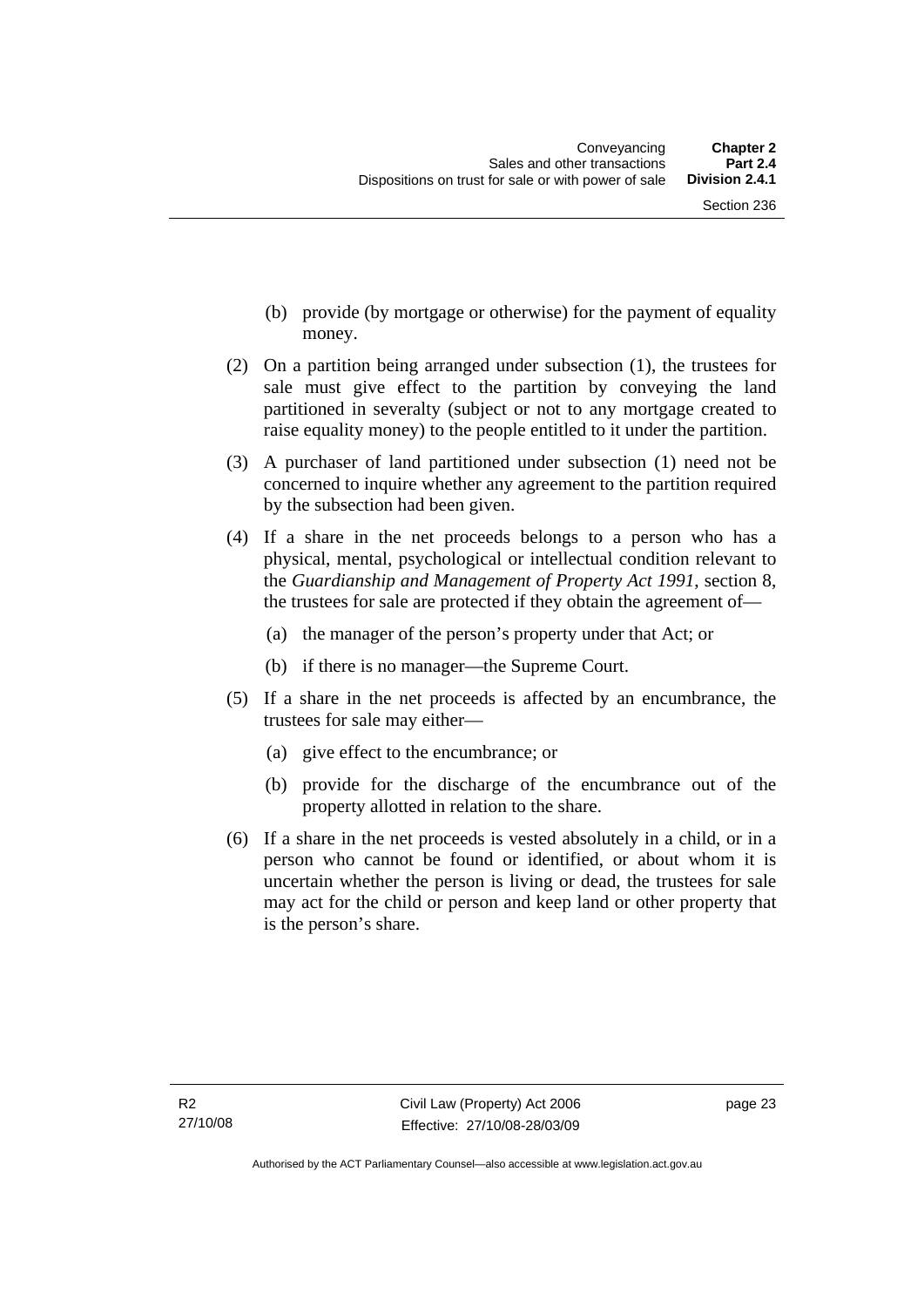#### <span id="page-33-0"></span>**237 Powers of Supreme Court if trustees for sale decline to exercise powers**

- (1) If trustees for sale decline to sell or exercise any of the powers given by section 234 (Powers given to trustees for sale) or section 236 (Partition of land under trust for sale), or any agreement cannot be obtained, an interested person may apply to the Supreme Court for—
	- (a) a vesting or other order to give effect to the proposed transaction; or
	- (b) an order directing the trustees for sale to exercise any of their powers.
- (2) The court may make any order it considers appropriate.

## **Division 2.4.2 Voidable dispositions**

#### **238 Meaning of** *purchaser* **for div 2.4.2**

In this division:

*purchaser* means a purchaser for valuable consideration, and includes a lessee, mortgagee or other person who, for valuable consideration, acquires an interest in property.

## **239 Voluntary dispositions to defraud creditors voidable**

- (1) A disposition of property made with intent to defraud creditors is voidable by a person prejudiced by the disposition.
- (2) However, this section does not apply to an interest in property disposed of to an honest purchaser who did not have, at the time of the disposition, notice of the intent to defraud creditors.
- (3) This section applies to a disposition of property made before or after the commencement of this section.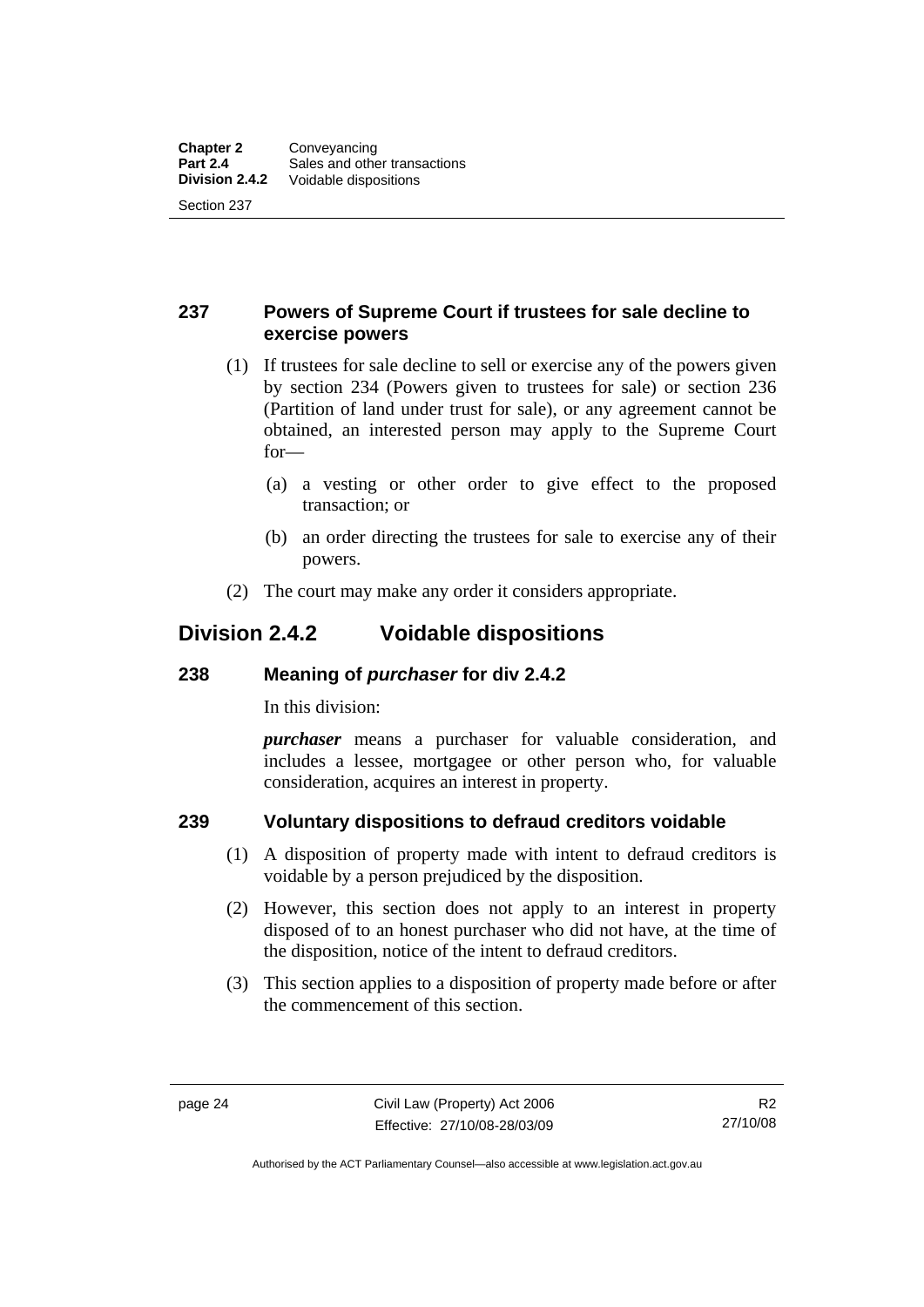### <span id="page-34-0"></span>**240 Voluntary dispositions of land—how far voidable against purchasers**

- (1) A voluntary disposition of land made with intent to defraud a subsequent purchaser is voidable by that purchaser.
- (2) For this section, if the document by which a voluntary disposition of land is made is registered before a subsequent purchase of the land, the voluntary disposition is not taken to have been made with intent to defraud a subsequent purchaser—
	- (a) only because the disposition was not made for valuable consideration; or
	- (b) only because of the subsequent purchase.
- (3) This section applies to a disposition of land made before or after the commencement of this section.

#### **241 Acquisitions of reversions at under value**

- (1) An acquisition of a reversionary interest in property honestly made for money or moneys worth must not be set aside only because it was made for less than full value.
- (2) This section does not affect the jurisdiction of a court to set aside or change unconscionable bargains.
- (3) In this section:

*reversionary interest* includes an expectancy or possibility.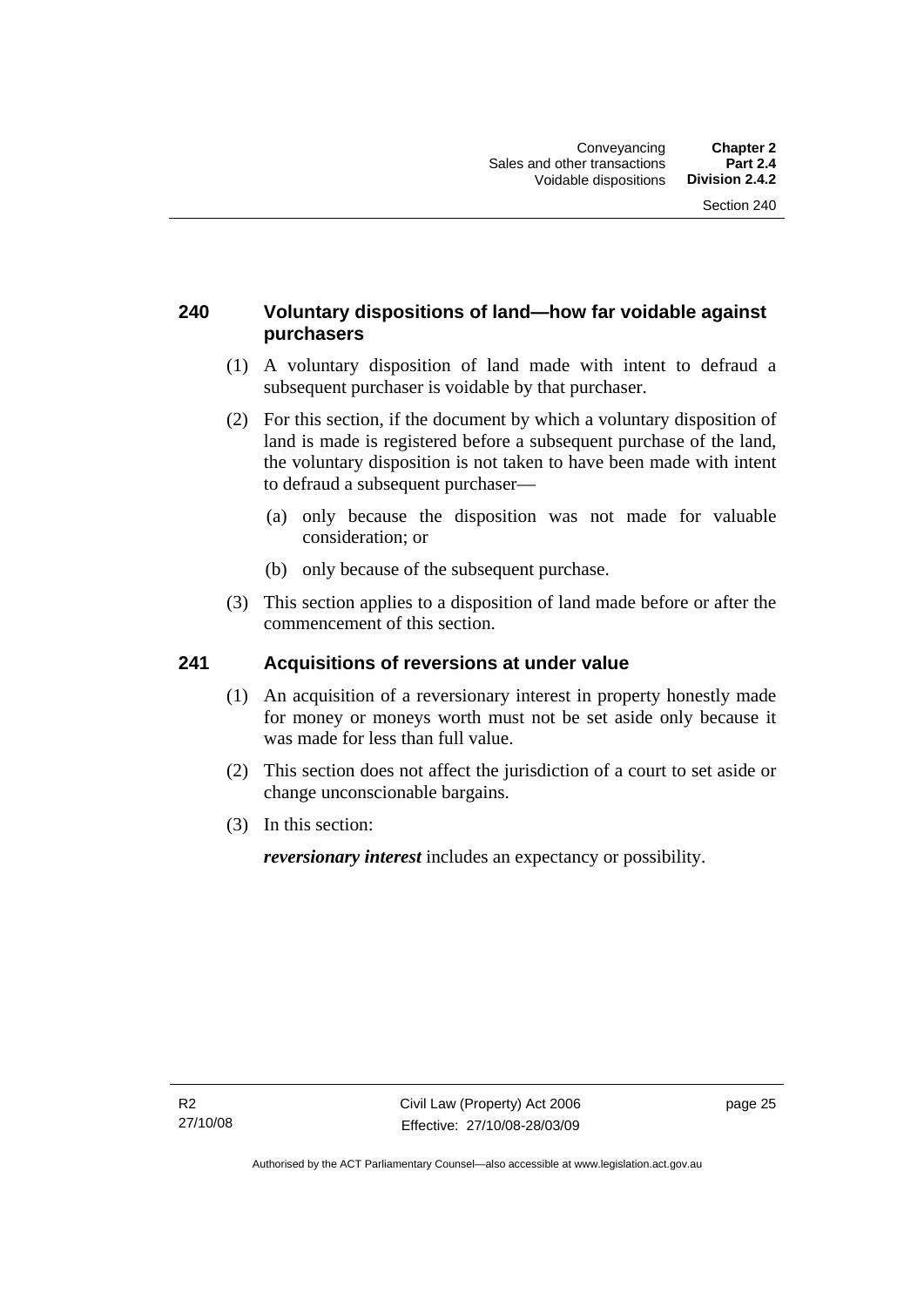<span id="page-35-0"></span>**Chapter 2 Conveyancing**<br>**Part 2.5 Partition Partition** 

Section 242

# **Part 2.5 Partition**

#### **242 Definitions—pt 2.5**

In this part:

*interested person*, in relation to property, means a person with an interest in the property.

*proceeding for partition of property* includes a proceeding for sale of the property and distribution of the proceeds.

#### **243 Court may order partition of land held in co-ownership**

If 2 or more people hold an interest in land as joint tenants or tenants in common, the Supreme Court may, on an application made by 1 or more of those people (the *applicants*)—

- (a) order a partition of the interest in the land held by the applicants; and
- (b) make any further orders, and give any consequential directions, it considers appropriate.

#### **244 Power of Supreme Court to order sale instead of partition**

- (1) In a proceeding for partition of property, instead of ordering partition—
	- (a) the Supreme Court may, on the application of an interested person, order the sale of the property if the court considers that sale (and a distribution of the proceeds) would be more beneficial than partition because of—
		- (i) the nature of the property; or
		- (ii) the number of interested people; or
		- (iii) the absence or disability of an interested person; or

Authorised by the ACT Parliamentary Counsel—also accessible at www.legislation.act.gov.au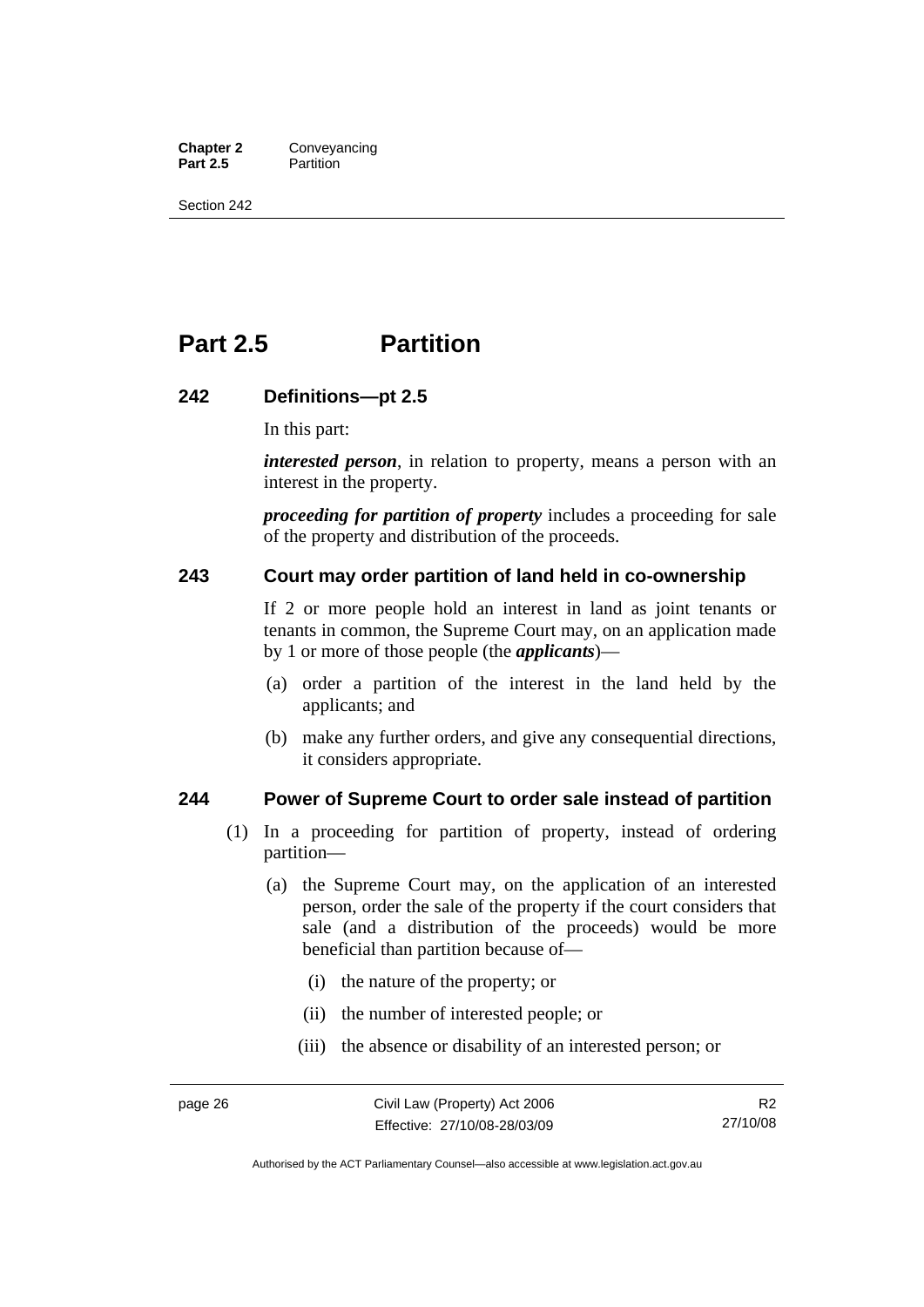- (iv) any other circumstances; and
- (b) the court must (unless it sees good reason not to), on the application of interested people with a collective interest in the property of at least a half share in the property, order the sale of the property; and
- (c) the court may, on the application of an interested person, order the sale of the property unless other interested people agree to buy the share of the applying person.
- (2) The power of the Supreme Court to order the sale of property includes the power to order the sale of a part of the property and the partition of the rest of the property.
- (3) If the Supreme Court orders the sale of property, it may—
	- (a) appoint trustees to receive and apply proceeds of the sale; or
	- (b) give any consequential directions it considers appropriate, including, for example, directions about—
		- (i) the valuation of an interested person's share in the property; and
		- (ii) the application, investment and distribution of proceeds of sale.
	- *Note* An example is part of the Act, is not exhaustive and may extend, but does not limit, the meaning of the provision in which it appears (see Legislation Act, s 126 and s 132).
- (4) In a proceeding for partition of property, it is sufficient to claim sale and distribution of the proceeds and it is not necessary to claim a partition.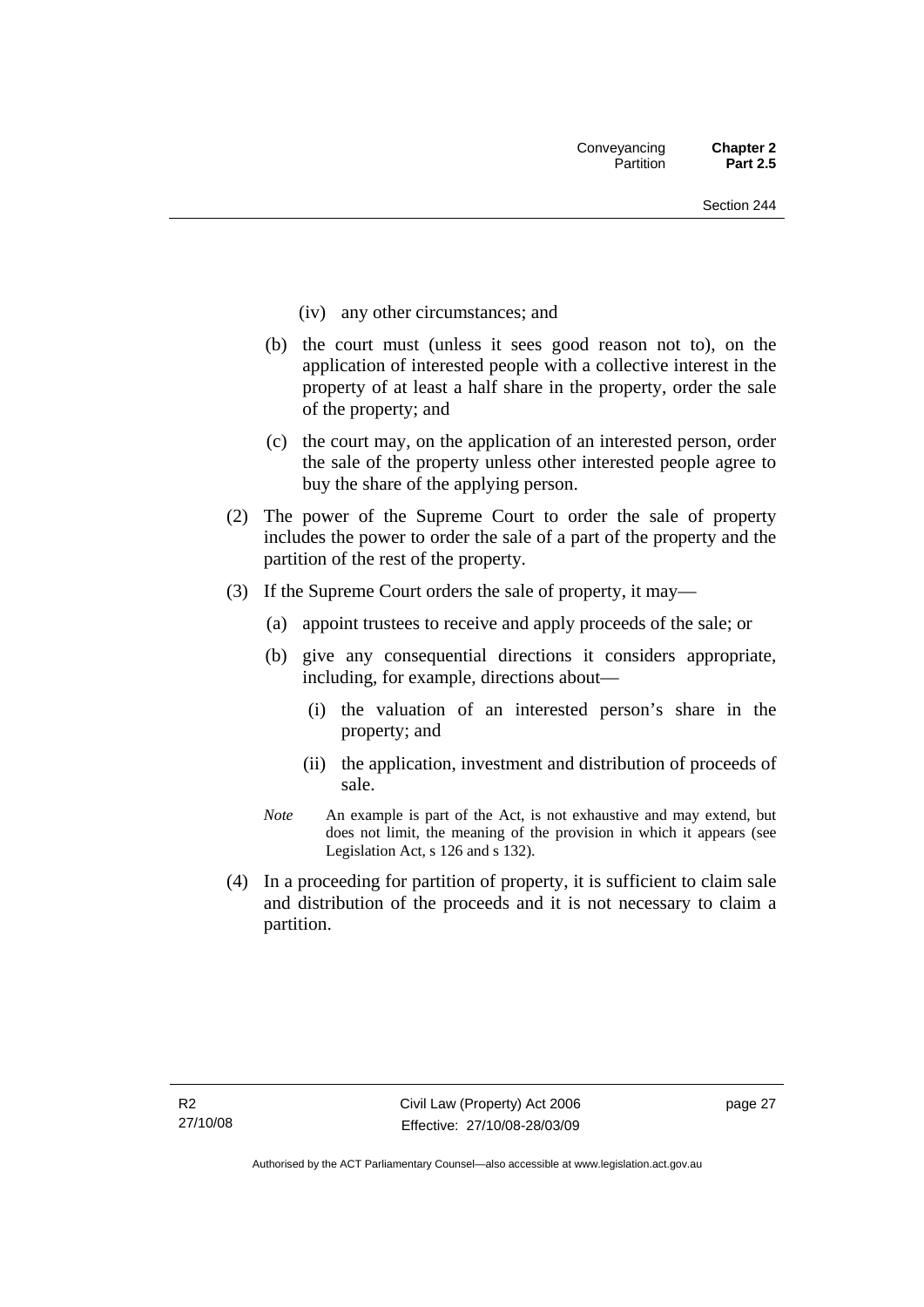#### **Chapter 2** Conveyancing **Part 2.5** Partition

Section 245

#### **245 Authority for interested person to bid**

- (1) The Supreme Court may allow an interested person in relation to property to bid at the sale of the property under this part on the conditions that the court considers appropriate, including, for example, conditions about—
	- (a) nonpayment of deposit; or
	- (b) setting off or accounting for the purchase money or any part instead of paying it; or
	- (c) anything else.
	- *Note* An example is part of the Act, is not exhaustive and may extend, but does not limit, the meaning of the provision in which it appears (see Legislation Act, s 126 and s 132).
- (2) This section does not limit section 244 (3).

#### **246 Parties to partition proceedings**

- (1) A person who, apart from this part, might have brought a proceeding for partition of property may bring the proceeding against any interested person without serving any other interested person.
- (2) A defendant in a proceeding cannot object for want of parties.

#### **247 Several sales in same partition proceeding**

- (1) This section applies if, in a proceeding for partition of property—
	- (a) 2 or more sales are made; and
	- (b) a person (the *excluded person*) is excluded from participation in the proceeds of any of the sales (the *excluded sale*).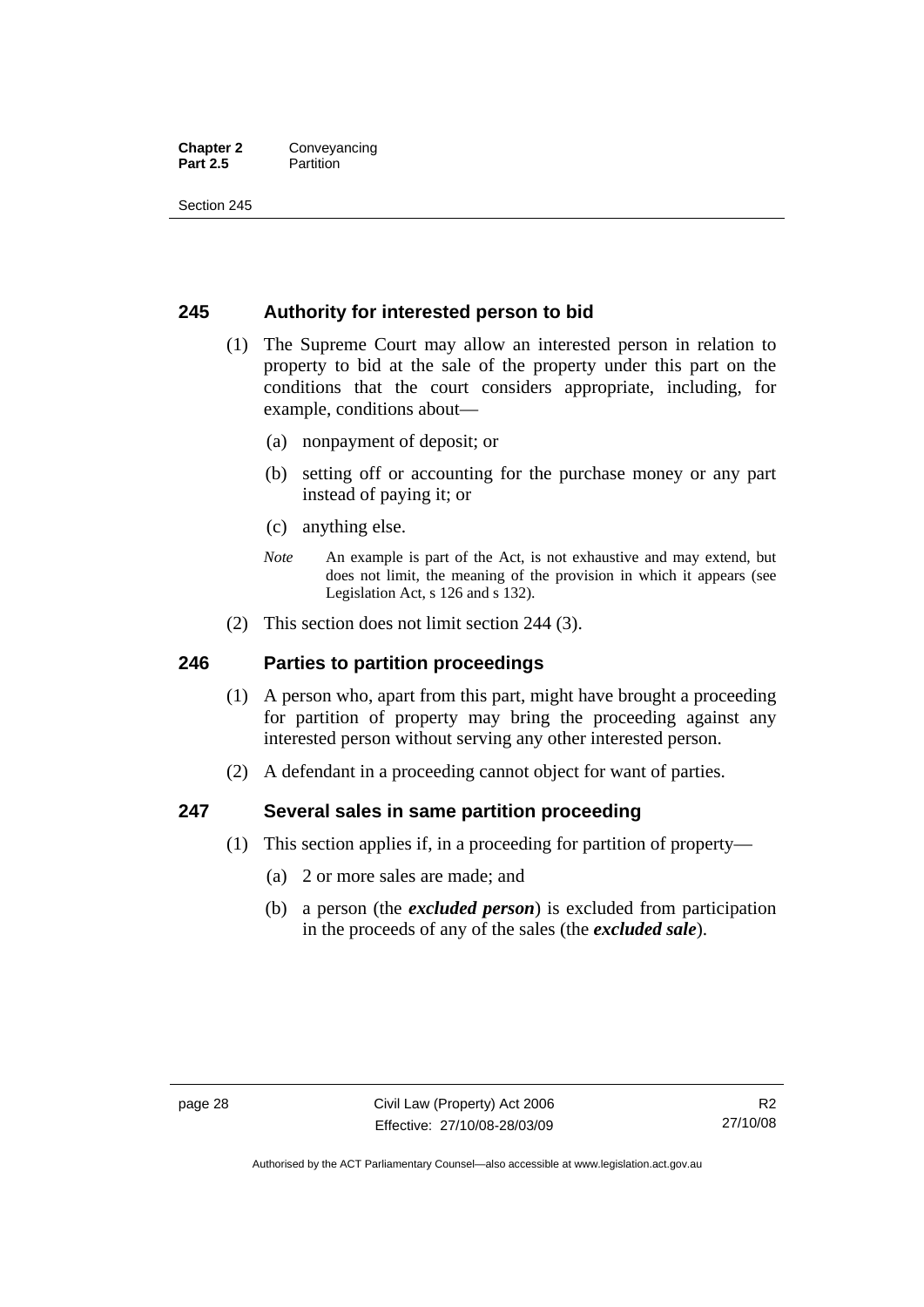- (2) If the excluded person establishes the person's claim to take part in the proceeds of another of the sales, the shares of the other people interested in the proceeds of that sale must be reduced to the extent that their share of the proceeds of the excluded sale were increased by the exclusion of the excluded person from the proceeds of that sale.
- (3) The amount mentioned in subsection (2) must be put towards payment to the excluded person of the share of the proceeds of the excluded sale that the person would have been entitled to if the person had not been excluded.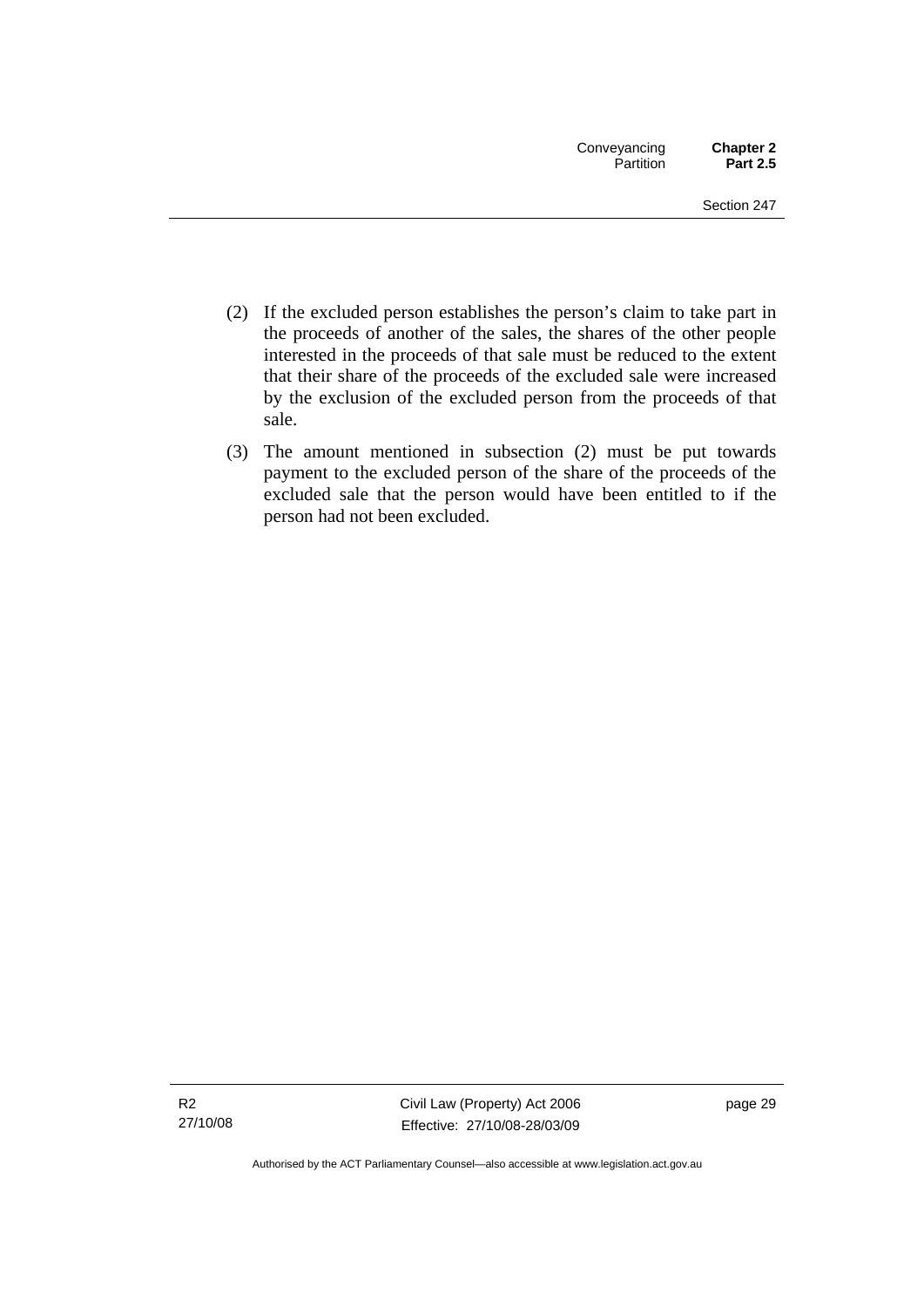**Chapter 2 Conveyancing**<br>**Part 2.6 Apportionment Part 2.6** Apportionment

Section 248

# **Part 2.6 Apportionment**

#### **248 Definitions—pt 2.6**

In this part:

*annuity* includes salary and pension.

#### *dividend* includes—

- (a) a payment called a dividend or bonus; and
- (b) a payment otherwise made out of the revenue of a company that is divisible between members of the company, whether or not a payment of that kind is usually made or declared at fixed times;

but does not include a return of capital.

#### *rent* includes—

- (a) a payment under a rent charge or for rent service; and
- (b) a periodical payment in the nature of rent, or instead of rent.

#### **249 Application of pt 2.6 to dividends of companies**

For this part, the divisible revenue mentioned in section 248, definition of *dividend*, paragraph (b) is taken to have accrued by equal daily increments during the period in relation to which the payment out of revenue is declared or expressed to be made.

#### **250 Income apportionable in relation to time**

All rents, annuities dividends and other periodical payments in the nature of income (whether reserved or made payable by an instrument or otherwise) are, like interest on an amount lent, taken to accrue from day-to-day, and must be apportioned in relation to time accordingly.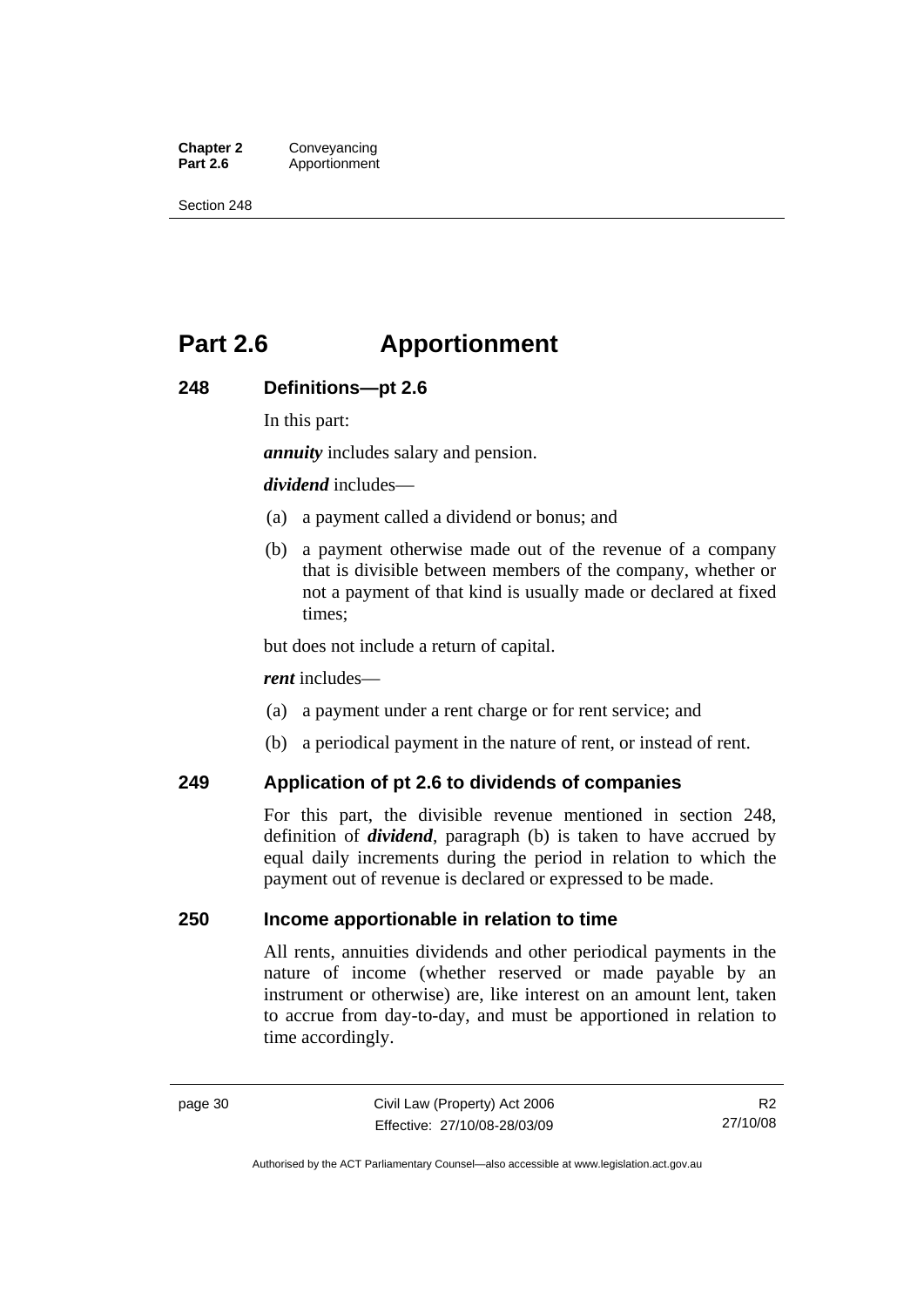#### **251 Time when apportioned part is payable**

An apportioned part of a payment mentioned in section 250 is payable or recoverable—

- (a) if the payment is a continuing payment—when the entire portion of which the apportioned part forms part becomes payable; or
- (b) if the payment is terminated by re-entry, death or otherwise when the next entire portion of the payment would have become payable if it had not been terminated.

#### **252 Recovery of apportioned parts**

(1) In this section:

*lessor* means the person who, if the rent for any land had not been apportionable, would have been entitled to the entire or continuing rent for the land.

*person* includes—

- (a) the person's personal representatives, successors and assigns; and
- (b) the personal representatives, successors and assigns of a person whose interest ended on that person's death.
- (2) The person entitled to an apportioned part of a payment mentioned in section 250 (Income apportionable in relation to time) may recover the part, when payable, in the same way as the person could recover the entire payment if entitled to it.
- (3) However, an apportioned part of a payment of rent for land is not by itself recoverable from the person liable to pay the rent, but may be recovered from that person by the lessor together with the remaining part of the payment.
- (4) If the lessor does so, the person entitled to the apportioned part may then recover it from the lessor.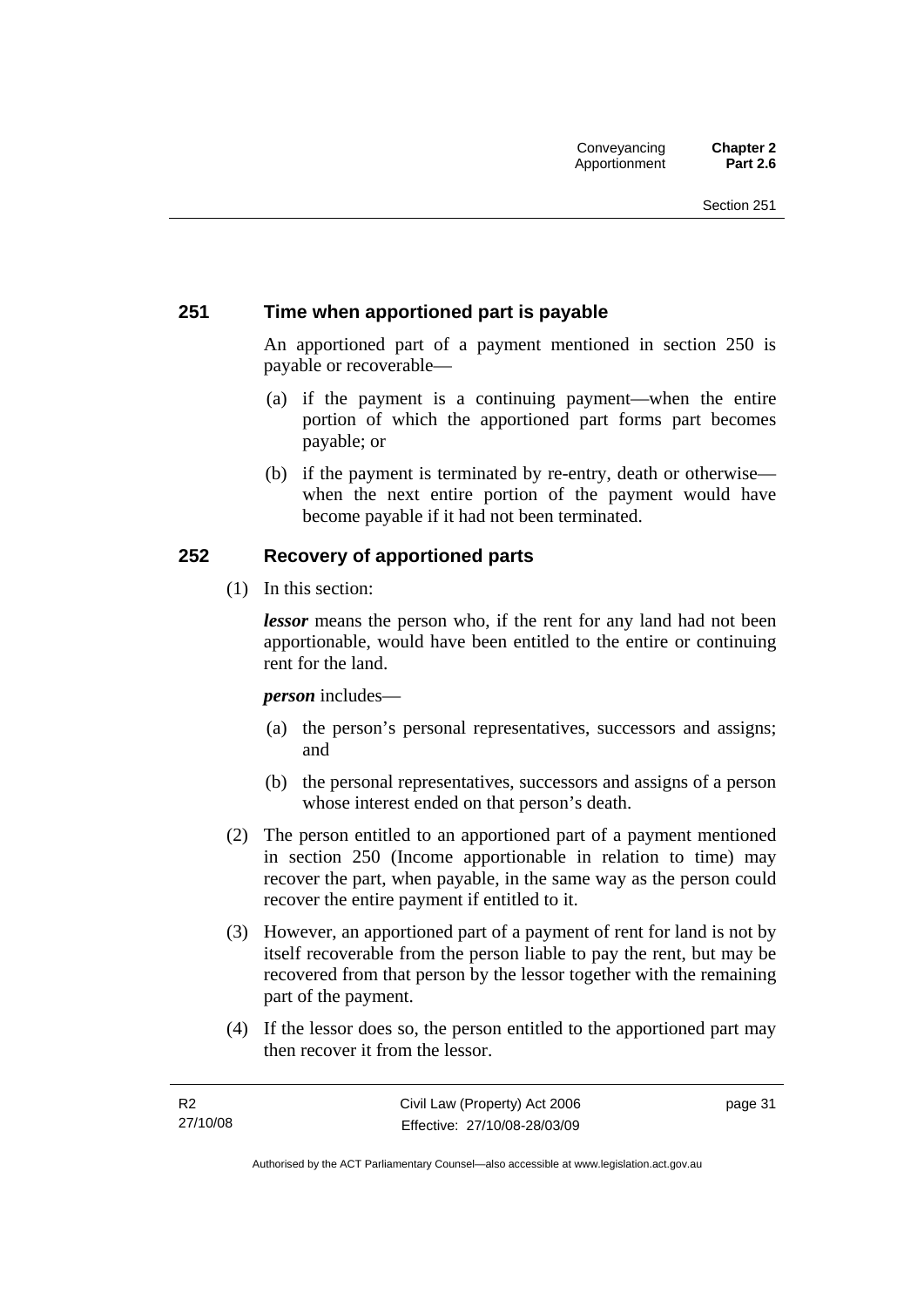#### **Chapter 2 Conveyancing**<br>**Part 2.6 Apportionment** Apportionment

Section 253

### **253 Exceptions and application**

- (1) This part does not make apportionable an annual amount payable under a policy of assurance.
- (2) This part does not apply to any case in which it is expressly stipulated that apportionment is not to take place.

page 32 Civil Law (Property) Act 2006 Effective: 27/10/08-28/03/09

Authorised by the ACT Parliamentary Counsel—also accessible at www.legislation.act.gov.au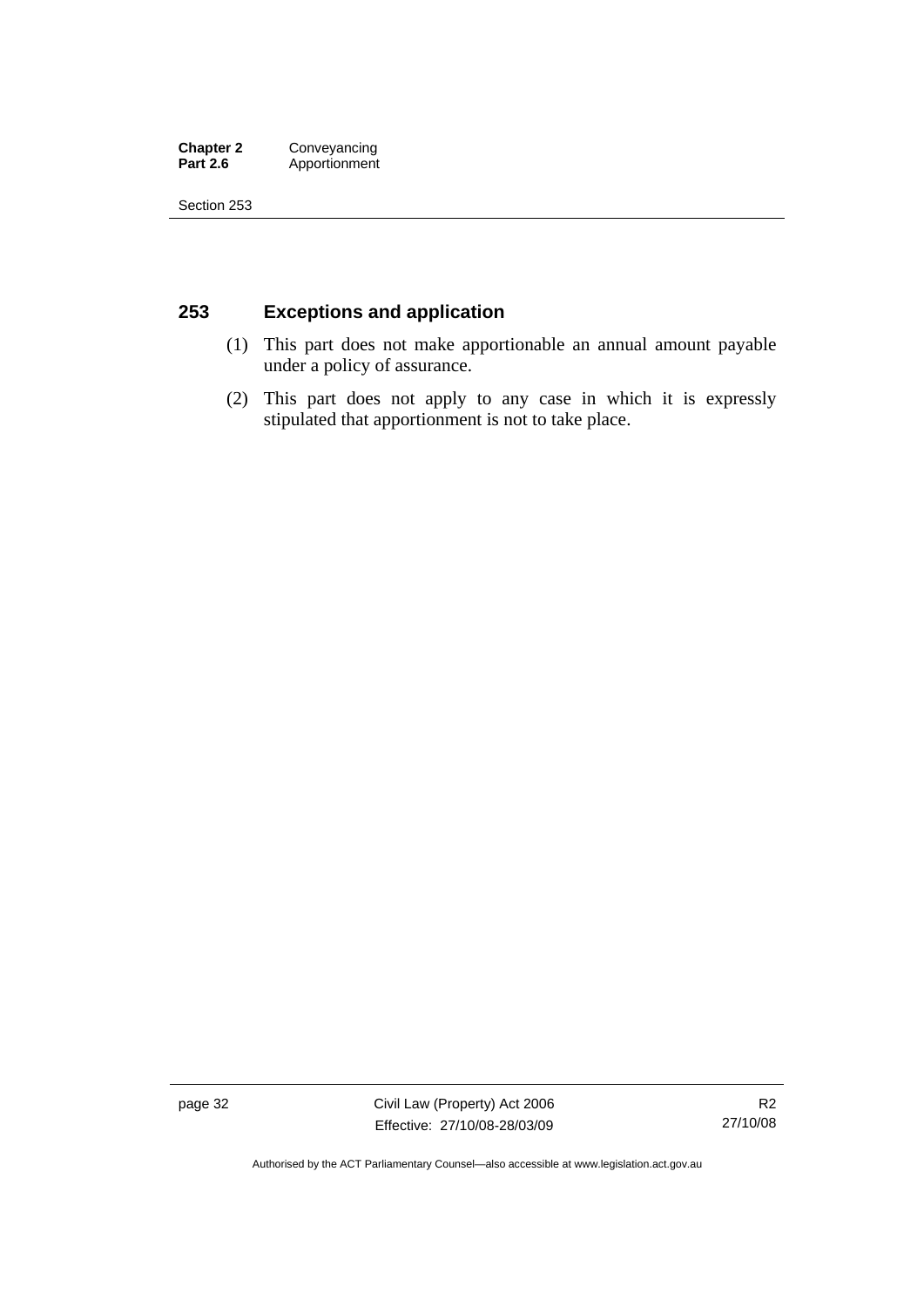## **Part 2.7 Children and children's property**

#### **254 Receipts by certain children**

A child in a domestic partnership has power to give valid receipts for all income (including statutory accumulations of income made during childhood) to which the child may be entitled as if the child were an adult.

### **255 Management of land during childhood**

- (1) This section applies if—
	- (a) a beneficial interest in land is held in trust for a child; and
	- (b) the trustees of the beneficial interest are—
		- (i) if the settlement that created the interest appointed trustees of the interest—the trustees appointed; or
		- (ii) if the settlement that created the interest did not appoint trustees of the interest but there are trustees of the settlement—the trustees of the settlement, unless the settlement or an order of the Supreme Court that appointed the trustees of the settlement or their predecessors in office provides otherwise; or
		- (iii) in any other case—people appointed as trustees of the beneficial interest by the Supreme Court on the application of a litigation guardian of the child.

*Note Settlement* is defined in s 200.

- (2) The trustees of the interest may take possession of, hold and manage the land for the child.
- (3) This section does not apply so far as a contrary intention appears from the settlement that created the beneficial interest of the child.

page 33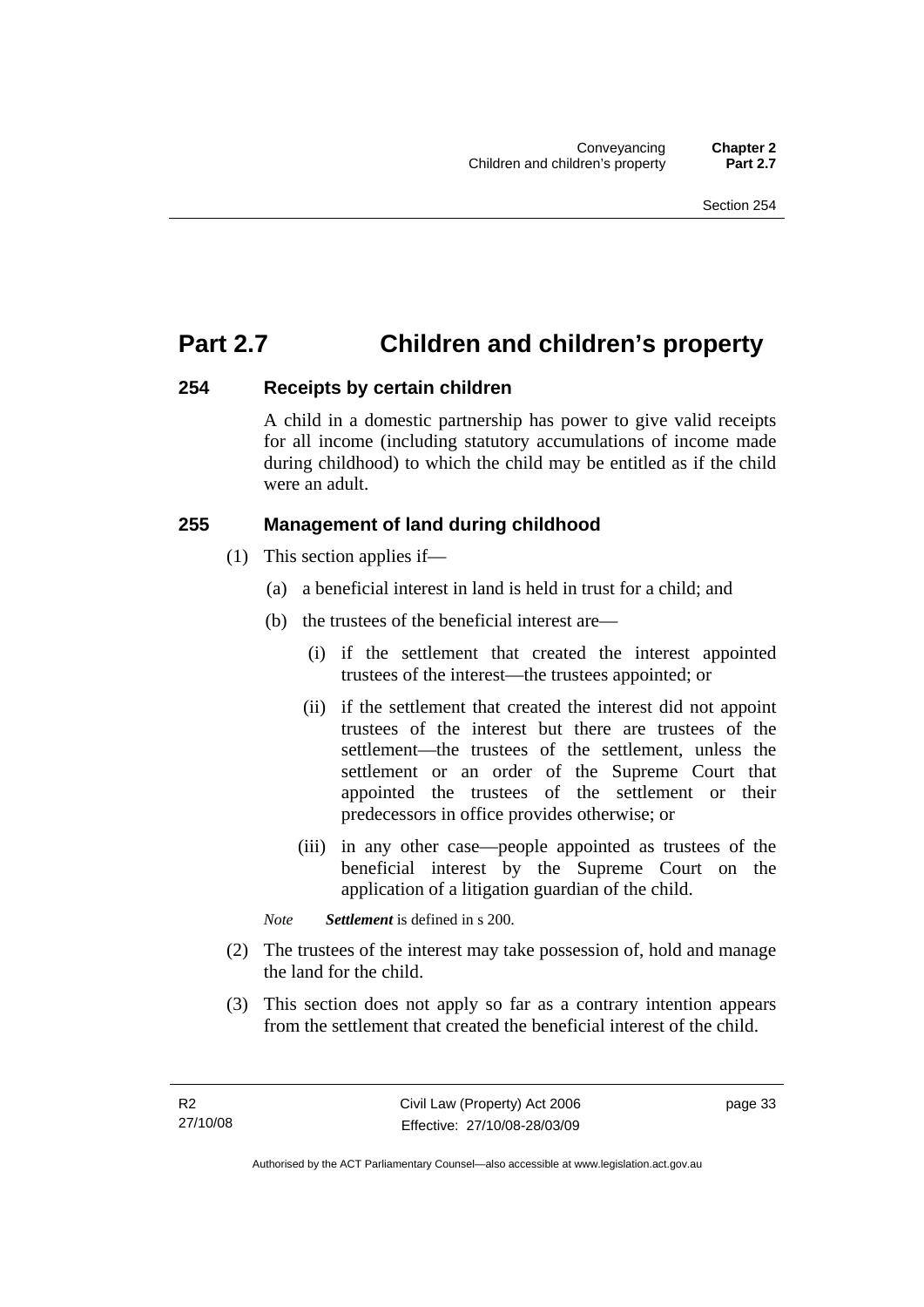#### **Chapter 2 Conveyancing**<br>**Part 2.7 Children and c Children and children's property**

Section 256

#### **256 Power to appoint trustees of child's property**

- (1) This section applies if—
	- (a) a child is absolutely entitled under the will, or on the intestacy, of a person (the *deceased person*) to a devise or legacy, or to the residue of the estate of the deceased person, or to a share in the deceased person's estate; and
	- (b) the devise, legacy, residue or share is not, under a will of the deceased person, devised or bequeathed to trustees for the child.
	- *Note* A *devise* is a disposal of real property by a will. To *bequeath* property is to dispose of personal property (ie property other than real property) by a will.
- (2) The personal representatives of the deceased person may, by registered deed, appoint a trust corporation or 2 or more individuals (not more than 4), or both, to be—
	- (a) trustees of the devise, legacy, residue or share for the child; and
	- (b) trustees for section 255 (Management of land during childhood) of any land devised or any land that is, or forms part of, the residue or share.
- (3) If a trust corporation, or a trust corporation and 1 or more individuals, are the personal representatives of the deceased person, the personal representatives may, by registered deed, appoint the trust corporation either alone or with 1 or 2 individuals to be the trustees for the child.
- (4) The personal representatives of the deceased person may—
	- (a) appoint 1 or more of themselves to be trustees under subsection (2); or
	- (b) appoint 1 or 2 of themselves who are individuals to be trustees under subsection (3).

Authorised by the ACT Parliamentary Counsel—also accessible at www.legislation.act.gov.au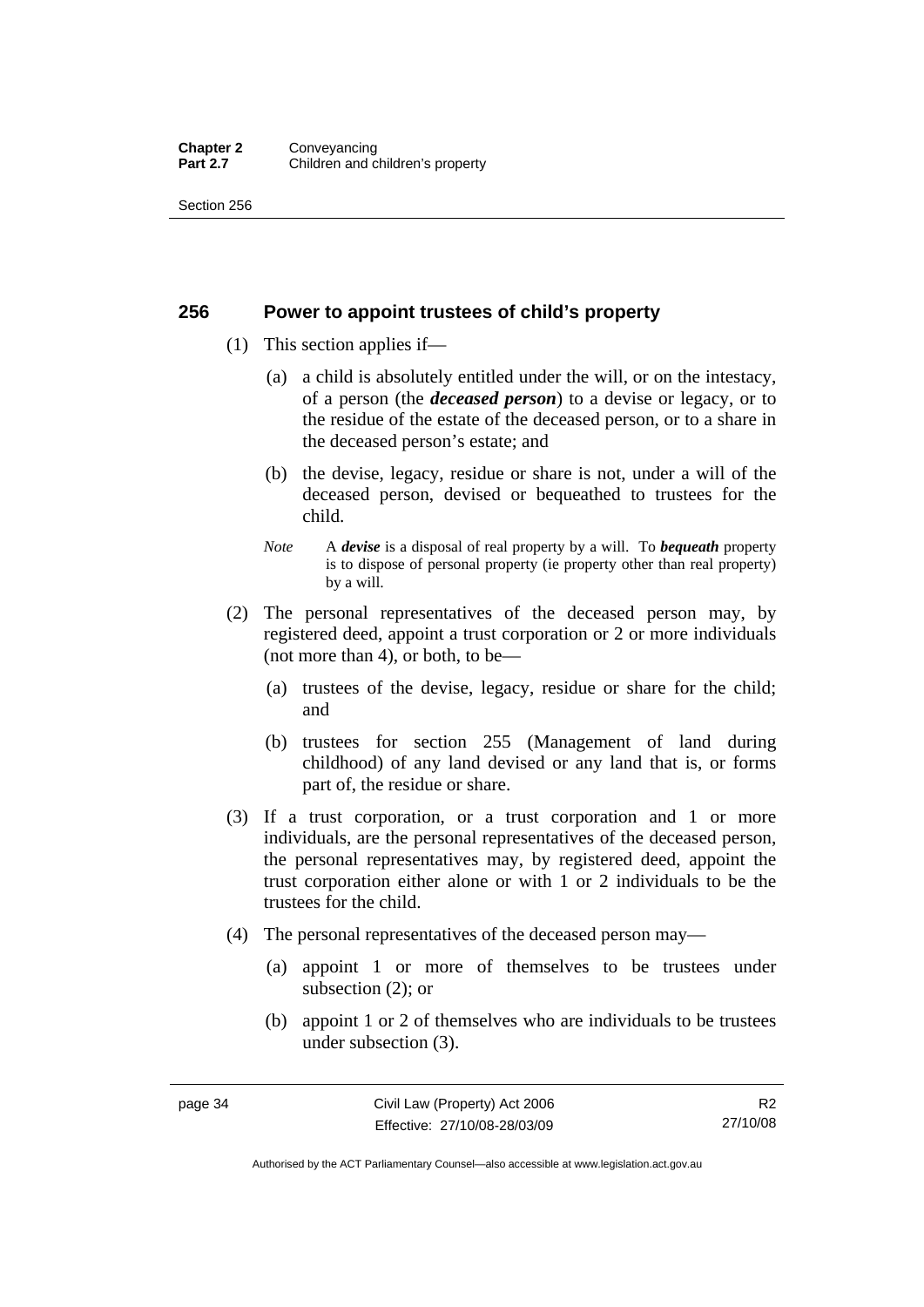- (5) On the appointment—
	- (a) the *Trustee Act 1925*, section 9 (Vesting on appointment and retirement) applies to the vesting in the trustees of the devise, legacy, residue or share; and
	- (b) the personal representatives, in that capacity, are discharged from further liability in relation to the devise, legacy, residue or share; and
	- (c) the rights of the child in relation to the devise, legacy, residue or share are restricted to the property that, under this section and the *Trustee Act 1925*, section 9, is vested in the trustees for the child and do not extend to any other property; and
	- (d) the devise, legacy, residue or share may be kept in its existing form or converted into money and the money invested in accordance with the *Trustee Act 1925*.
- (6) If land held under the *Land Titles Act 1925* is affected by a registered deed mentioned in this section, the registrar-general must, as the registrar-general considers appropriate—
	- (a) make an entry in the register of the vesting of the land; or
	- (b) enter or withdraw caveats.
- (7) However, the registrar-general is not required to comply with subsection (6) unless the person the land is to be vested in—
	- (a) asks, in writing, that the entry be made; and
	- (b) gives any evidence supporting the request that the registrar-general reasonably requires; and
	- (c) gives any notice of the request that the registrar-general reasonably requires to be given.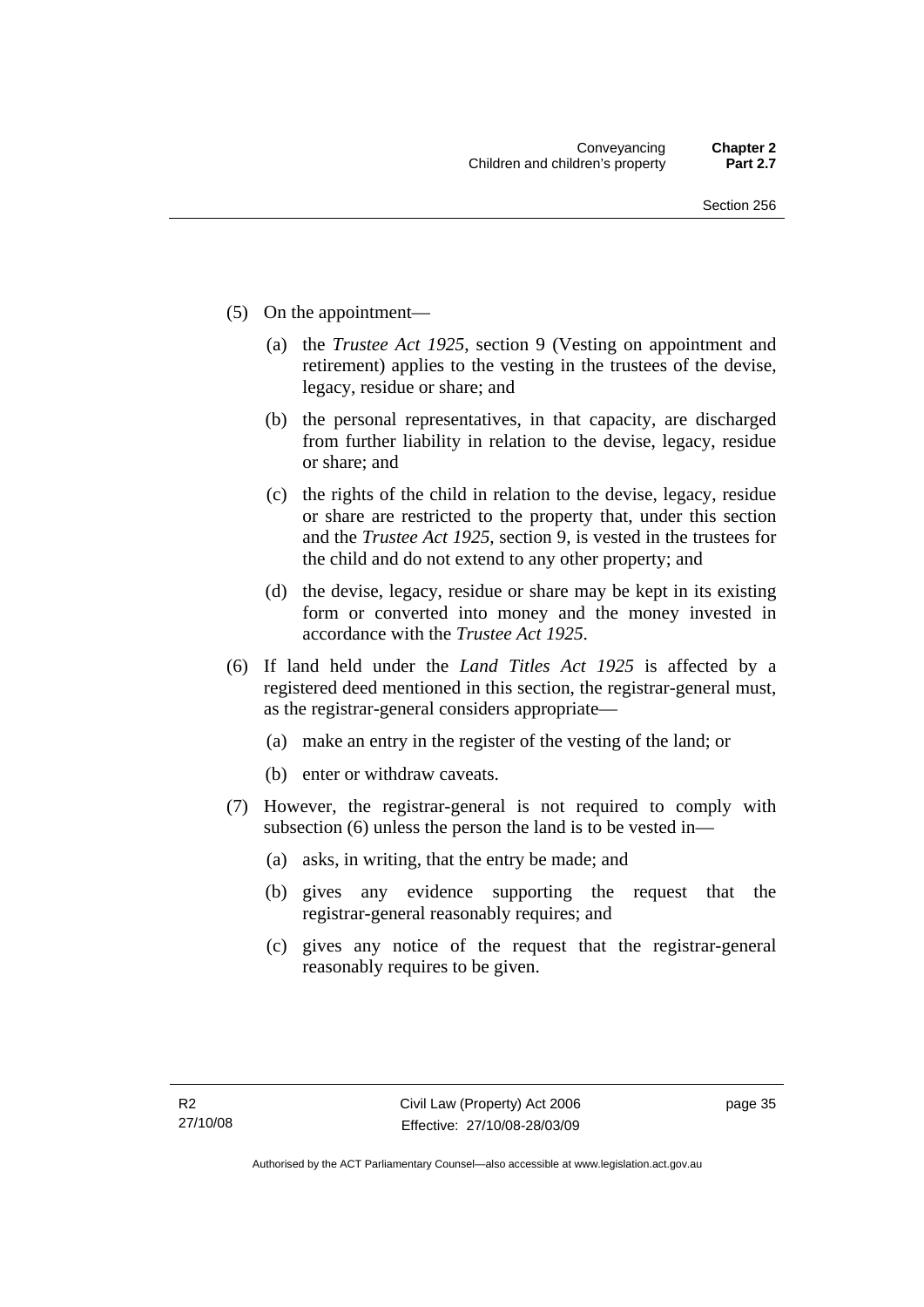(8) In this section:

*registered deed* means a deed registered under the *Registration of Deeds Act 1957*.

*trust corporation* does not include the public trustee.

#### **257 Powers and duties of guardian**

- (1) A guardian of a child—
	- (a) may take into the guardian's custody, and may manage, the child's real and personal property (other than property held by a trustee under a trust) until the guardian stops being the guardian of the child; and
	- (b) holds any of the child's real and personal property that comes into the guardian's custody as trustee for the child; and
	- (c) may bring a proceeding necessary to give effect to all or any of the guardian's powers under this section, including the guardian's powers as trustee for the child; and
	- (d) is responsible for accounting to the child, when the child becomes an adult, for the guardian's custody and management of the property.
- (2) Subsection (1) does not apply in relation to—
	- (a) the chief executive responsible for administering the *Children and Young People Act 2008*, when the chief executive has long-term care responsibility for a child because of that Act; or
	- (b) a testamentary guardian of a child.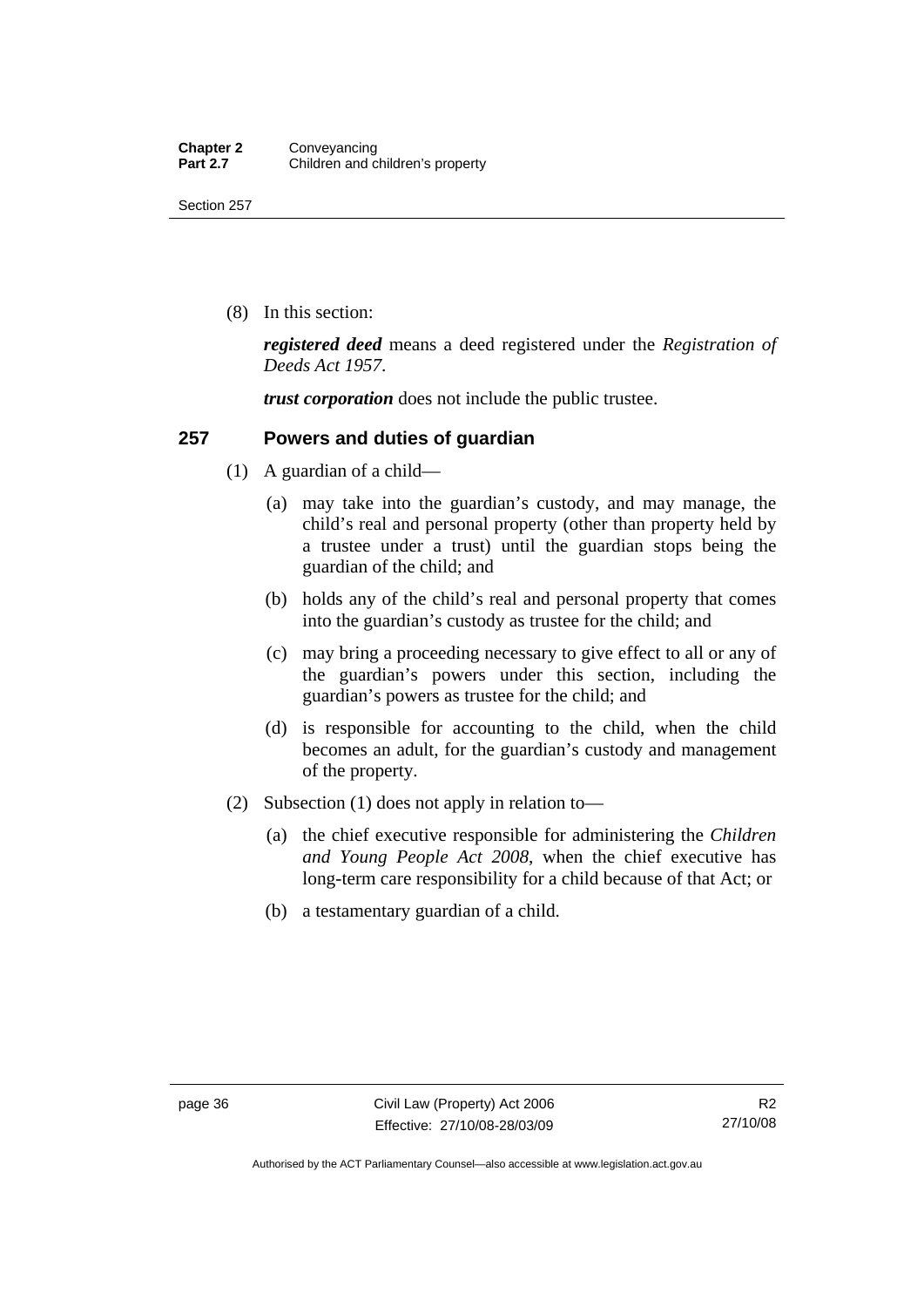# **Part 2.8 Rights-of-way**

## **258 No right-of-way by user against Territory etc**

A right-of-way cannot be created only by continuous use against—

- (a) the Territory; or
- (b) the Commonwealth; or
- (c) a person holding land for a public purpose.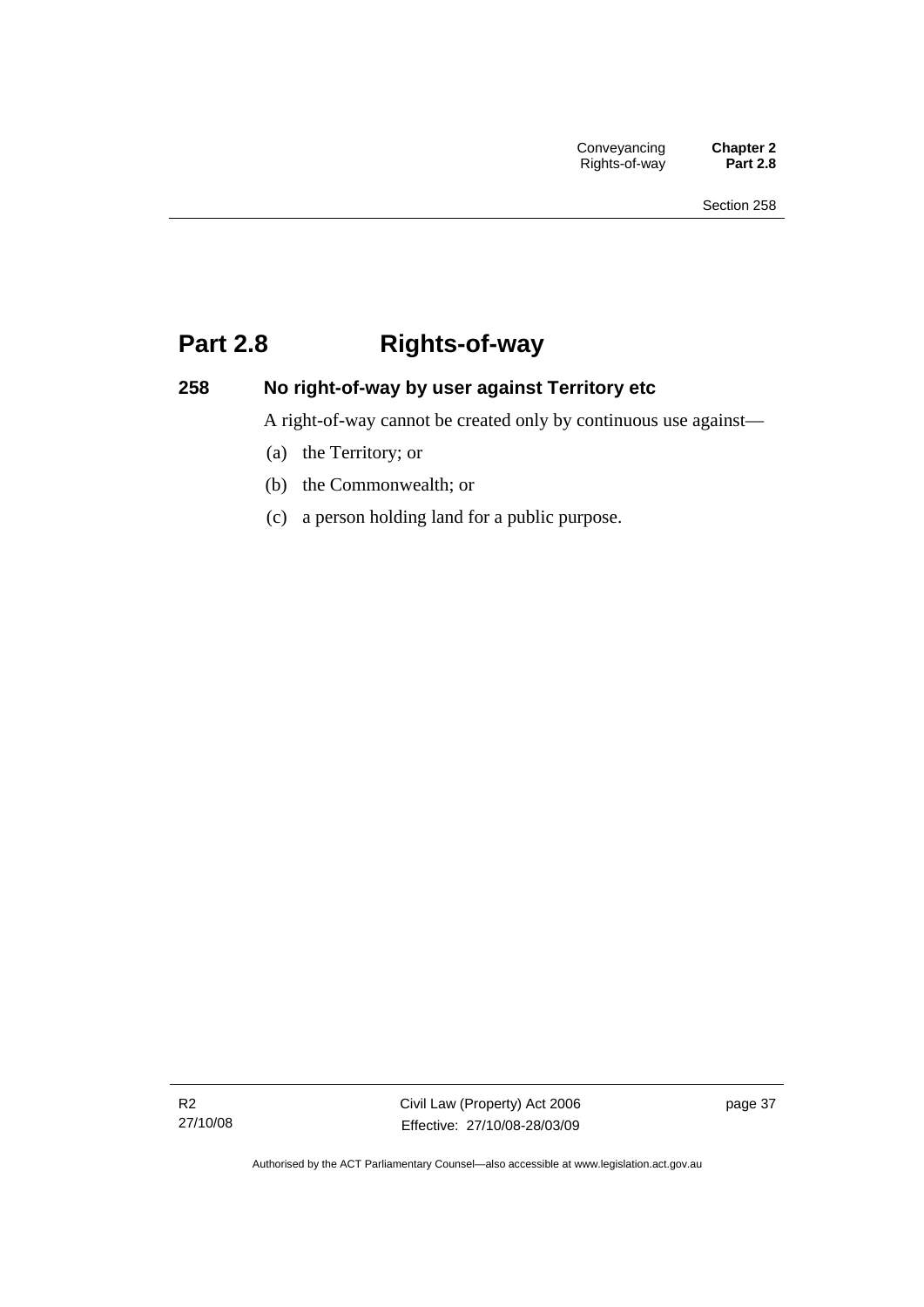Section 300

# **Chapter 3 Mortgages**

#### *Note to ch 3*

In this chapter, a reference to a mortgage includes a reference to a charge on property for securing money or moneys worth (see dict, def *mortgage*).

# **Part 3.1 Powers in relation to mortgages**

#### **300 Application—pt 3.1**

- (1) This part applies to mortgages made to secure an amount advanced or to be advanced as a loan, or to secure an existing or future debt.
- (2) The powers given under this part are subject to anything provided in the mortgage.
- (3) The powers given under this part have the same effect as express powers to the same effect in the mortgage would have had and no more.

#### **301 Powers incidental to mortgages**

- (1) If a mortgage is made in writing, the mortgagee has, because of this Act, the following powers:
	- (a) a power to sell or agree with someone else to sell all or any part of the mortgaged property;
	- (b) a power to appoint or have appointed, in accordance with this part, a receiver of the income of all or any part of the property;
	- (c) a power to insure from loss or damage all or any part of the property and to add the premiums paid for the insurance to the principal secured at the same rate of interest.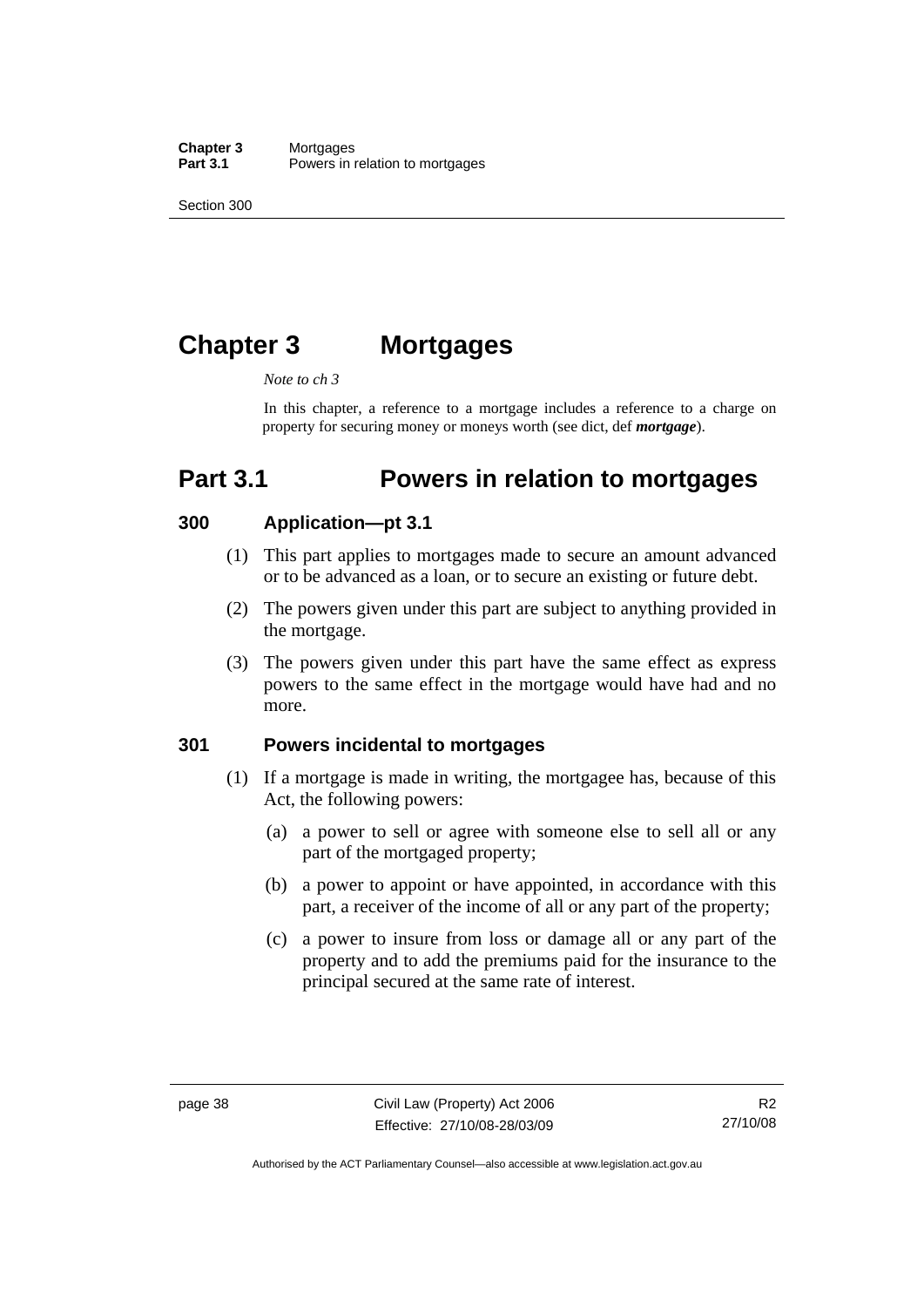- (2) The power of sale under subsection (1) includes the following powers:
	- (a) a power to sell the property by public auction or private contract on any reasonable conditions the mortgagee considers appropriate;
	- (b) a power to rescind or vary contracts for sale;
	- (c) a power to buy in and resell the property with all the powers of sale given by this section.
- (3) A mortgagee must not exercise the power given by subsection  $(1)$  (a) or (b) until—
	- (a) 1 year after the day the principal becomes payable under the mortgage; or
	- (b) interest on the principal has been in arrears for longer than 6 months.
- (4) A mortgagee may exercise the power given by subsection (1) (c) only if the mortgagor has failed to pay a premium for insurance that the mortgagor is by the mortgage obliged to pay.

#### **302 Receipt for purchase money sufficient discharge**

- (1) A receipt for purchase money given by a mortgagee exercising the power of sale given under this part is sufficient discharge to the purchaser.
- (2) The purchaser need not be concerned with the application of the purchase money.

#### **303 Notice of sale**

A sale of property may be made under this part only if the person, or 1 of the people, entitled to the property has been given 6 months written notice.

page 39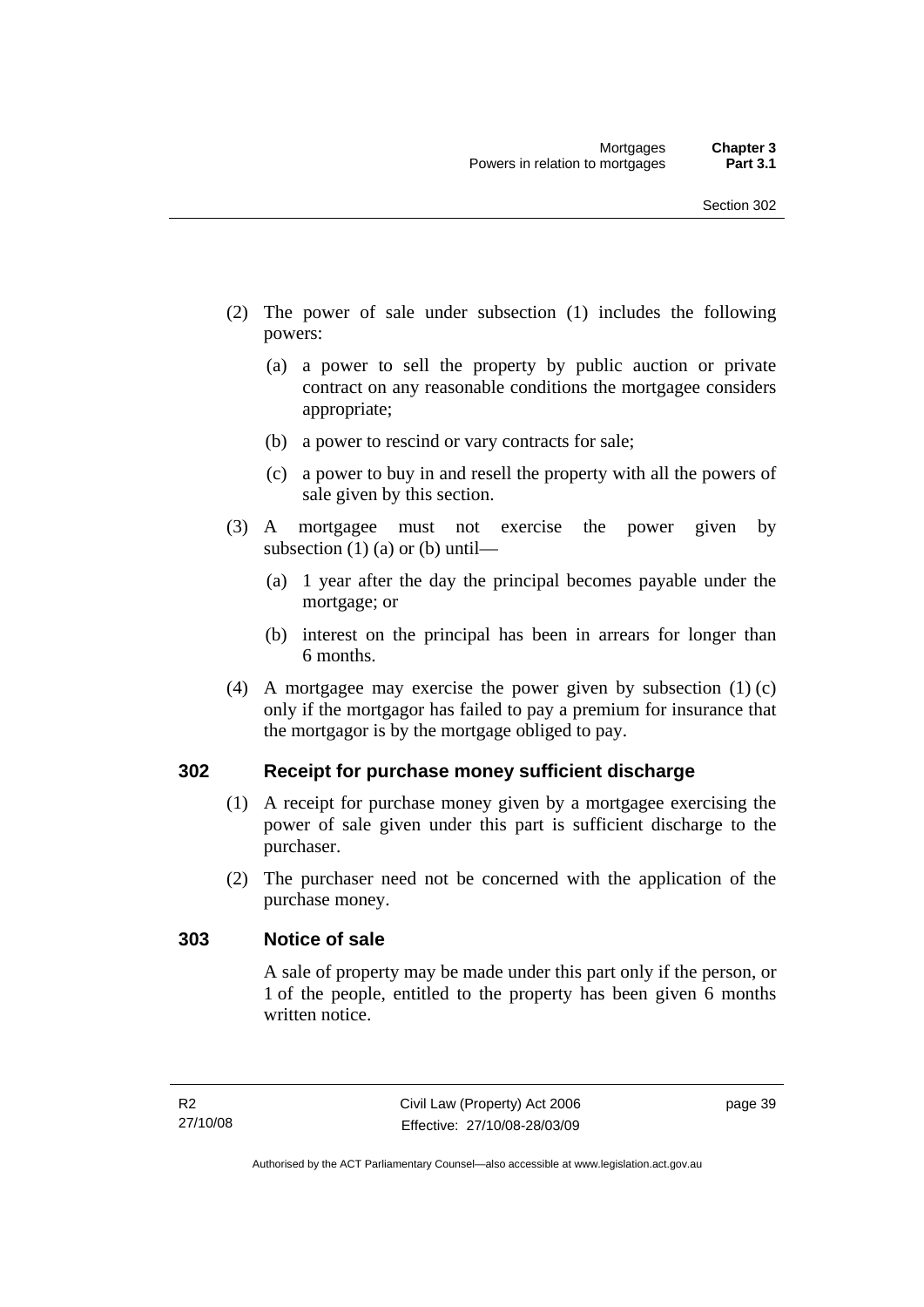#### **Chapter 3** Mortgages<br>**Part 3.1** Powers in Powers in relation to mortgages

Section 304

#### **304 Purported exercise of power of sale**

- (1) If a sale is purportedly made under this part, the purchaser's title must not be questioned on the ground that—
	- (a) no circumstances had arisen to permit the sale; or
	- (b) the notice required by section 303 had not been given.
- (2) If a person suffers loss because of an unauthorised sale under this part, the person may recover damages from the mortgagee.

#### **305 Application of purchase money by mortgagee**

- (1) The amount received from a sale under this part must be applied by the mortgagee as follows:
	- (a) first, in payment of the expenses incidental to the sale or incurred in any attempted sale;
	- (b) second, in discharge of the interest and costs then owing in relation to the mortgage because of which the sale was made;
	- (c) third, in discharge of the principal then owing under the mortgage;
	- (d) finally, in payment of the balance to or on behalf of the person entitled to the property mortgaged.
- (2) To remove any doubt, this section is subject to the *Rates Act 2004*, section 22 (Charge of rates on land) and the *Land Tax Act 2004*, section 20 (Charge of land tax on rateable land).

### **306 Property that may be transferred to purchaser**

A mortgagee exercising a power of sale over property under this part may transfer to the purchaser, in writing, all the interest in the property that the mortgagor could dispose of.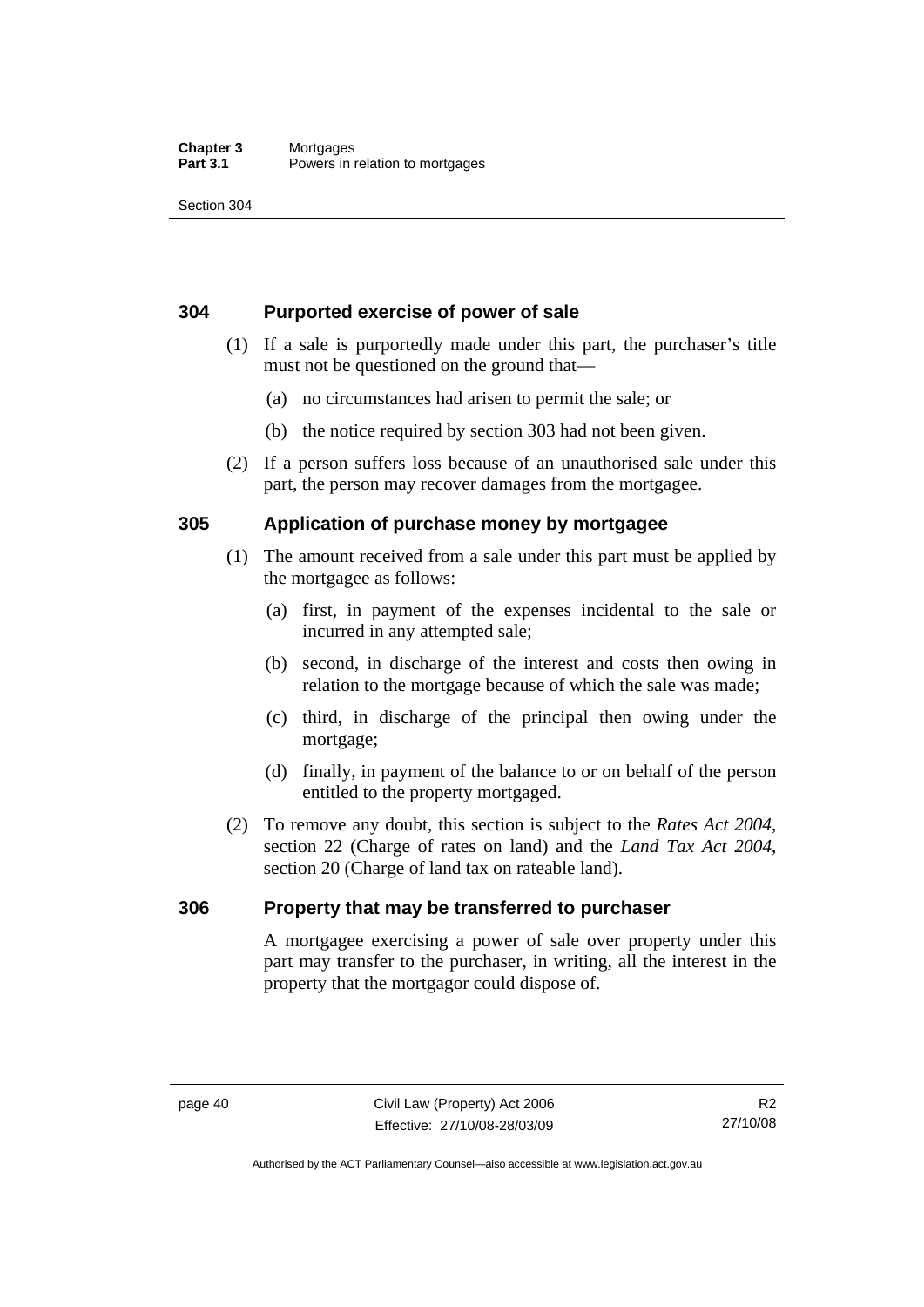#### **307 Mortgagee may call for documents relating to property**

At any time after the power of sale under this part has become exercisable, the mortgagee may demand and recover from anyone (other than a person having an interest in the mortgaged property that has priority to the mortgage) every document relating to the property that a purchaser under the power of sale would have been entitled to demand and recover from the person.

#### **308 Appointment of receiver**

- (1) A mortgagee entitled to appoint a receiver, or have a receiver appointed, under this part may appoint the receiver, or have the receiver appointed, in accordance with this section.
- (2) If the mortgage document nominates the person to be appointed receiver, the mortgagee may appoint that person to be the receiver.
- (3) If the mortgage document does not nominate the person to be appointed receiver, the mortgagee may, by written notice given to the person entitled to the mortgaged property, require the person to appoint an appropriate person to be the receiver not later than 10 days after the day the notice is given.
- (4) A notice under subsection (3) may be given to the person entitled to the mortgaged property—
	- (a) by giving the notice to the person entitled to the property, or, if 2 or more people are entitled to the property, to any of them; or
	- (b) by attaching the notice to a conspicuous part of the mortgaged property.
- (5) If a notice under subsection (3) is given to the person entitled to mortgaged property in accordance with subsection (4) and the person fails to appoint an appropriate person to be the receiver not later than 10 days after the day the notice is given, the mortgagee may appoint a person the mortgagee considers appropriate to be the receiver.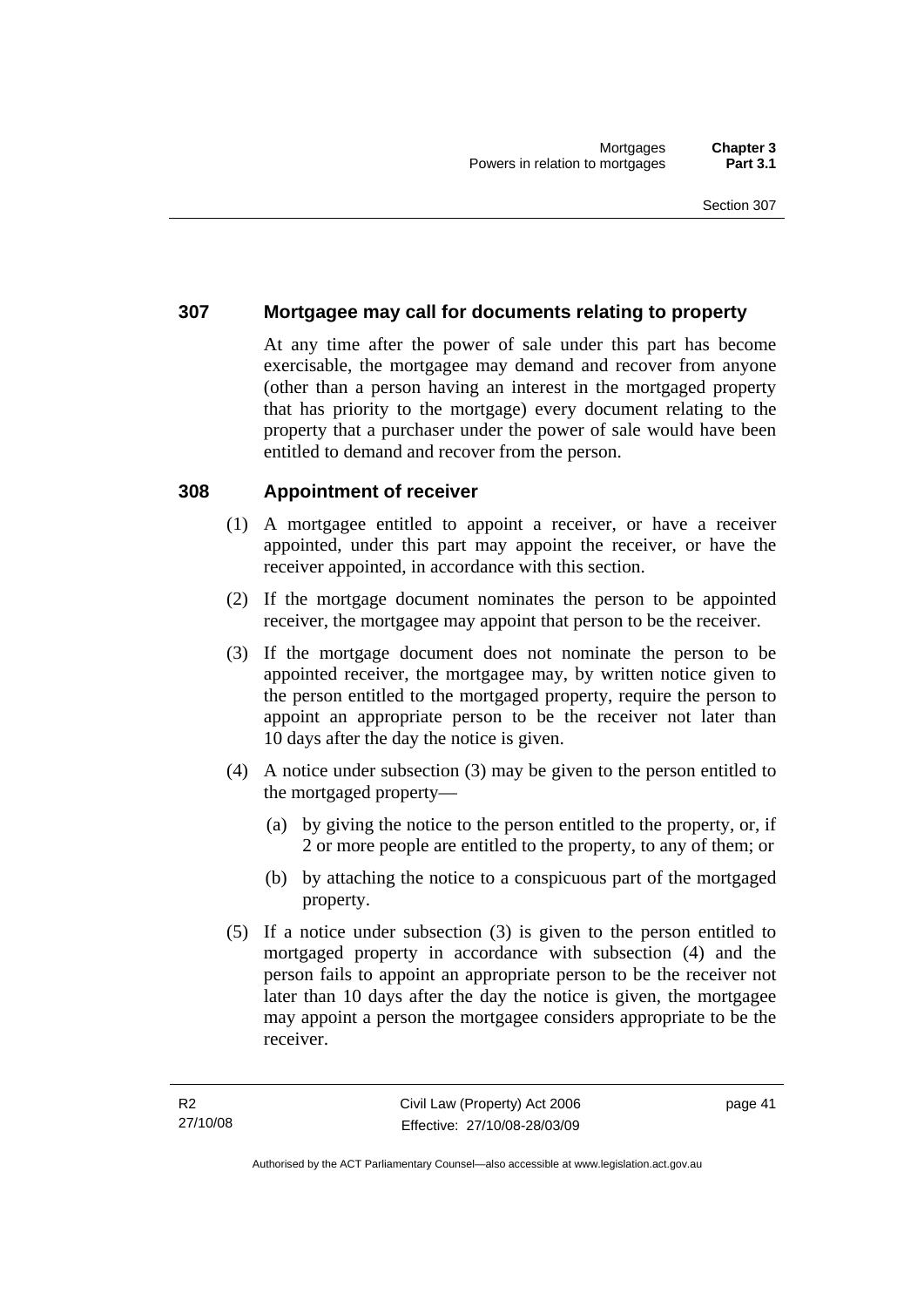#### **Chapter 3** Mortgages<br>**Part 3.1** Powers in i Powers in relation to mortgages

Section 309

#### **309 Receiver taken to be agent of mortgagor**

A receiver appointed under this part is taken to be the agent of the mortgagor and the mortgagor is solely responsible for the receiver's acts or omissions, unless the document creating the mortgage provides otherwise.

#### **310 Powers of receiver**

- (1) A person appointed as receiver under this part may demand and recover all the income of which the person is appointed receiver, by proceeding or otherwise, in the name of either the mortgagor or the mortgagee to the full extent of the interest that the mortgagor could dispose of.
- (2) The person may give valid receipts for the income of which the person is appointed receiver.

### **311 Ending appointment of receiver etc**

- (1) The power under this part to appoint a receiver includes power to end the appointment and appoint someone else.
- (2) The power to end the appointment of a receiver and appoint a new receiver is exercisable in the same way, and under the same conditions, as the power to make the first appointment.
- (3) The Legislation Act, part 19.3 (which deals with appointments) does not apply to the appointment of a receiver.

#### **312 Commission to receiver**

- (1) A receiver appointed under this part is not entitled to the payment of costs, charges or expenses but is instead entitled to a commission on the money received.
- (2) The commission to which the receiver is entitled is the amount, not more than 8% of the gross amount of all money received, stated in the receiver's appointment or, if no amount is stated in the appointment, 4% of the gross amount.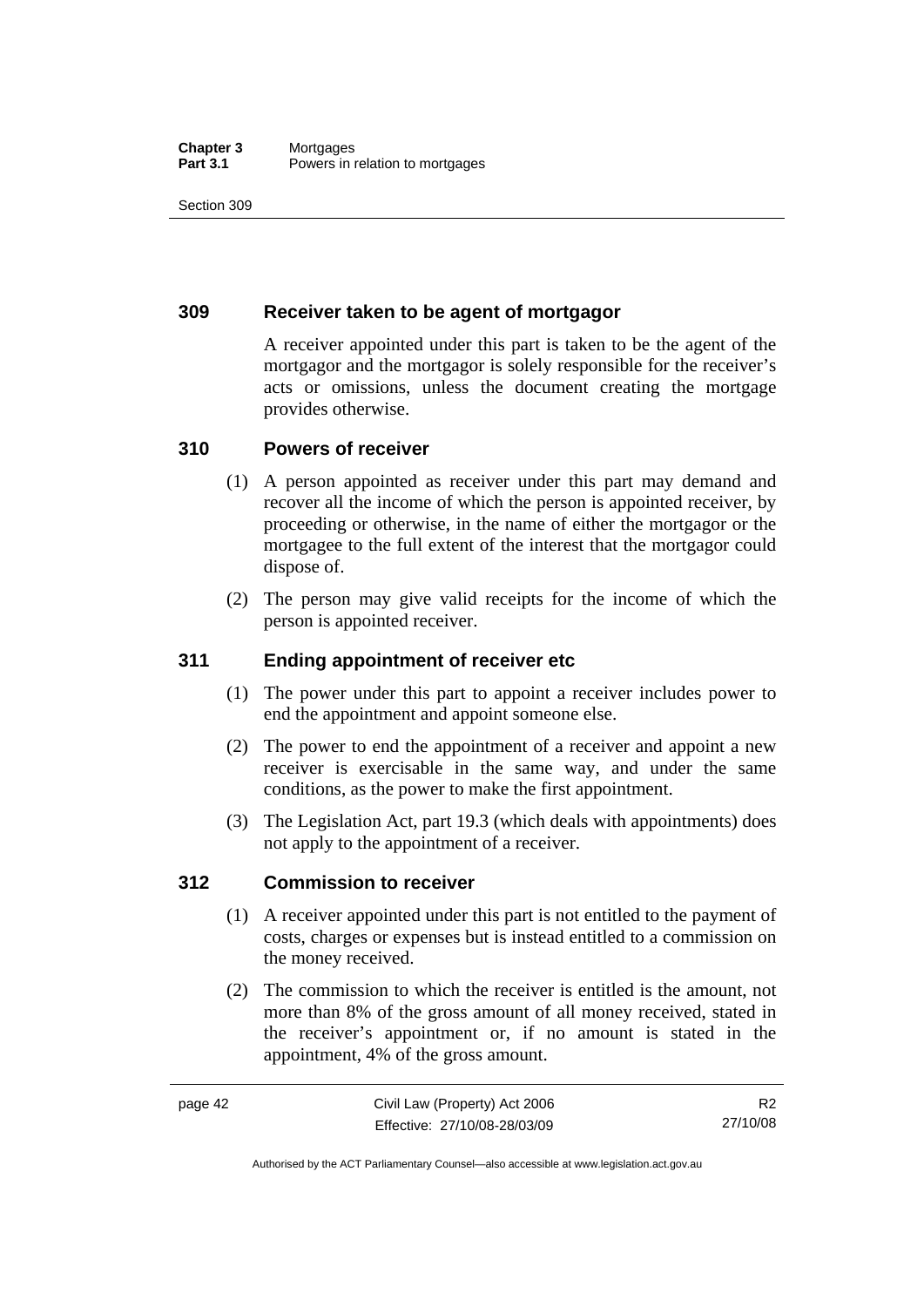#### **313 Receiver to insure if required**

- (1) The mortgagee may, in writing, direct a receiver appointed under this part to insure and keep insured from loss or damage all or a stated part of the property included in the mortgage (whether or not a fixture) so far as it is insurable.
- (2) The receiver must comply with the direction.

#### **314 Application of amounts received by receiver**

Amounts received by a receiver appointed under this part must be applied as follows:

- (a) first, in discharge of all taxes, rates and assessments, in payment of the receiver's commission, and in payment of insurance premiums;
- (b) second, in discharge of the interest then owing under the mortgage because of which the receiver was appointed;
- (c) third, in discharge of the principal then owing under the mortgage;
- (d) finally, in payment of the balance to or on behalf of the person entitled to the property mortgaged.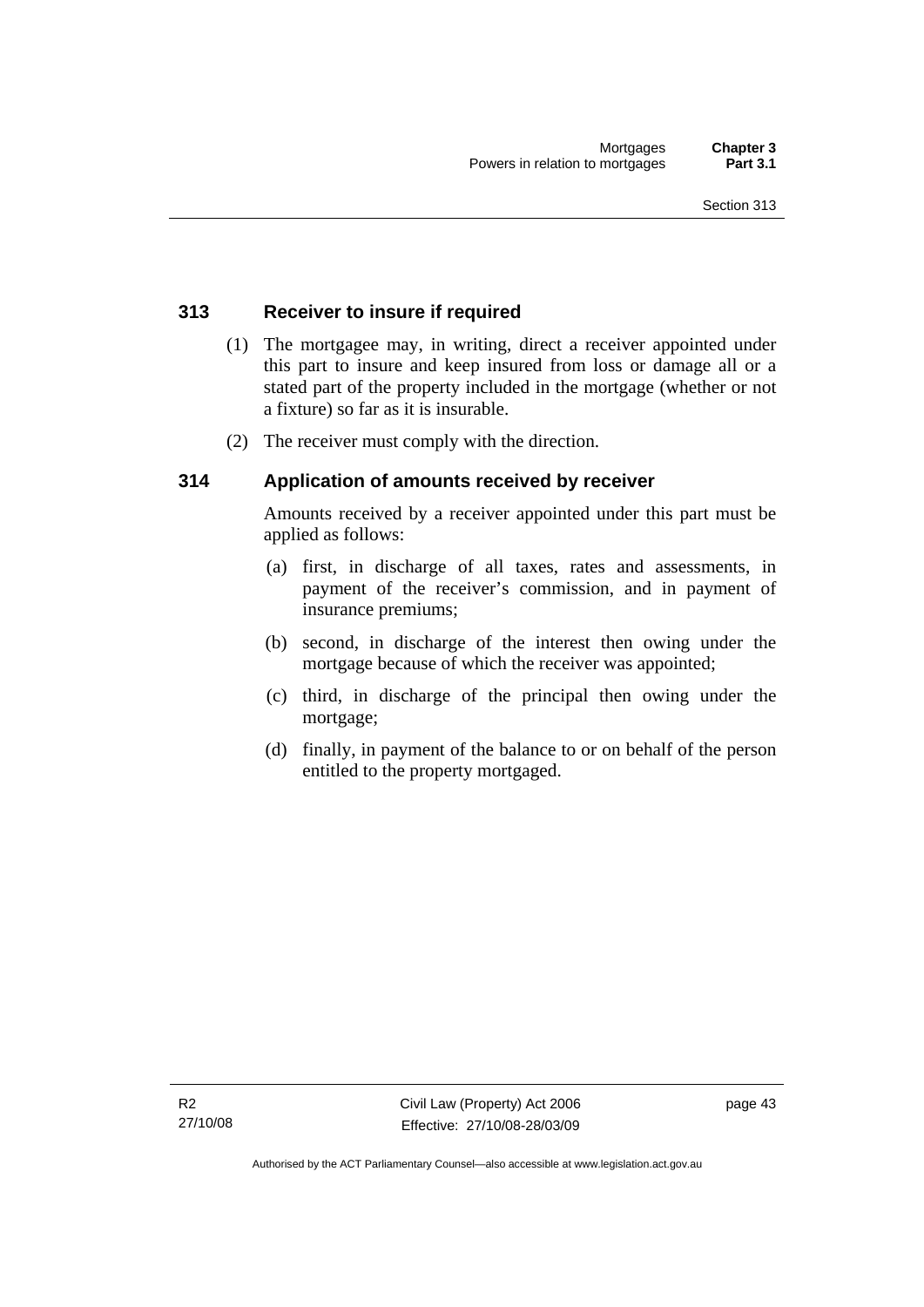## **Part 3.2 Mortgages—other provisions**

#### **315 Effect of repayment on ejectment by mortgagee**

- (1) This section applies if a proceeding for ejectment is brought by a mortgagee for possession of mortgaged property and no proceeding is pending for—
	- (a) foreclosure of the mortgagor's equity of redemption; or
	- (b) redemption of the mortgaged property.
- (2) If the mortgagor appears as a defendant in the proceeding and pays the outstanding amount to the mortgagee or into court, the amount paid is taken to be full satisfaction and discharge of the mortgage.
- (3) On the payment of the outstanding amount in accordance with this section—
	- (a) each mortgagor or defendant in the proceeding is discharged from liability for the amount; and
	- (b) the court must order the mortgagee, at the mortgagor's cost,  $t_0$ 
		- (i) give the mortgagor a discharge of the mortgage under the *Land Titles Act 1925*, section 101 or transfer the interest of the mortgagee in the mortgaged property to the mortgagor; and
		- (ii) give all documents of title to the mortgaged property that are in the possession or control of the mortgagee to the mortgagor.
- (4) This section does not affect a subsequent mortgage or encumbrance.

Authorised by the ACT Parliamentary Counsel—also accessible at www.legislation.act.gov.au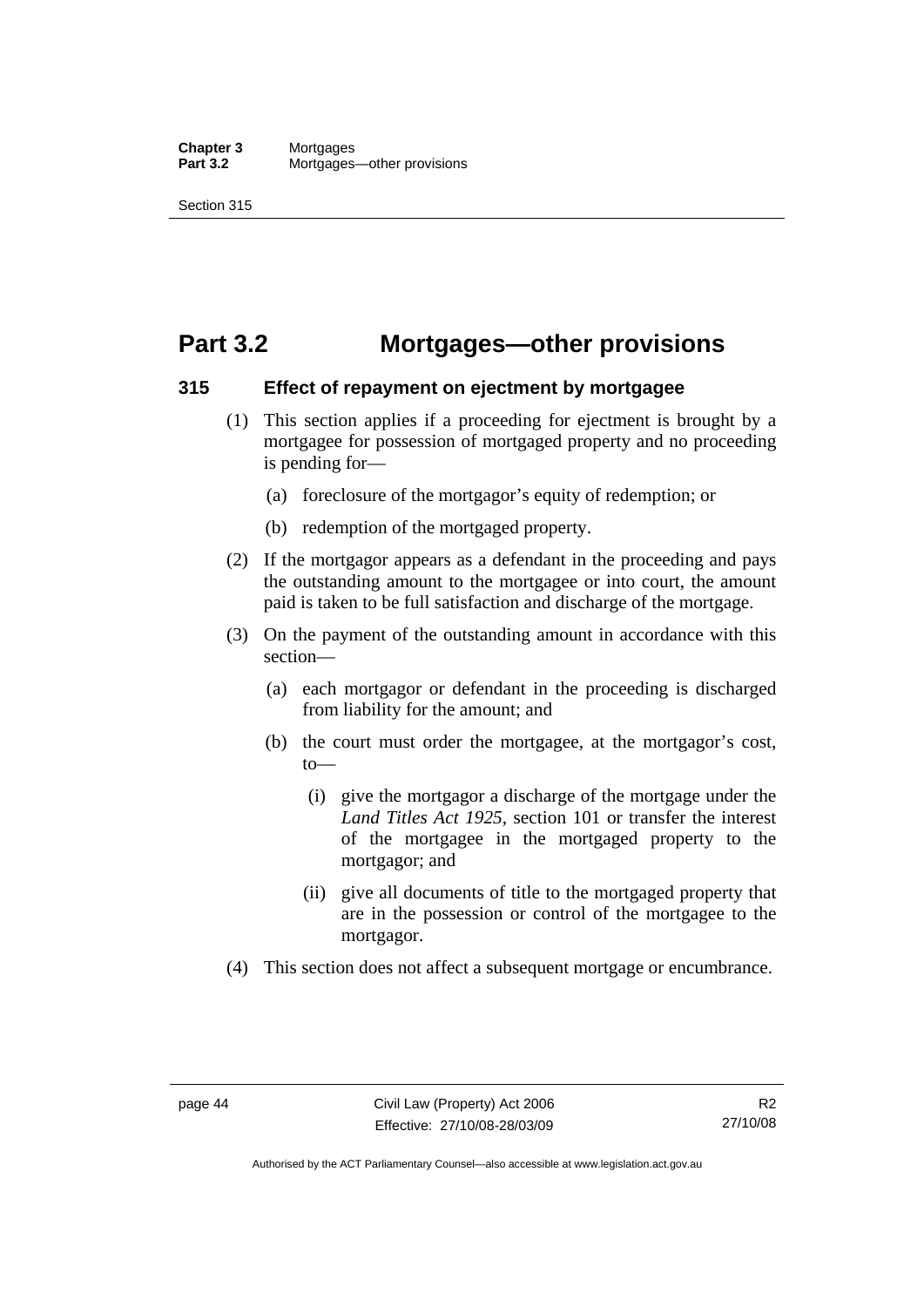(5) In this section:

*outstanding amount*, for a mortgage, means the total of—

- (a) the amount of the principal of the mortgage that has not been repaid; and
- (b) the interest payable under the mortgage; and
- (c) the reasonable costs and expenses of the mortgagee in the proceeding for ejectment.

#### **316 Section 315 not to apply in certain cases**

Section 315 does not apply to a proceeding for ejectment if—

- (a) before the outstanding amount is paid under section 315 (2) of that section, the mortgagee asserts in writing given to the mortgagor—
	- (i) that the mortgagor does not have a right of redemption; or
	- (ii) that the mortgaged property is chargeable with a principal different from that stated in the mortgage or admitted to by the mortgagor; or
- (b) there is a dispute between defendants in the proceeding about the right of redemption.

#### **317 Redemption if mortgagee absent or unknown**

- (1) This section applies if—
	- (a) a person entitled to receive payment of all or part of a debt secured by a mortgage—
		- (i) cannot be found; or
		- (ii) is unknown; or
	- (b) it is uncertain who is entitled to receive all or part of the debt secured by a mortgage.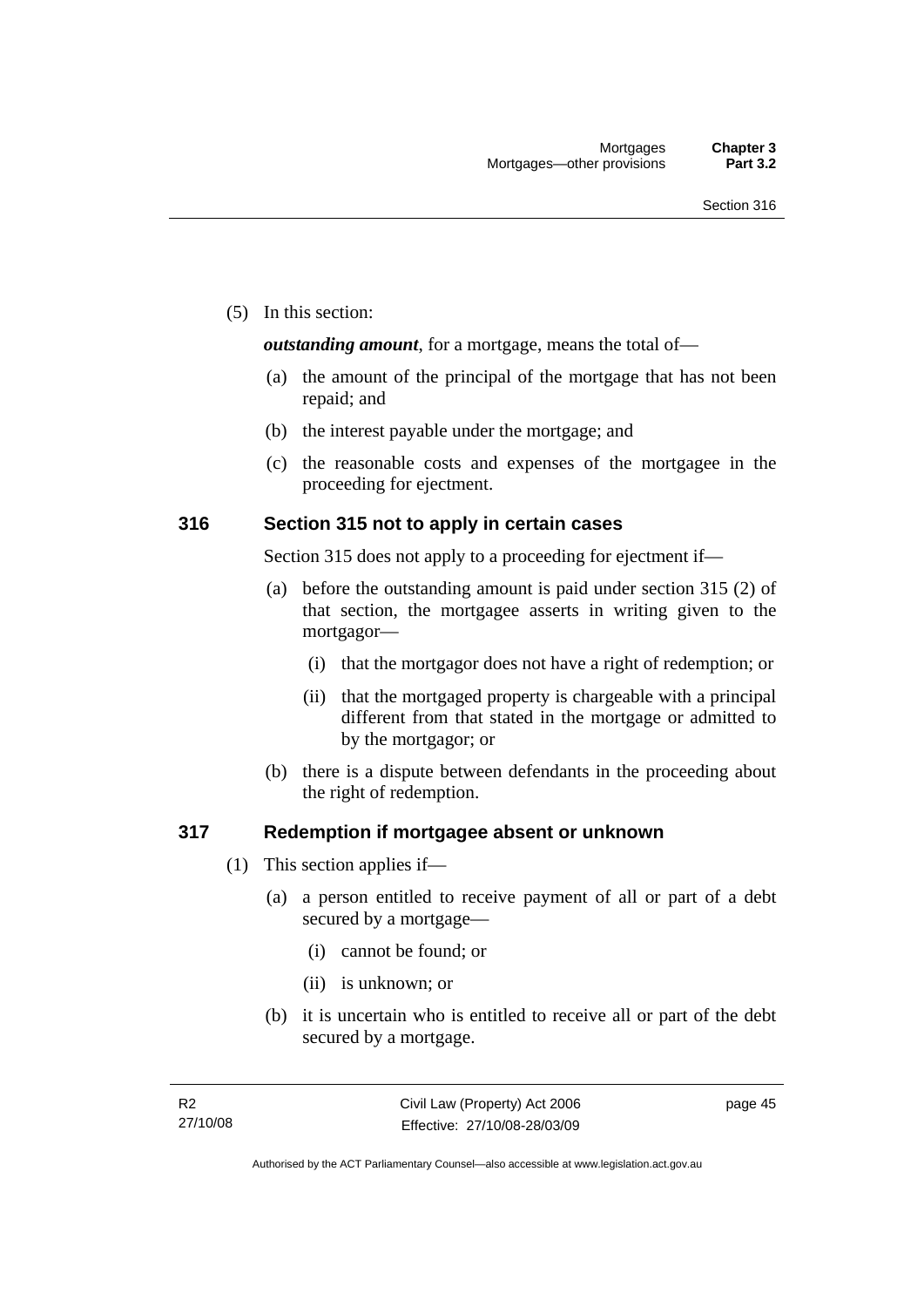Section 317

- (2) On application by the person entitled to redeem the mortgaged property, the Supreme Court may, by order, direct that—
	- (a) the amount of the debt secured by the mortgage, or part of it, be worked out in the way the court directs; and
	- (b) the amount worked out be paid into court.
- (3) A certificate of the registrar of the Supreme Court that a payment into court was ordered to be made under subsection (2) (b) and has been made may be registered with the registrar-general.
- (4) On registration, the amount paid is a discharge of the mortgage debt, or part of it, to the extent of the amount paid.
- (5) However, an amount that is eventually shown by the person entitled to the mortgage debt, or a part of it, to have been in fact owing in addition to the amount paid into court continues to be a debt owing on the mortgage.
- (6) On application by the person entitled to an amount paid into court under subsection (2) (b), the Supreme Court may order the amount be paid to the person.
- (7) However, an amount must not be paid under subsection (6) until the registrar of the Supreme Court is satisfied that the mortgage document and all documents of title that were given by the mortgagor to the mortgagee for the mortgage have been given to the person who paid the amount into court.
- (8) If the amount of principal and interest owing under a mortgage is paid into court under this section and is afterwards paid under an order of the Supreme Court to the person mentioned in the order, the order operates as a discharge of mortgage of any land subject to the mortgage.
- (9) An order mentioned in subsection (8) takes effect as a discharge of mortgage only when it has been registered by the registrar-general.

Authorised by the ACT Parliamentary Counsel—also accessible at www.legislation.act.gov.au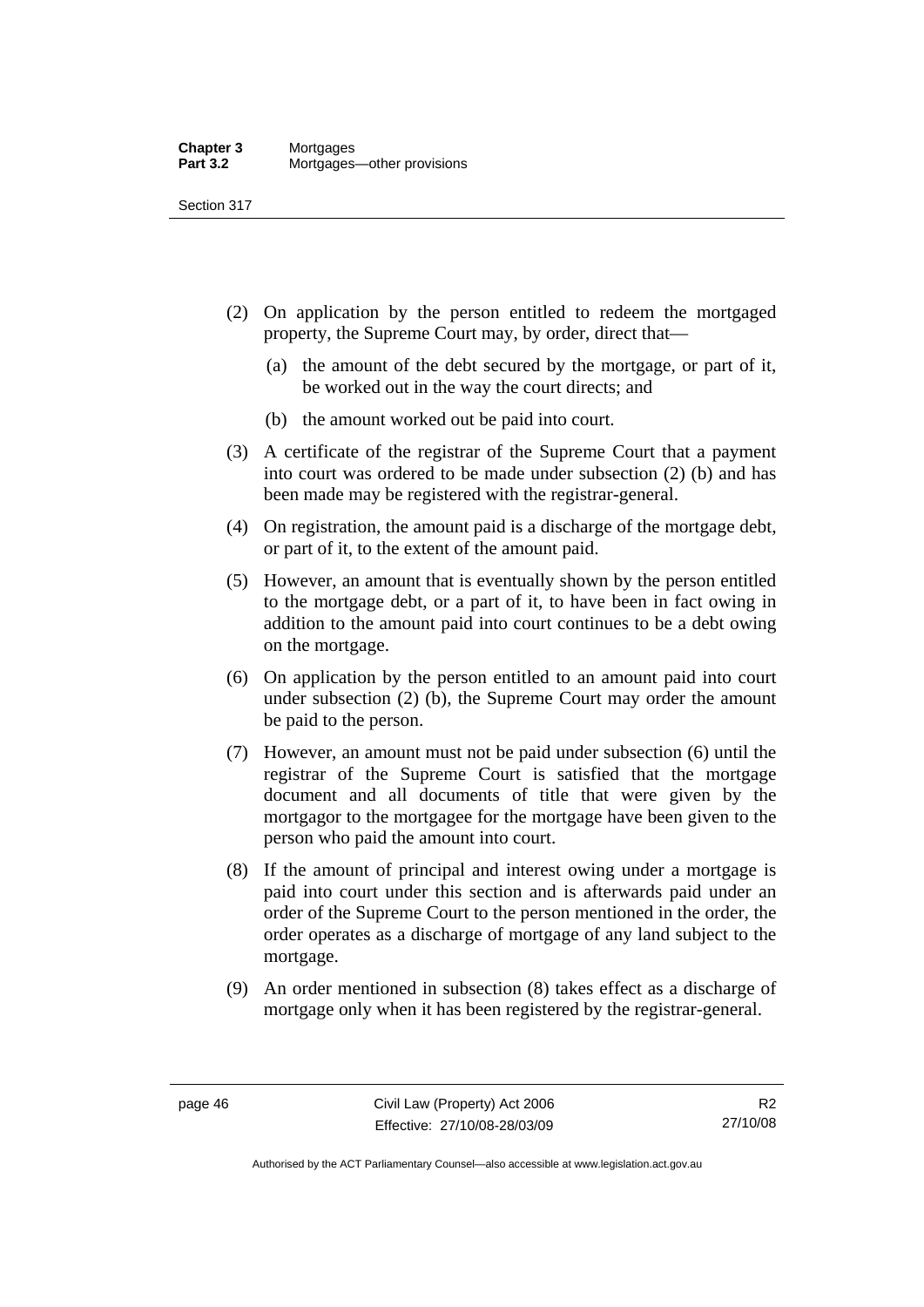# **Chapter 4 Leases**

# **Part 4.1 Leases—general provisions**

## **Division 4.1.1 Lessee's and lessor's obligations**

### **400 Lessee's obligations attach to reversion**

- (1) The rent provided for by a lease, the benefit of every provision of the lease relating to the subject matter of the lease that is to be complied with by the lessee, and every condition of re-entry and other condition of the lease, is attached to, and goes with, the reversionary estate in the land (and in any part of the land) immediately expectant on the term granted by the lease, despite any severance of the reversionary estate.
- (2) Any rent, provision or condition mentioned in subsection (1) may be recovered, received, enforced or taken advantage of by the person from time to time entitled (the *entitled person*), subject to the term granted by the lease, to the income of all or a part of the land leased.
- (3) The entitled person may recover, receive, enforce or take advantage of the rent, provision or condition even though the person becomes entitled to the reversionary interest after the condition of re-entry or forfeiture has become enforceable.
- (4) This section does not make enforceable by a person a condition of re-entry or forfeiture, or any other condition, that had been waived or released before the person became entitled to enforce the condition.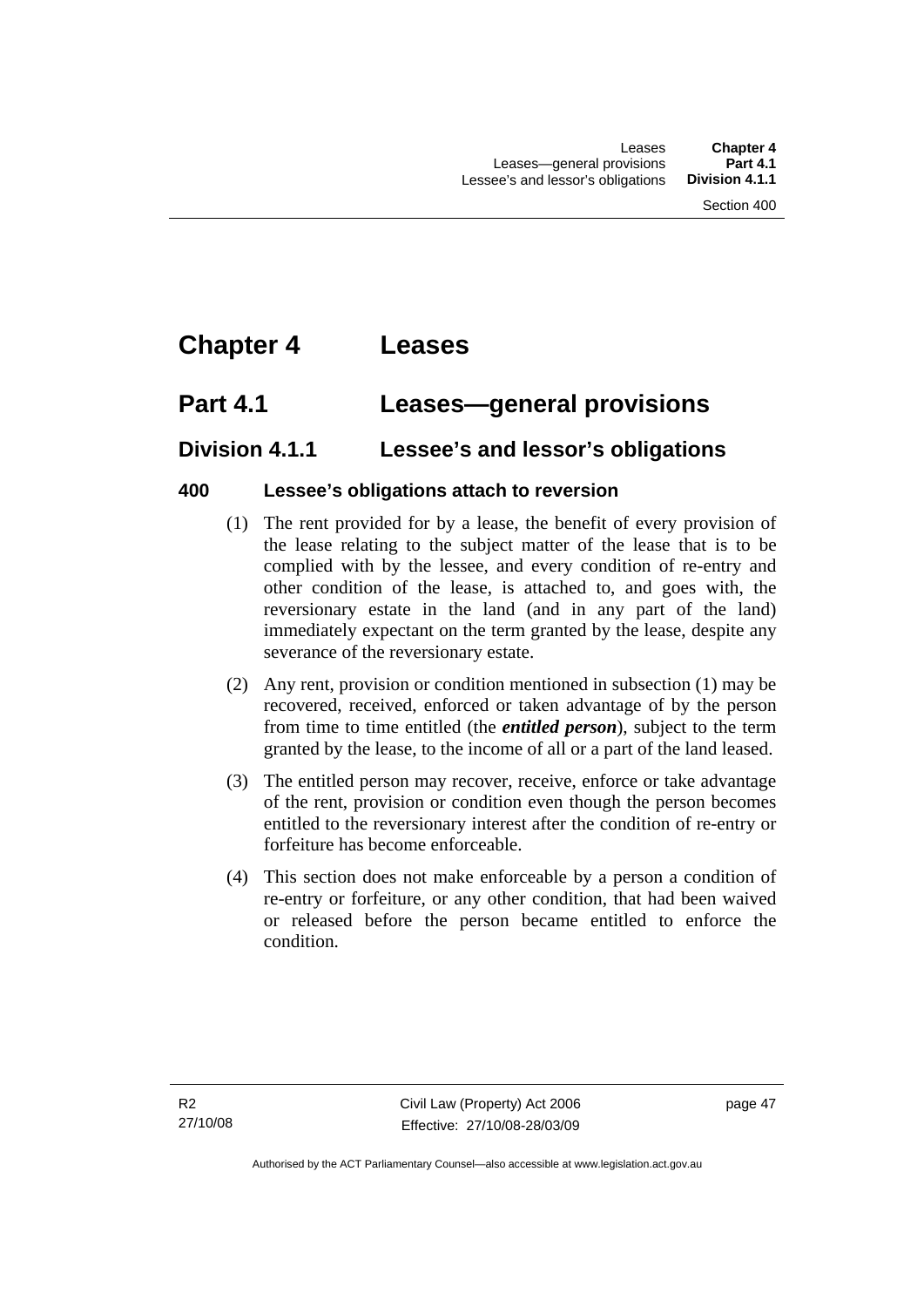- (5) This section applies to—
	- (a) a lease granted on or after 26 June 1986; and
	- (b) a lease granted before 26 June 1986, but only in relation to rent accruing due on or after that day and to the benefit of a condition of re-entry or forfeiture for a breach of a provision of the lease committed on or after that day.

#### **401 Lessor's obligations to run with reversion**

- (1) If land is leased, the obligation imposed on the lessor by a provision of the lease relating to the subject matter of the lease—
	- (a) is, so far as the lessor had power to bind the reversionary estate expectant on the term granted by the lease, attached to, and goes with, the reversionary estate in the land (and in every part of the land); and
	- (b) may be enforced or taken advantage of by the person in whom the term is from time to time vested; and
	- (c) may, so far as the lessor had power to bind the person from time to time entitled to the reversionary estate, be enforced, and taken advantage of, against a person so entitled.
- (2) This section applies to—
	- (a) a lease granted on or after 26 June 1986; and
	- (b) a breach committed on or after 26 June 1986 of a provision in a lease granted before that day.

#### **402 Lessee to give notice of ejectment to lessor**

- (1) This section applies to a lessee of premises against whom a proceeding for ejectment is begun.
- (2) The lessee must give notice of the proceeding to the lessor or the lessor's agent immediately after being served with the originating process for the proceeding.

Authorised by the ACT Parliamentary Counsel—also accessible at www.legislation.act.gov.au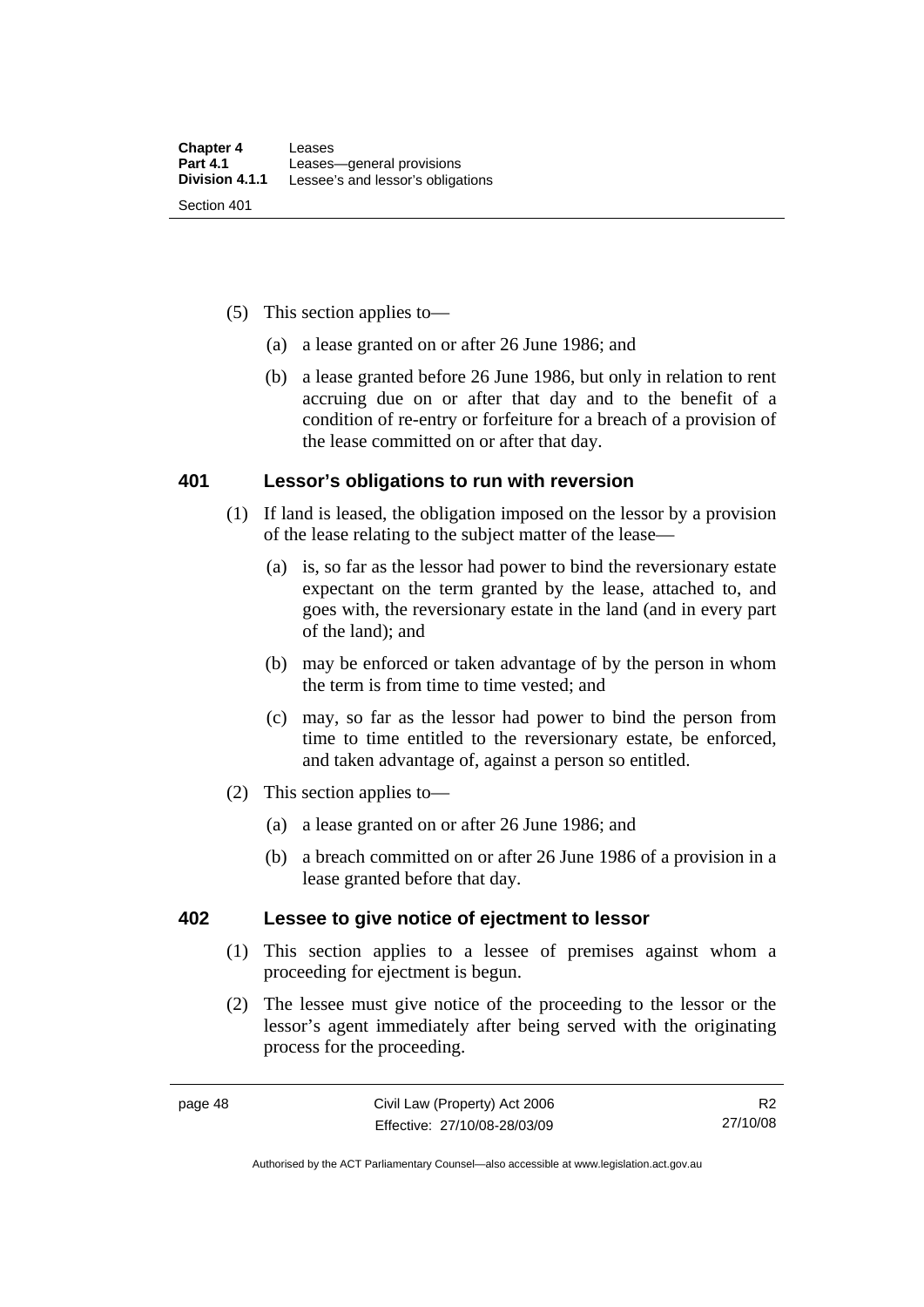- (3) A lessee who contravenes subsection (2) is liable to the lessor for any damage suffered by the lessor because of the failure.
- (4) This section does not—
	- (a) apply to a lessee who holds the premises leased under—
		- (i) a residential tenancy agreement under the *Residential Tenancies Act 1997*; or
		- (ii) a lease under the *Leases (Commercial and Retail) Act 2001*; or
	- (b) bind the Territory.
- (5) Subsection (4) (b) has effect despite the Legislation Act, section 121 (Binding effect of Acts).

## **Division 4.1.2 Renewal of headlease without surrender of sublease**

#### **403 Renewal of headlease**

- (1) This section applies to a lease from which subleases have been derived.
- (2) If a lease is surrendered for renewal and a new lease is granted by the head lessor without a surrender of 1 or more of the subleases, the new lease is as valid for all purposes as if the subleases had been surrendered for renewal at or before the grant of the new lease.

#### **404 Rights on renewal**

When a new lease is granted on the surrender of a lease (the *original lease*)—

- (a) a person in whom an estate for the life of the lessee, or for a fixed term, is vested by the new lease—
	- (i) is entitled to the rents payable under a sublease derived from the original lease; and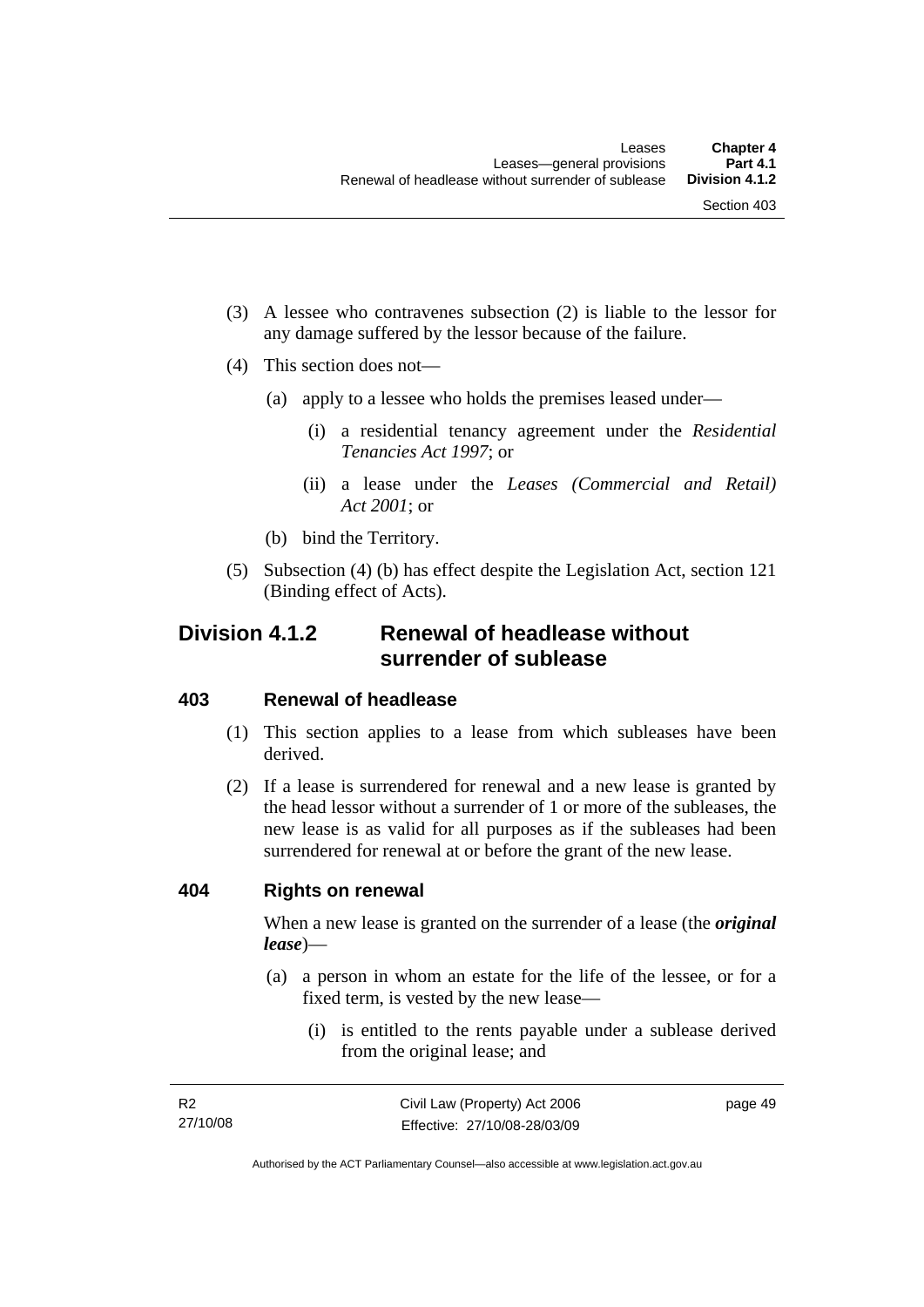- (ii) is entitled to have the obligations and duties imposed on the sublessee by a sublease derived from the original lease properly performed; and
- (iii) is entitled to the same remedies for the recovery of the rents, or for a breach of the obligations or duties, as if the original lease had not been surrendered but had remained in force; and
- (b) a sublessee under a sublease derived from the original lease continues to hold the lands sublet as if the original lease had not been surrendered but had remained in force; and
- (c) the head lessor is entitled to the same remedies by way of entry on the lands sublet by a sublease derived from the original lease, for rents payable under the new lease or for breaches of the obligations and duties imposed by the new lease (so far as the rents, obligations and duties are not greater than the rents payable under, or the obligations and duties imposed by, the original lease), as the head lessor would have if the original lease had not been surrendered but had remained in force or if each sublease derived from the original lease had been surrendered and regranted under the new lease.

page 50 Civil Law (Property) Act 2006 Effective: 27/10/08-28/03/09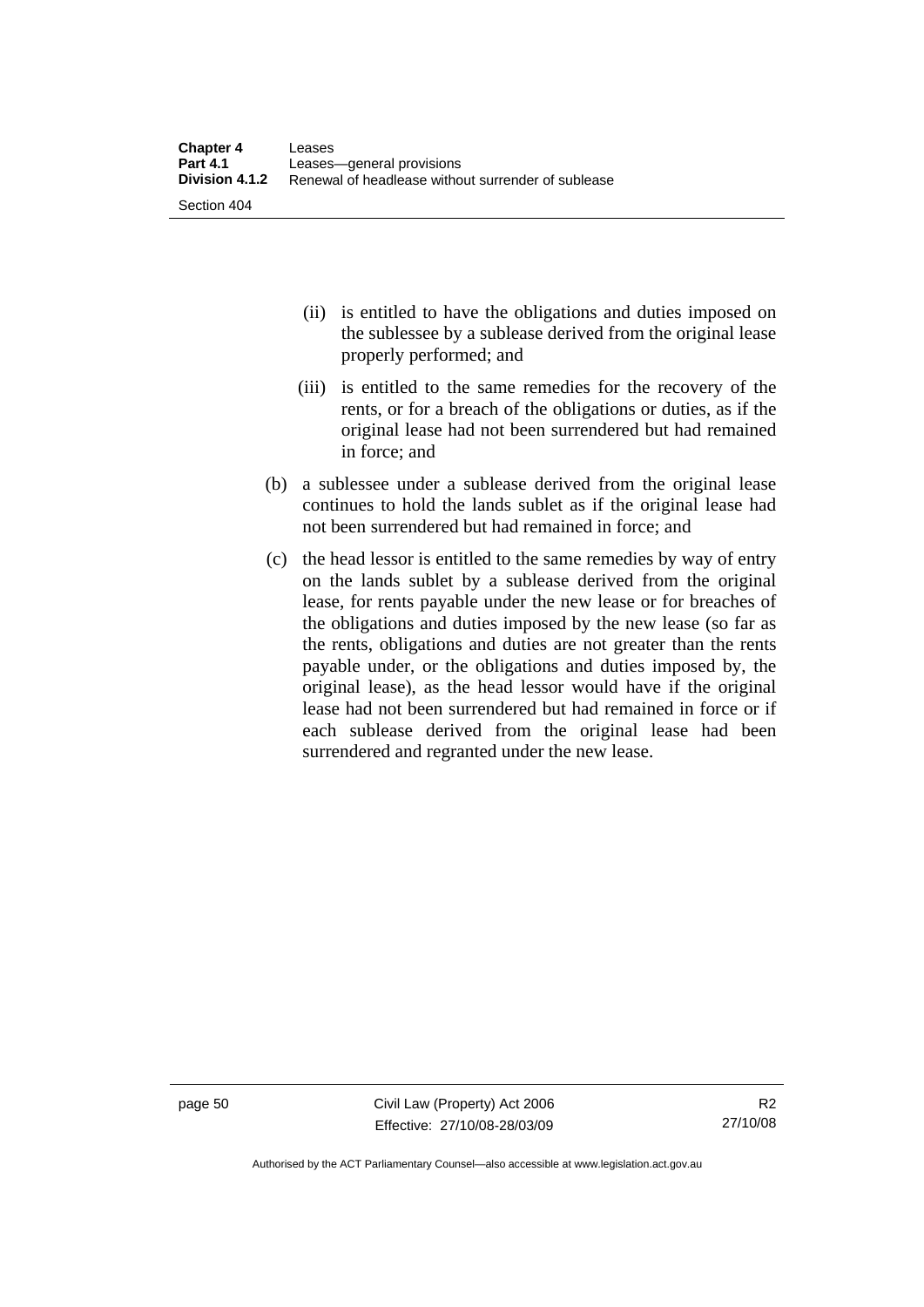# **Part 4.2 Leases to and for children and for absent lessors**

### **405 Leases for children**

- (1) This section applies if—
	- (a) a child is entitled to a lease of premises; and
	- (b) the child, or someone for the child, applies to the Supreme Court for an order under this section.
- (2) The Supreme Court may, by order, direct a nominated person to—
	- (a) surrender the lease; and
	- (b) accept instead a lease of the premises to be held by the nominated person for the child's benefit.
- (3) A lease mentioned in subsection (2) (b) must be held—
	- (a) on the same terms as the surrendered lease would have been held except so far as the Supreme Court orders otherwise; and
	- (b) for the same purposes as the surrendered lease would have been held; and
	- (c) subject to the same trusts, charges, encumbrances, dispositions and arrangements as the surrendered lease would have been held.

#### **406 Costs of lease authorisation application for child**

 (1) If an order is made under section 405 (2) in relation to a lease for a child, the costs of the order must be paid from the child's property as the Supreme Court orders.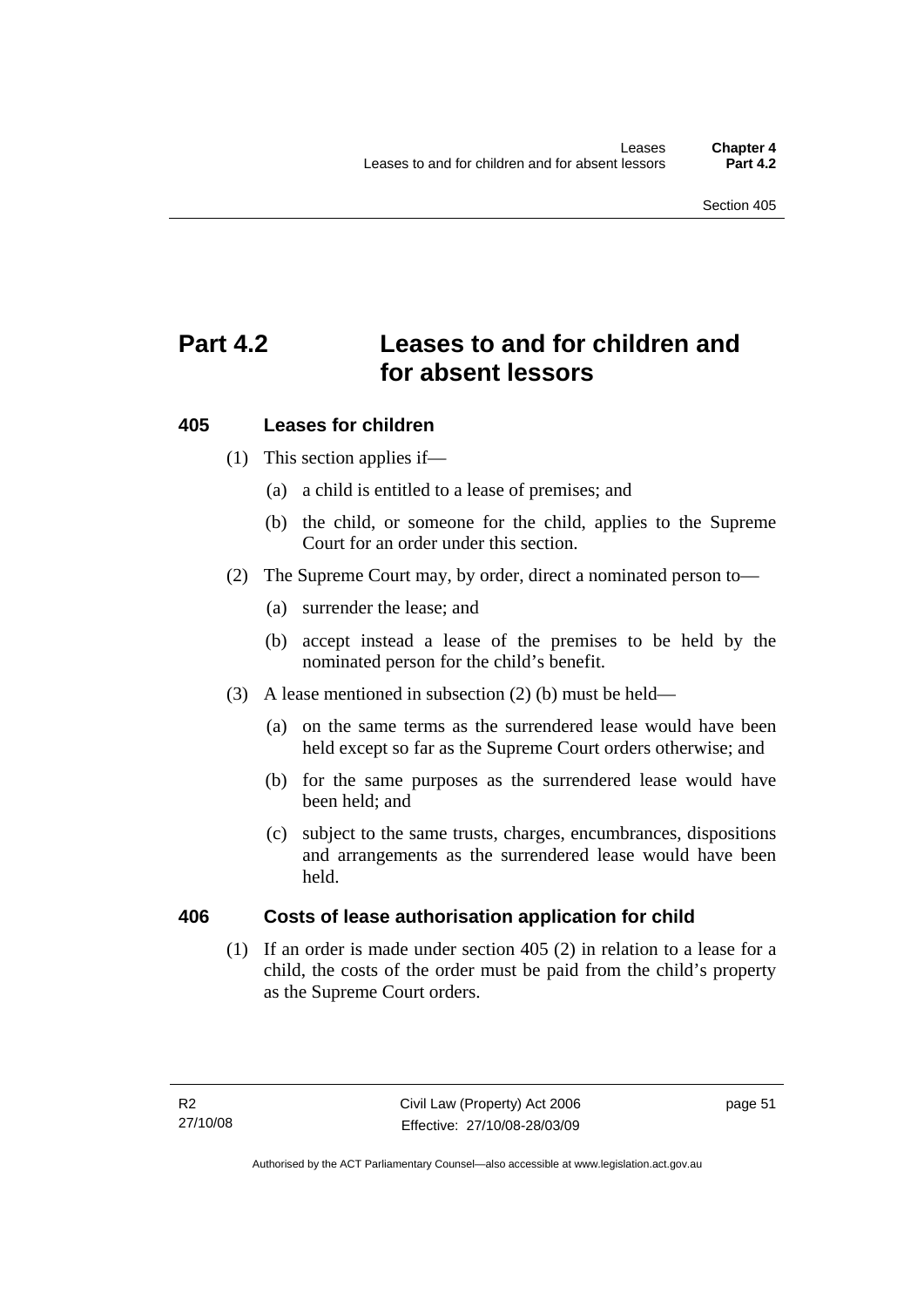- (2) The costs of an order mentioned in subsection (1) include—
	- (a) the costs of the application for the order; and
	- (b) the costs of surrendering the lease the child was entitled to; and
	- (c) the costs of obtaining the substitute lease including any fine, premium or other amount paid for the lease.

#### **407 Renewal of leases by children**

- (1) This section applies if—
	- (a) a child could, under a lease or other agreement or arrangement, be compelled to renew a lease if the child were not a child; and
	- (b) 1 of the following people applies to the Supreme Court for the renewal:
		- (i) the child;
		- (ii) someone for the child;
		- (iii) a person entitled to the renewal of the lease.
- (2) The Supreme Court may, by order, direct a nominated person to renew the lease for the child and, if necessary for the renewal of the lease, accept the surrender of an existing lease.
- (3) A renewal of a lease under an order under subsection (2) must, except so far as the Supreme Court orders otherwise, be in accordance with the right of renewal.

#### **408 Renewal of leases for people not amenable to process**

- (1) This section applies if—
	- (a) a person who is outside the ACT, and not amenable to the process of the Supreme Court, could be compelled to renew a lease if the person were in the ACT and amenable to the process of the court; and

Authorised by the ACT Parliamentary Counsel—also accessible at www.legislation.act.gov.au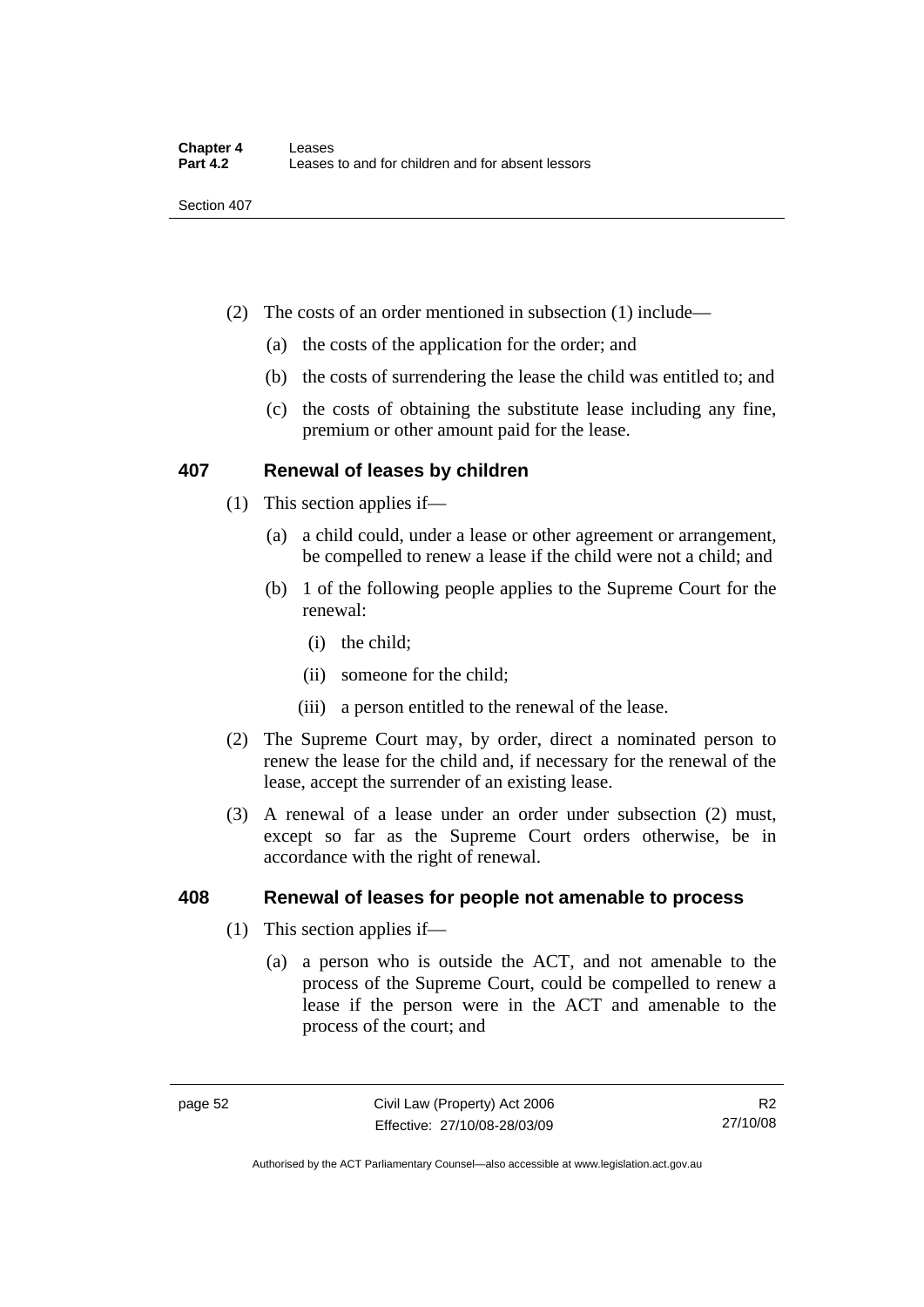- (b) the person (or any of the people) entitled to the renewal of the lease applies to the Supreme Court for the renewal.
- (2) The Supreme Court may direct a nominated person to renew the lease and, if necessary for the renewal of the lease, accept the surrender of an existing lease.

#### **409 Preconditions for grant or renewal of lease to be satisfied**

- (1) A lease must not be granted or renewed under this part until—
	- (a) any fine or other amount required to be paid for the grant or renewal of the lease has been paid; and
	- (b) anything required to be done before the lease is granted or renewed has been done.
- (2) A lease or a renewal of a lease to be granted under this part must be properly executed by the lessee.

### **410 Application of amounts paid for lease renewal under pt 4.2**

An amount paid for the renewal of a lease under section 407 (Renewal of leases by children) or section 408 (Renewal of leases for people not amenable to process) must, after deducting the costs and expenses payable for the renewal, be applied as the Supreme Court directs.

### **411 Validity of surrenders and leases under pt 4.2**

A lease or other disposition, or a surrender of a lease, granted, made or accepted under this part is as valid as if the person by or for whom it was granted, made or accepted had been an adult without a disability who had personally granted, made or accepted it.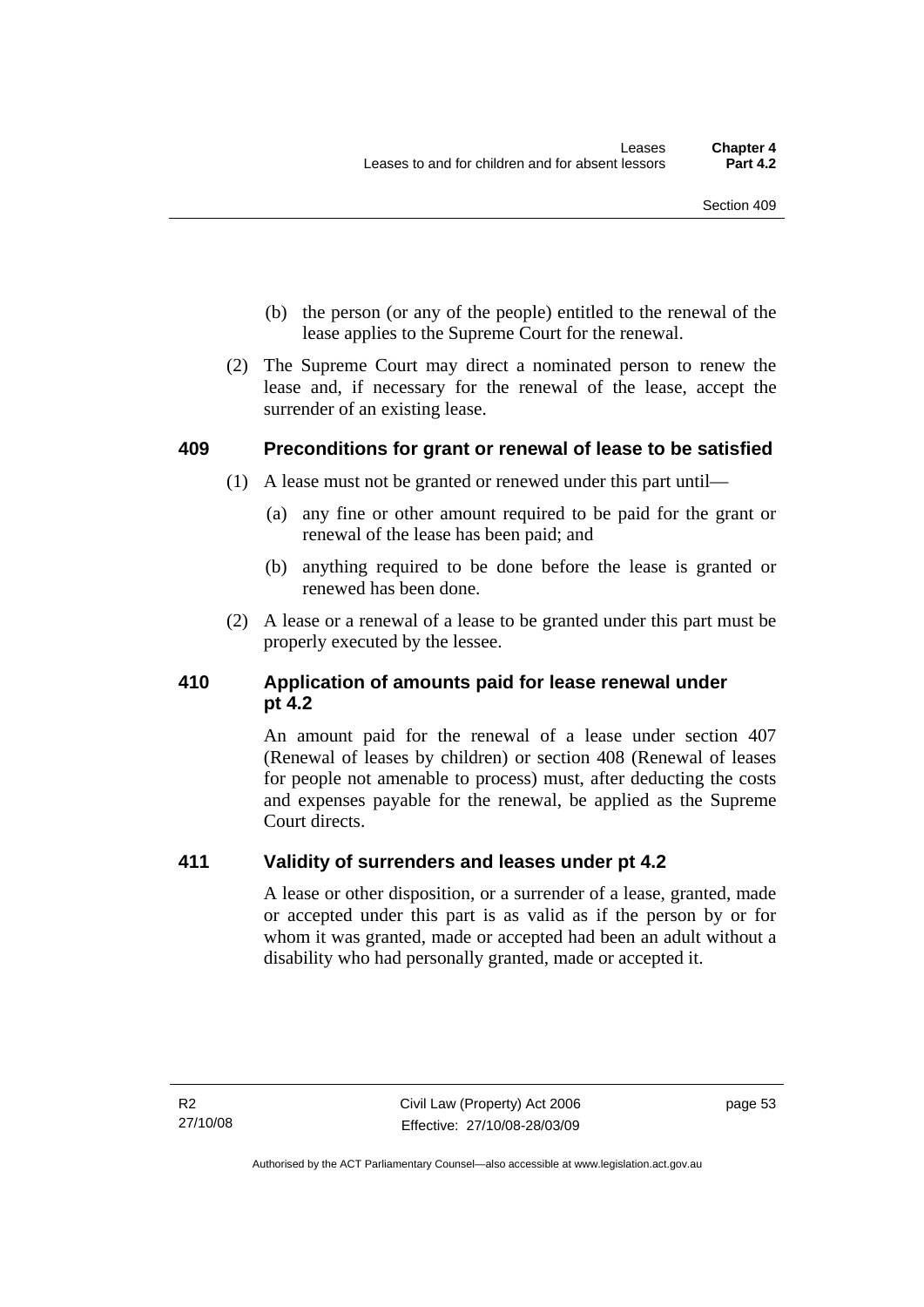Section 412

### **412 Costs of applications under pt 4.2**

The Supreme Court may order that the costs and expenses of, or resulting from, an application under this part be raised from the premises or leasehold interest in relation to which the application is made in a way the court considers appropriate.

page 54 Civil Law (Property) Act 2006 Effective: 27/10/08-28/03/09

Authorised by the ACT Parliamentary Counsel—also accessible at www.legislation.act.gov.au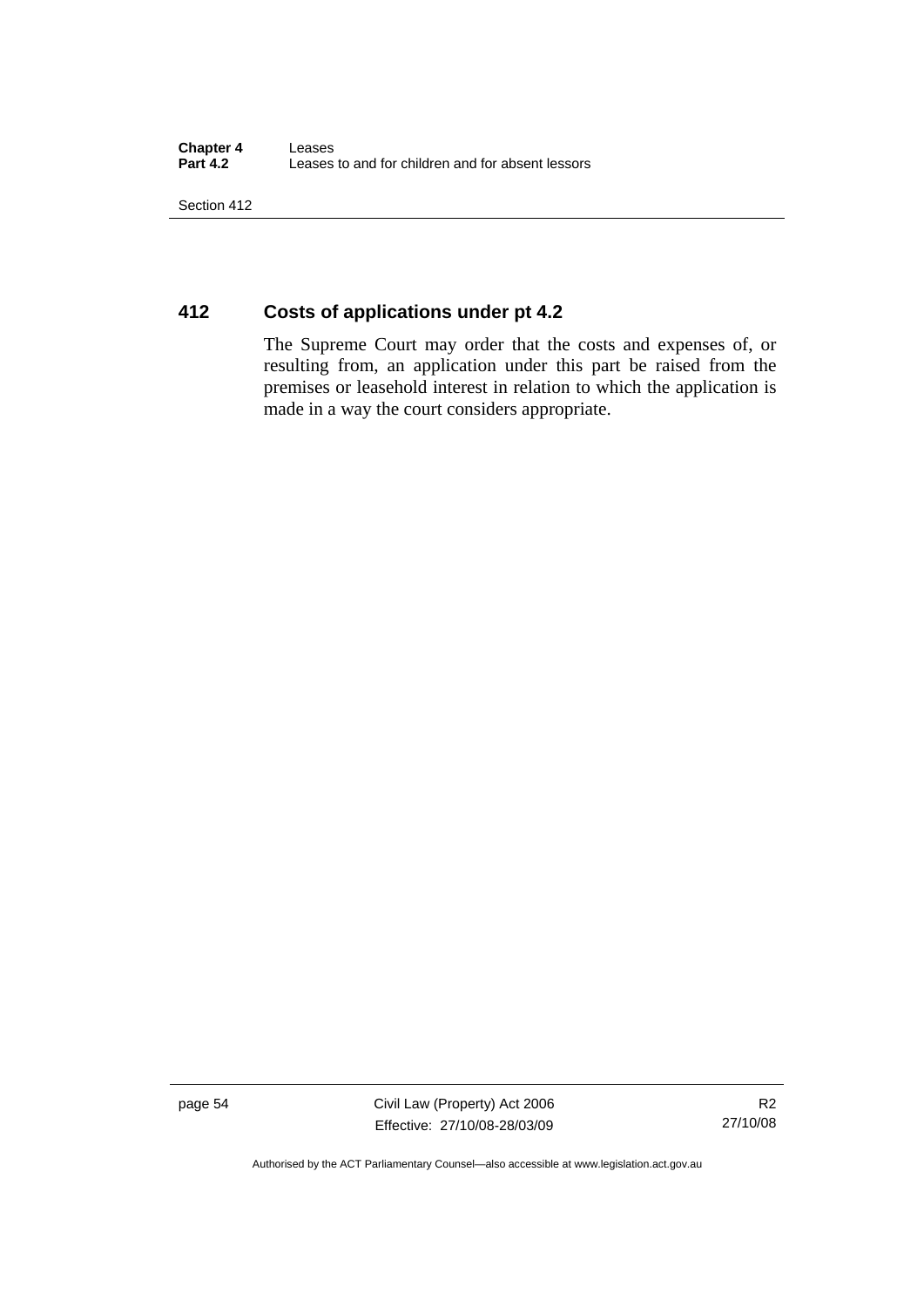## **Part 4.3 Breach of insurance provisions**

#### **413 Application—pt 4.3**

This part applies to—

- (a) a lease for a fixed term, whether or not the lease may be terminated before the end of the fixed term; and
- (b) a lease for the life of the lessee.

#### **414 Relief against forfeiture for failure to insure**

- (1) The Supreme Court may, on application by a lessee under a lease, grant the lessee relief against forfeiture of the lease for breach of a provision of the lease requiring the lessee to insure the leased property against loss or damage if—
	- (a) no loss or damage to which the insurance would have applied has happened; and
	- (b) insurance of the kind required by the lease is in effect at the time of the application.
- (2) The Supreme Court may grant the relief on conditions.

#### **415 Record of relief granted**

If the Supreme Court grants relief under section 414 in relation to a lease, the court may order that a record of the relief having been granted be endorsed on the lease or be made in some other way.

#### **416 Limit on relief**

The Supreme Court must not grant relief to a person under this part in relation to a lease if—

 (a) the court has already granted relief to the person under the part in relation to the same provision of the lease; or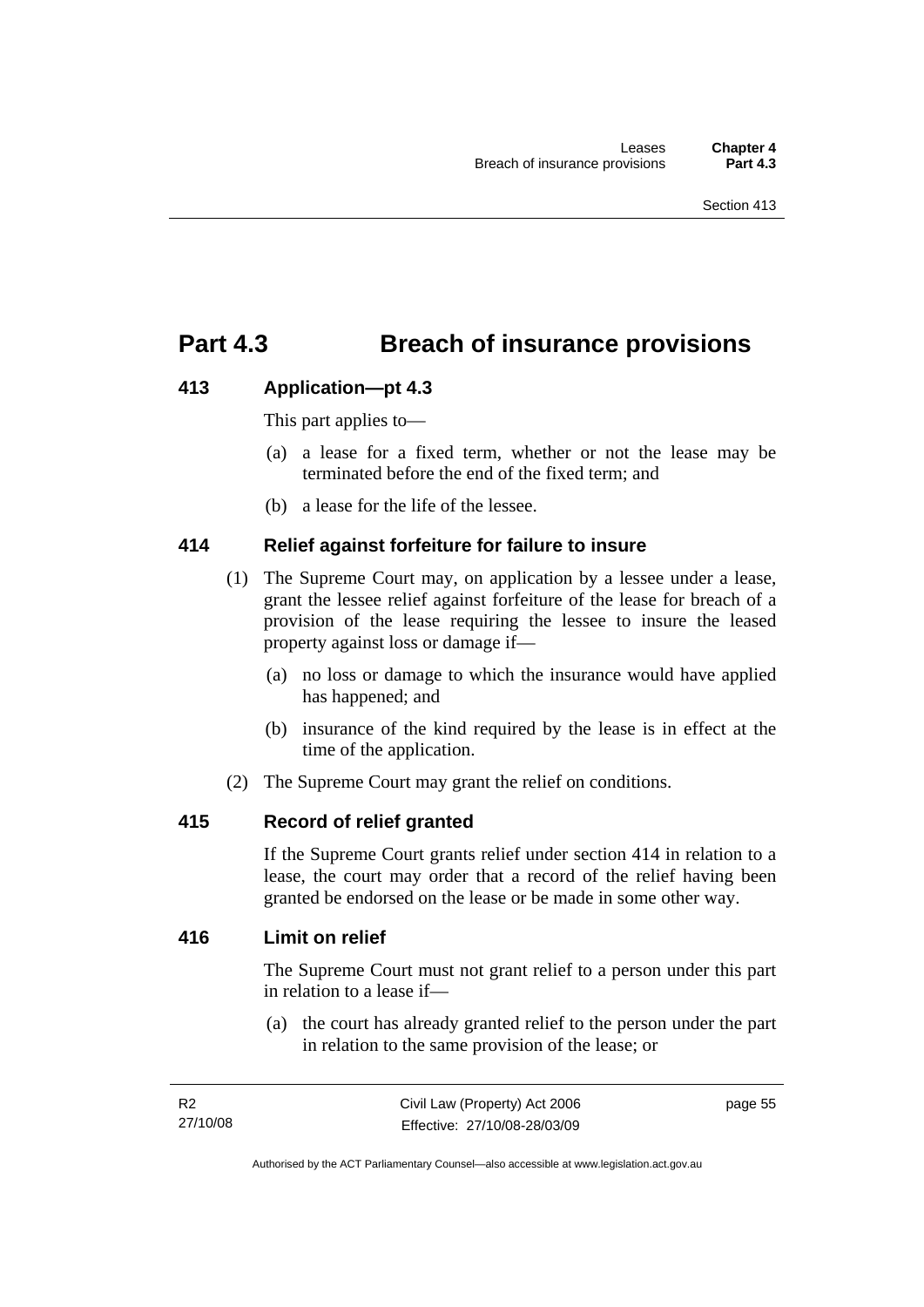Section 417

 (b) a forfeiture of the lease under the same provision has already been waived for the person other than in a court proceeding.

#### **417 Noncomplying insurance**

(1) In this section:

*complying insurance*, in relation to a lease or mortgage of a lease, means insurance against loss of or damage to any of the leased property required by the insurance provisions of the lease or mortgage.

*insurance provisions*, of a lease or mortgage of a lease, means provisions of the lease or mortgage requiring the lessee or mortgagor to insure any of the leased property against loss or damage.

*noncomplying insurance*, in relation to a lease or mortgage of a lease, means insurance against loss of or damage to any of the leased property that was obtained by the lessee or mortgagor to cover his or her interest in the property and that does not comply with the insurance provisions of the lease or mortgage.

 (2) The person entitled to the benefit of insurance provisions of a lease or mortgage of a lease has the same rights in relation to noncomplying insurance of any of the leased property as the person would have in relation to complying insurance of the property.

### **418 Protection of purchaser of leasehold against forfeiture**

- (1) This section applies in relation to a lease containing a provision (the *insurance provision*) requiring the lessee to insure any of the leased property against loss or damage.
- (2) An honest purchaser of the leasehold interest under the lease is not liable to forfeiture, for damages or in any other way for a breach of the insurance provision that happened before completion of the purchase if—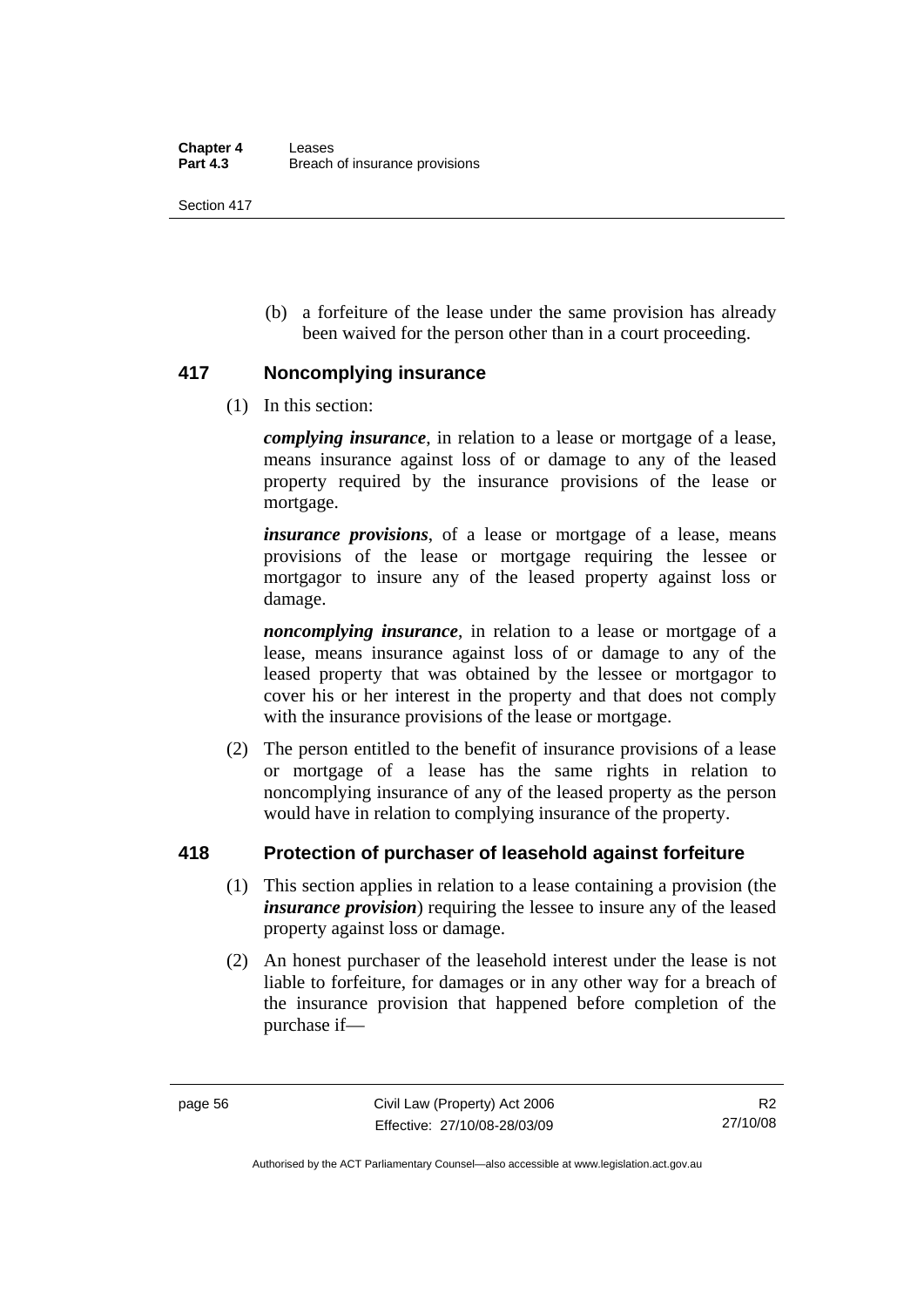- (a) the purchaser was given the written receipt of the person entitled to receive the rent for the last payment of rent owing before completion of the purchase; and
- (b) there was, at the time of completion of the purchase, insurance that complied with the insurance provision.
- (3) This section does not affect any remedy the lessor has against a lessee for breach of the insurance provision.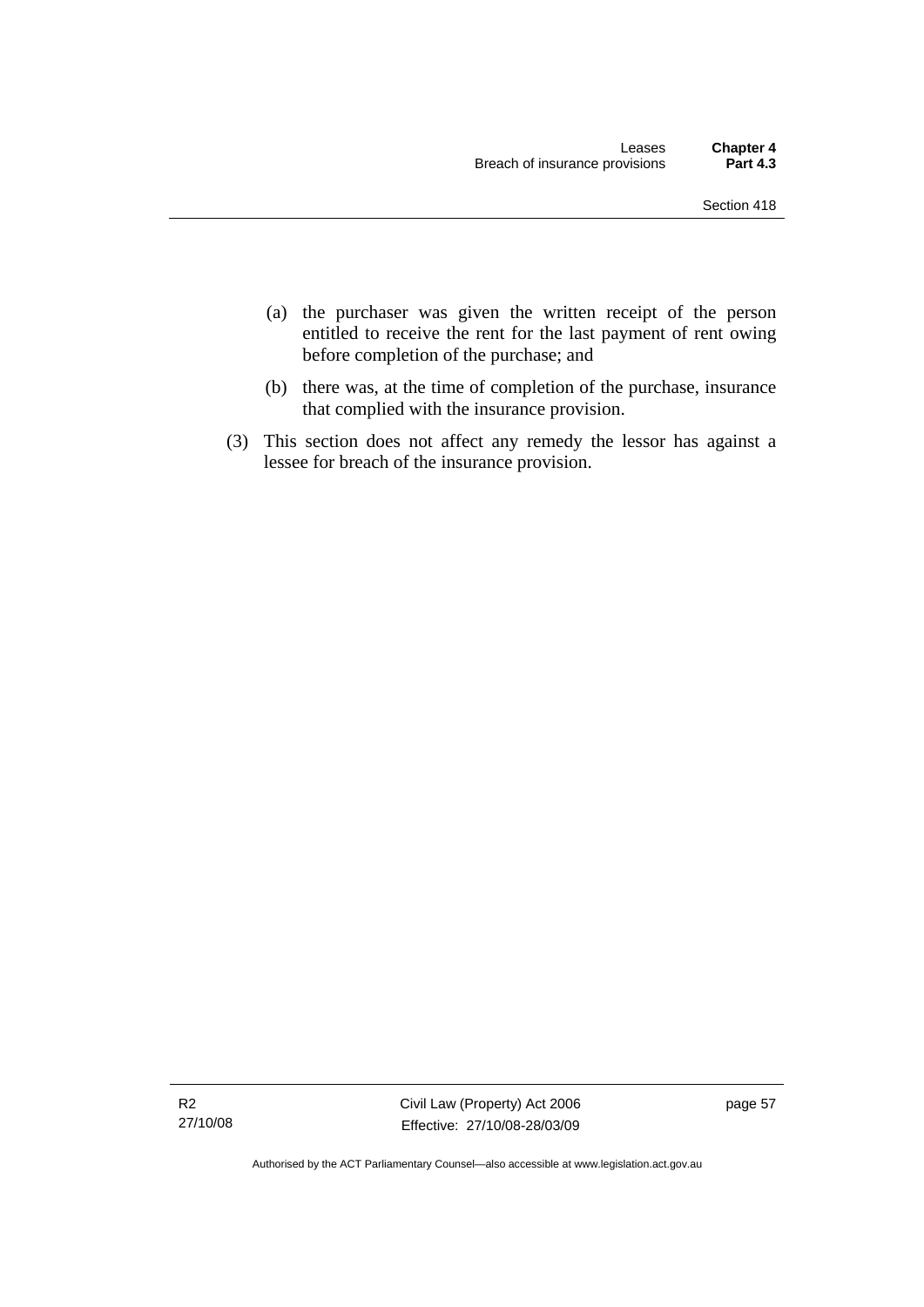Section 419

# **Part 4.4 Restriction of effect of licence or waiver by lessor**

#### **419 Application—pt 4.4**

- (1) This part applies to—
	- (a) a lease for a fixed term, whether or not the lease may be terminated before the end of the fixed term; and
	- (b) a lease for the life of the lessee.
- (2) This part does not—
	- (a) apply to a residential tenancy agreement under the *Residential Tenancies Act 1997*; or
	- (b) bind the Territory.
- (3) Subsection (2) (b) has effect despite the Legislation Act, section 121 (Binding effect of Acts).

#### **420 Effect of licence given to lessee**

- (1) If a lessee is given licence to do an act that contravenes a provision of the lease, the licence, unless otherwise expressed, extends only to—
	- (a) the permission actually given; or
	- (b) the particular breach of the provision; or
	- (c) anything else specifically authorised to be done by the licence.
- (2) The licence does not prevent a proceeding for a later breach of a provision of the lease unless the licence specifically authorises the breach.

Authorised by the ACT Parliamentary Counsel—also accessible at www.legislation.act.gov.au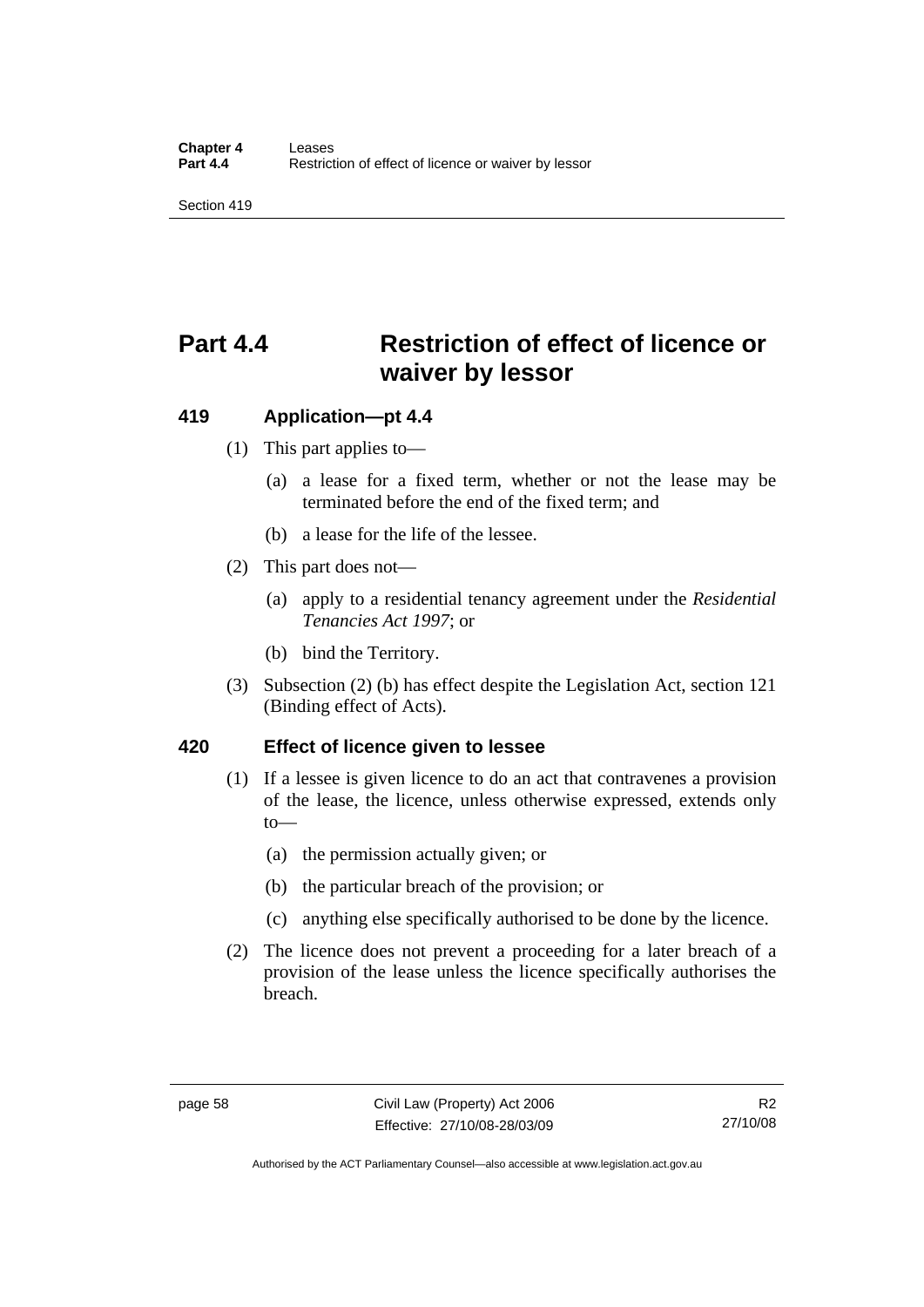- (3) Despite the licence—
	- (a) all rights under the provisions of the lease remain in force and are available against a subsequent breach of the provisions not specifically authorised or waived by the licence in the same way as if the licence had not been given; and
	- (b) the provision of the lease in relation to which the licence was given remains in force as if the licence had not been given, except in relation to the particular thing authorised to be done.

### **421 Operation of partial licences**

- (1) This section applies if a licence gives a power of re-entry on a lessee assigning, subletting or doing another specified act without licence and licence is given—
	- (a) to 1 of 2 or more lessees to assign or sublet the lessee's share or interest or to do another act prohibited without licence; or
	- (b) to a lessee, or 1 of 2 or more lessees, to assign or sublet part only of the property, or to do an act prohibited without licence in relation to part only of the property.
- (2) The licence does not extinguish the right of entry for a breach of a provision of the lease by co-lessees of the other shares or interests in the property, or by the lessee or lessees of the rest of the property, in relation to those shares or interests or the rest of the property, but the right of entry remains in force in relation to the shares, interests or property not subject to the licence.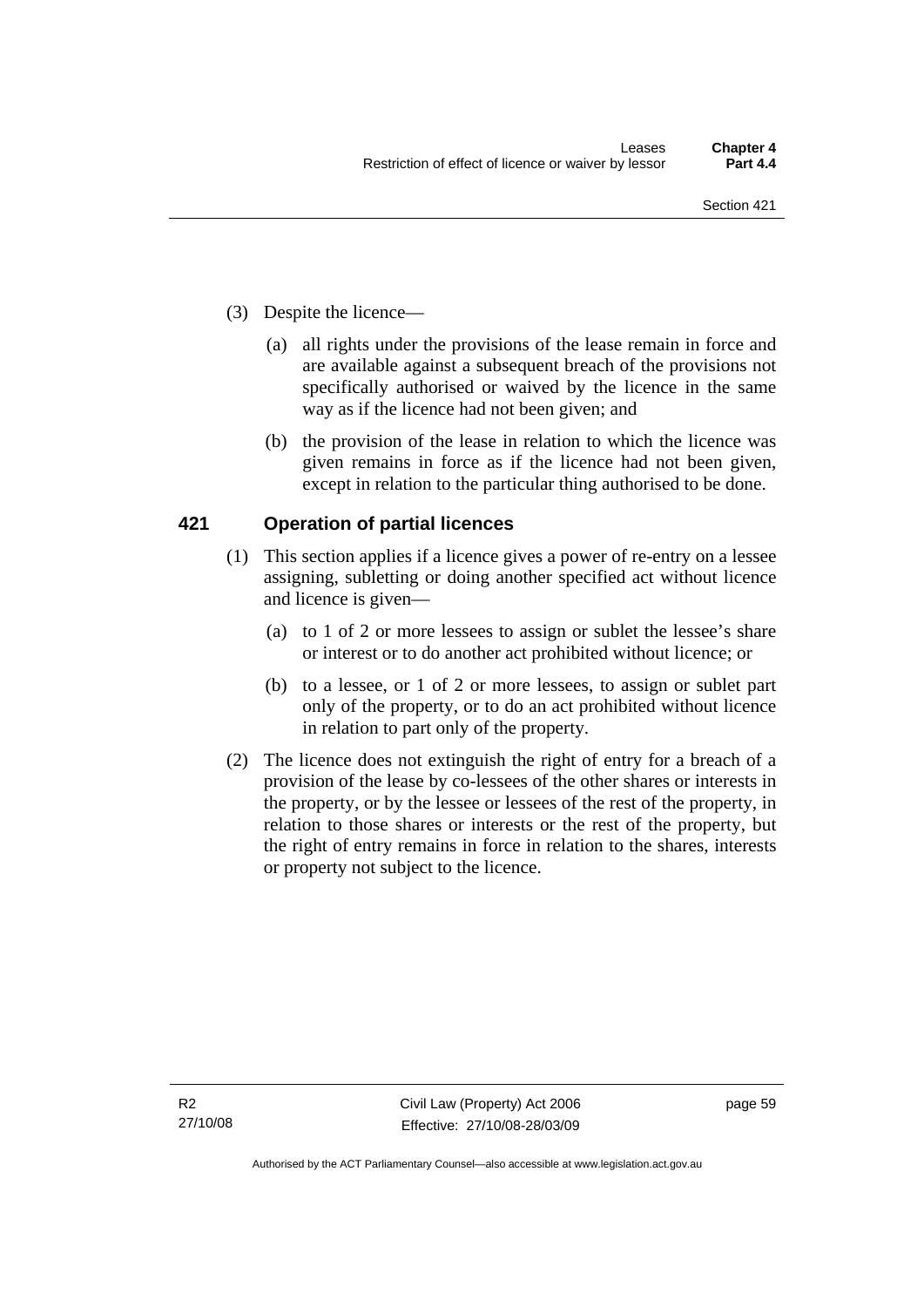#### **422 Apportionment of conditions of entry on severance**

- (1) This section applies if the reversion of a lease is severed and the rent or other reservations under the lease are apportioned among the reversionary interests.
- (2) The assignee of a part of the reversion is, in relation to the apportioned rent or other reservation allotted to the assignee, entitled to the benefit of all the powers of re-entry for nonpayment of the rent or failure to render the other reservation in the same way as if the powers of re-entry had been given to the assignee as incident to the assignee's part of the reversion in relation to the rent or other reservation allotted to the assignee.

#### **423 Waiver of benefit of lease provision**

If a lessor waives the benefit of a provision of the lease in a particular instance, the waiver is not taken—

- (a) to extend to an instance, or a breach of a provision of the lease, other than that to which the waiver specially relates; or
- (b) to operate as a general waiver of the benefit of the provision.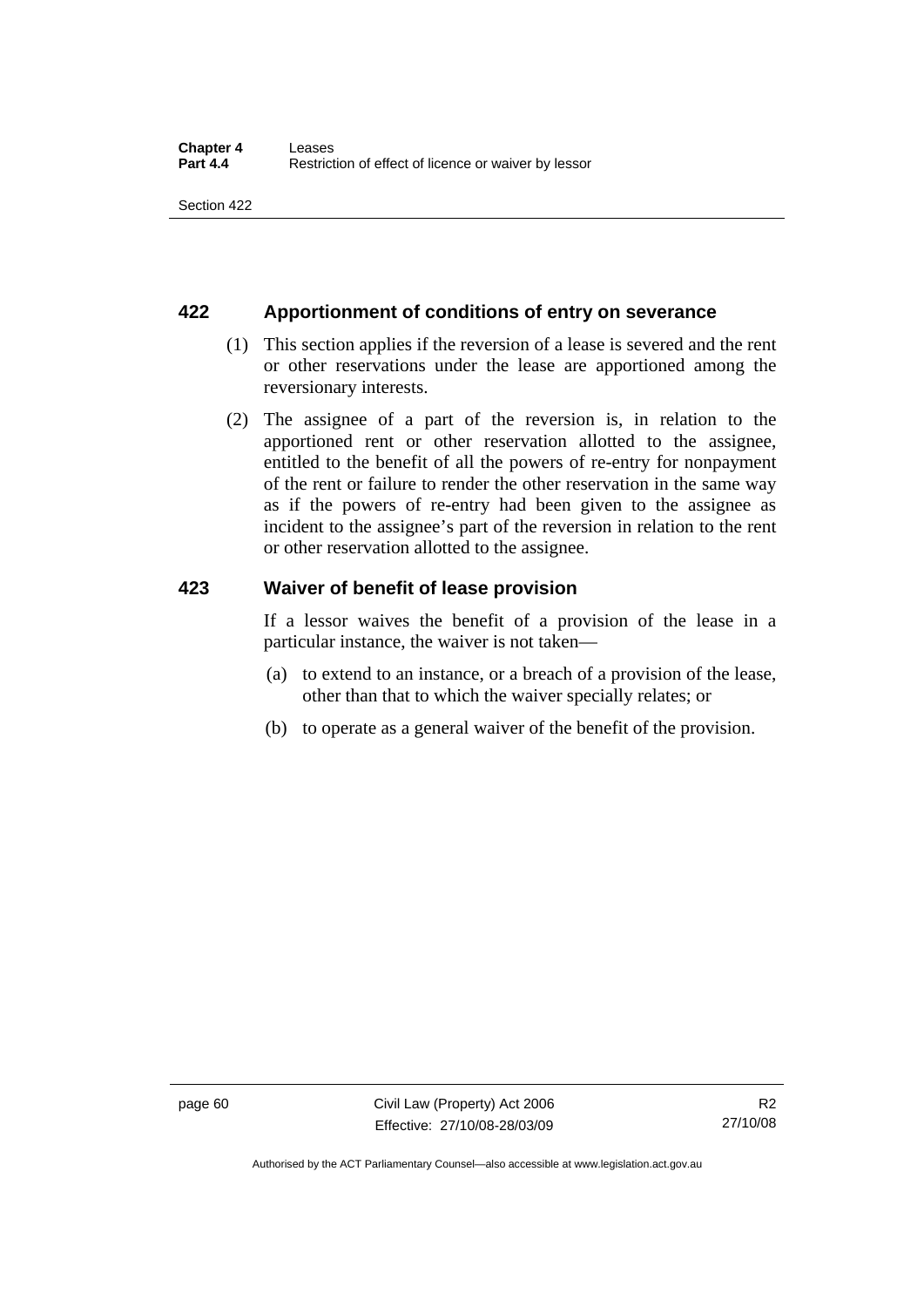# **Part 4.5 Forfeiture of leases**

#### **424 Definitions—pt 4.5**

In this part:

*lease* includes—

- (a) a sublease; and
- (b) an agreement for a lease if the person to be the lessee is entitled to have the lease granted.

*lessee* includes a sublessee.

*lessor* includes a sublessor.

*sublease* includes an agreement for a sublease if the person to be the sublessee is entitled to have the sublease granted.

#### **425 Application—pt 4.5**

- (1) This part applies to a lease despite any provision of the lease to the contrary.
- (2) However, this part does not apply to a residential tenancy agreement under the *Residential Tenancies Act 1997*.

### **426 Restrictions on re-entry or forfeiture**

- (1) A right of re-entry or forfeiture under a lease for breach of a provision of the lease is not enforceable by proceeding or otherwise unless—
	- (a) the lessor gives the lessee a notice—
		- (i) specifying the breach; and
		- (ii) requiring the lessee to pay compensation for the breach; and

page 61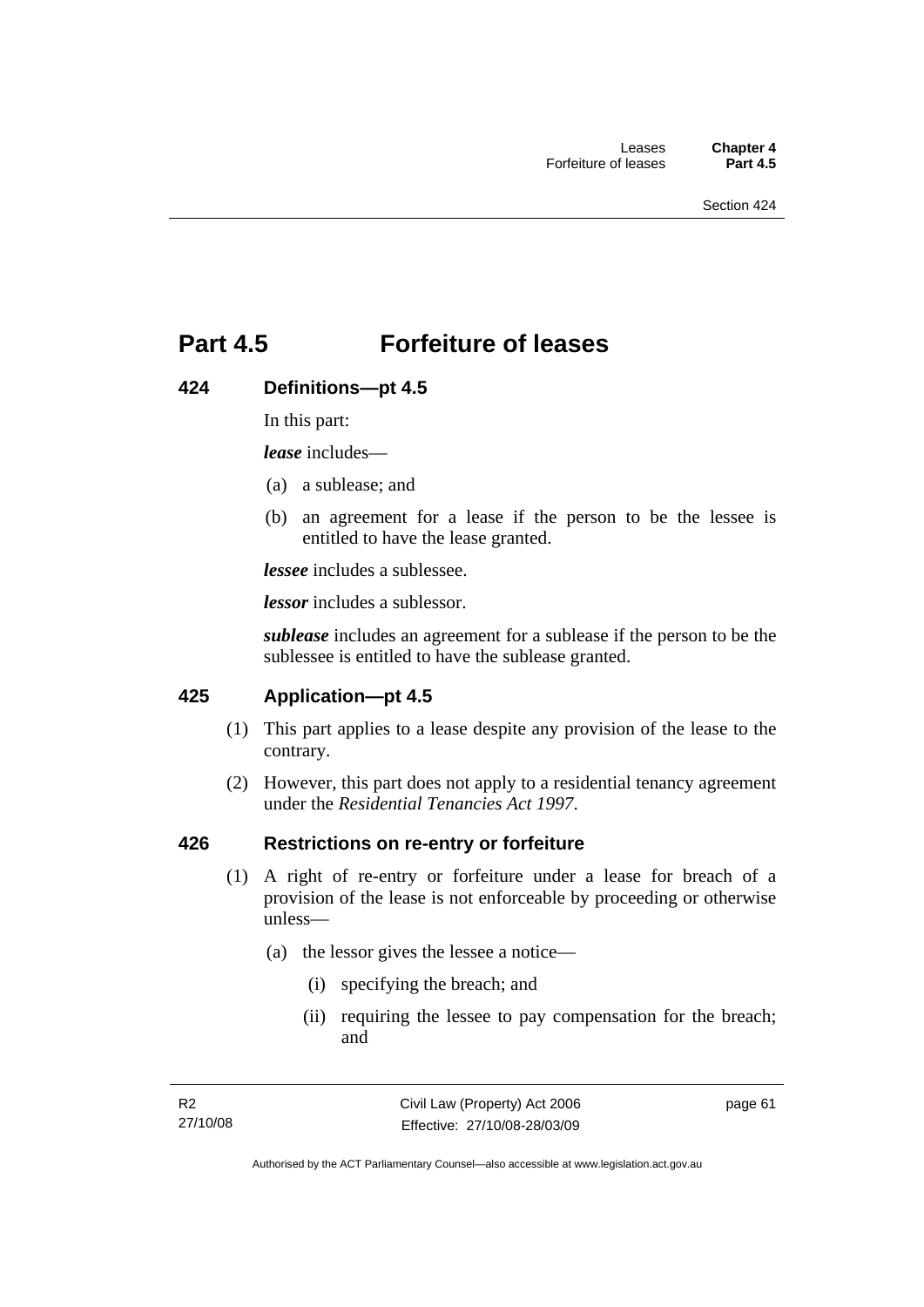Section 426

- (iii) if the breach can be remedied—requiring the lessee to remedy the breach; and
- (b) the lessee fails within a reasonable time after being given the notice—
	- (i) to pay reasonable compensation for the breach; and
	- (ii) if the breach can be remedied—to remedy the breach.
- *Note* If a form is approved under s 502 for a notice, the form must be used.
- (2) If the lessor under a lease seeks to enforce, by proceeding or otherwise, a right of re-entry or forfeiture under the lease for breach of a provision of the lease, the lessee may apply to the Supreme Court for relief.
- (3) If the lessee applies to the Supreme Court for relief, the court may grant or refuse relief.
- (4) If the Supreme Court grants relief, it may grant relief on the conditions it considers appropriate, including the granting of an injunction to restrain similar breaches of the lease in the future.
- (5) This section does not apply in relation to—
	- (a) a lease granted by the Territory or the Commonwealth; or
	- (b) a lease for a term of 1 year or less; or
	- (c) a provision of a lease for forfeiture on the bankruptcy of the lessee; or
	- (d) the taking of the lessee's interest in execution; or
	- (e) re-entry or forfeiture for nonpayment of rent.
- (6) For this section, the term of a lease limited to continue only while the lessee does not breach the lease is taken to be the term for which the lease could continue apart from a breach.

Authorised by the ACT Parliamentary Counsel—also accessible at www.legislation.act.gov.au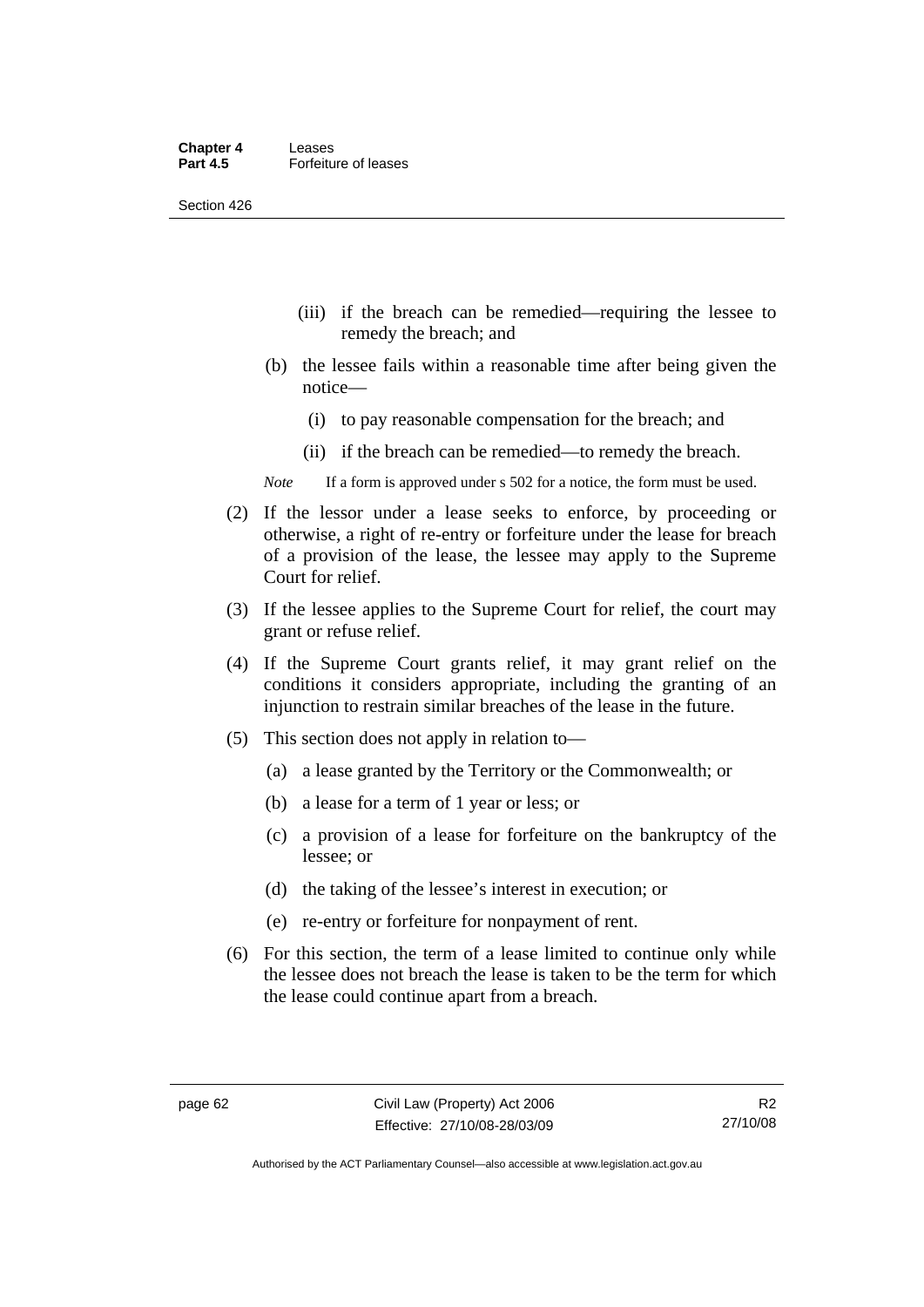## **427 Notices under s 426 (1)**

- (1) A notice under section 426 (1) must be in writing.
- (2) If the lessee is not in the ACT, the notice may be given to the lessee by serving it personally on the lessee's lawyer or agent in the ACT.
- (3) Subsection (2) does not limit any other territory law that allows service of the notice in another way.

### **428 Protection of sublessees**

- (1) If the lessor under a lease seeks to enforce, by proceeding or otherwise, a right of re-entry or forfeiture under the lease for breach of a provision of the lease, a person (the *interested person*) claiming an interest in all or part of the leased property as sublessee may apply to the Supreme Court for relief.
- (2) If the interested person applies to the Supreme Court for relief, the court may grant or refuse relief.
- (3) Without limiting subsection (2), the Supreme Court may stay a proceeding brought by the lessor to enforce the right of re-entry or forfeiture under the lease and vest all or a part of the leased property in the interested person as sublessee, or in any other capacity, for a term not longer than the term of the lease.
- (4) If the Supreme Court grants relief, it may grant relief on the conditions it considers appropriate.
- (5) For this section, the term of a lease limited to continue only while the lessee does not breach the lease is taken to be the term for which the lease could continue apart from a breach.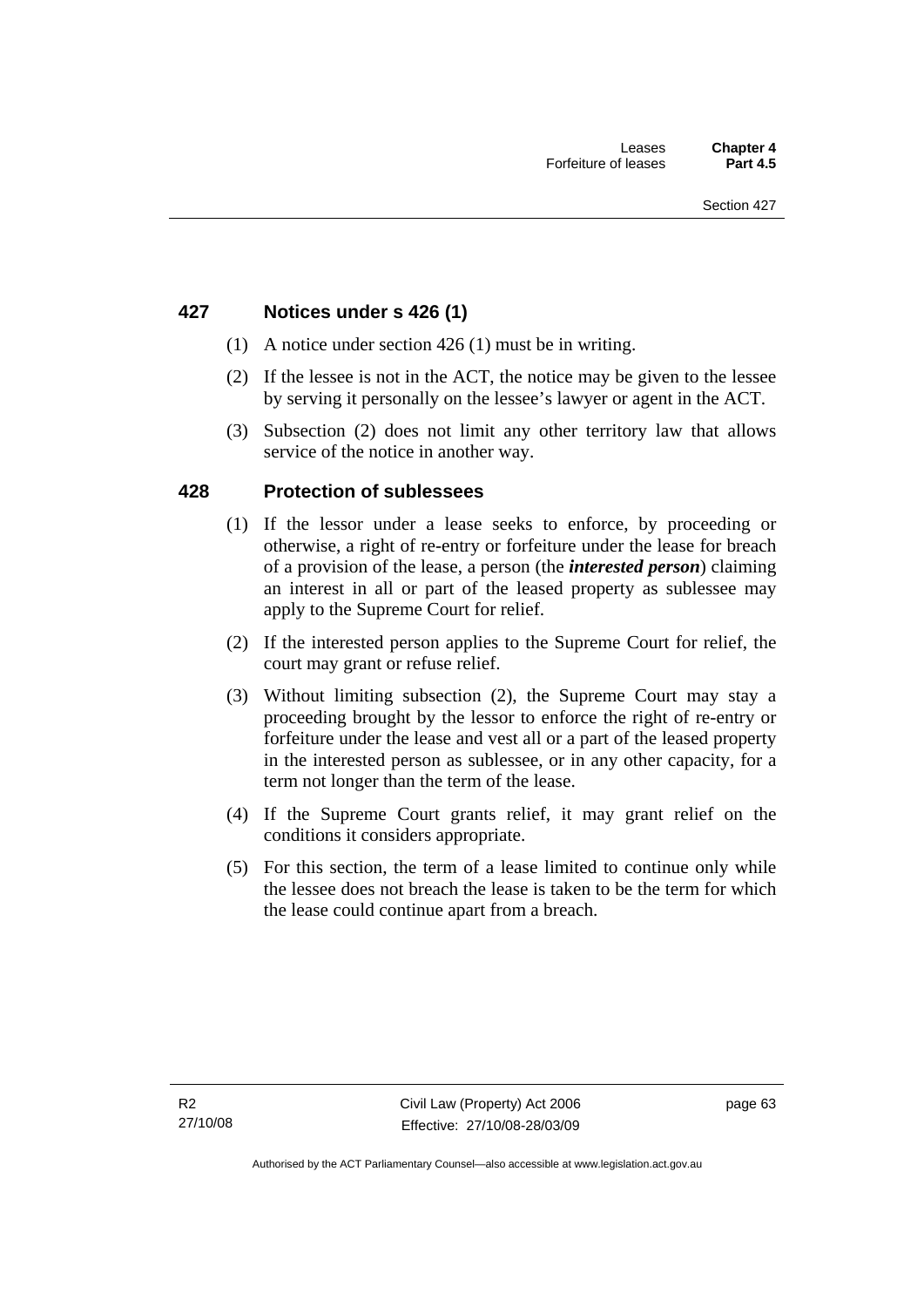Section 429

# **Part 4.6 Leases invalidly granted under powers**

## **429 Pt 4.6 does not bind the Territory**

- (1) This part does not bind the Territory.
- (2) This section has effect despite the Legislation Act*,* section 121 (Binding effect of Acts).

# **430 Leases taken to be granted in intended exercise of power**

 $If$ 

- (a) a valid power of leasing is vested in or may be exercised by a person granting a lease; and
- (b) the lease cannot have effect, or continue to have effect, according to its terms independently of the power (because of the ending of the estate or interest of the person or otherwise);

the lease is, for this part, taken to be granted in the intended exercise of the power, even though the power is not mentioned in the lease.

## **431 Certain invalid leases taken to be agreements to lease**

- (1) This section applies if—
	- (a) in the intended exercise of a power to lease property, a lease is granted that is invalid against—
		- (i) the person entitled to the reversionary interest in the property at the end of the interest of the person granting the lease; or
		- (ii) anyone else who, subject to a lease validly granted under the power, would have an interest in the property; and

R2 27/10/08

Authorised by the ACT Parliamentary Counsel—also accessible at www.legislation.act.gov.au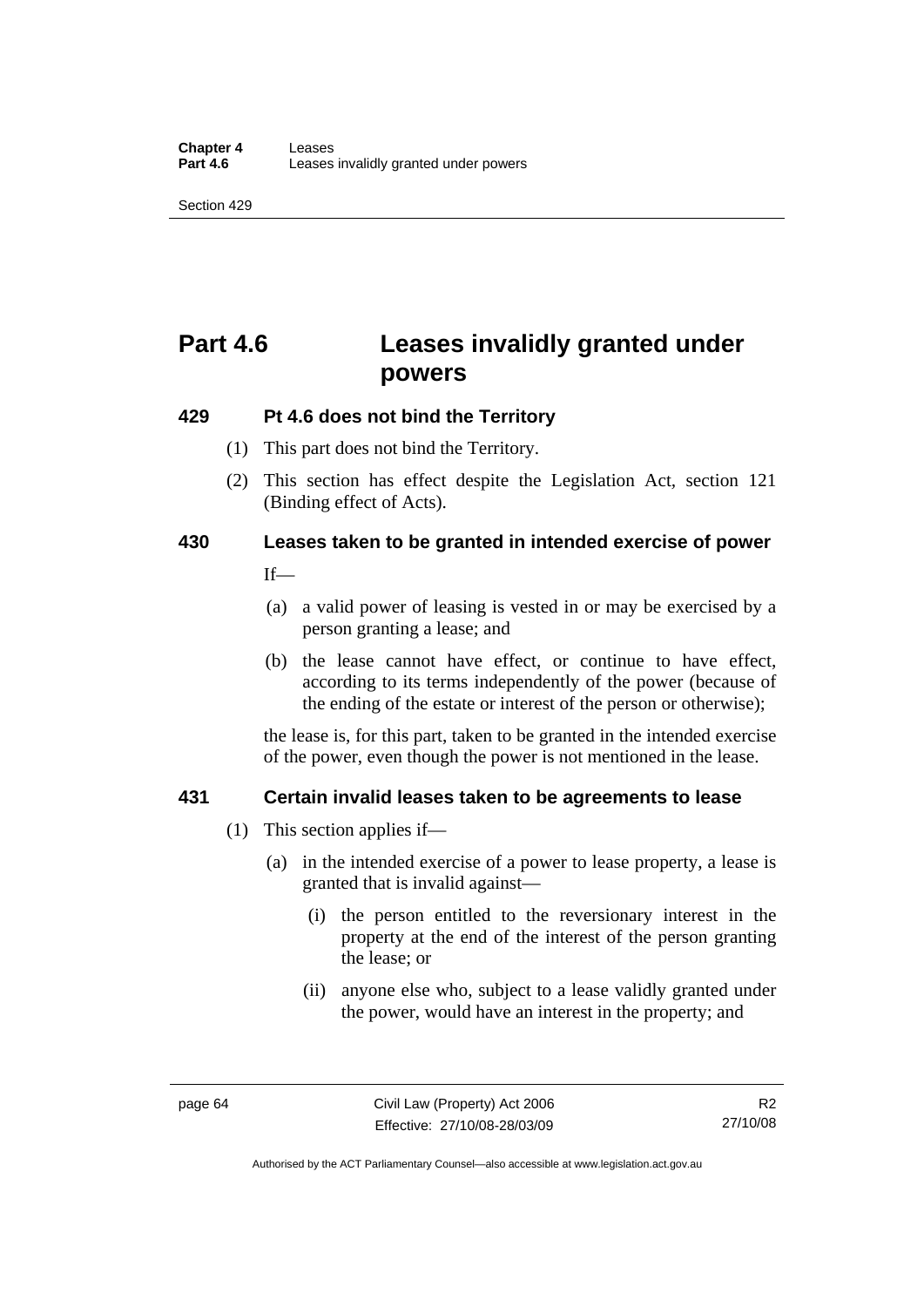- (b) the lease is invalid for failure to comply with the terms of the power; and
- (c) the lease is honestly granted; and
- (d) the lessee or a person claiming under the lessee has entered into possession of the property.
- (2) An invalid lease mentioned in subsection (1) is taken in equity to be a contract for the grant, at the request of the lessee, of a valid lease—
	- (a) under the same power as the invalid lease was granted under; and
	- (b) in the same terms as the invalid lease apart from any changes necessary to comply with the terms of the power.
- (3) Anyone who would have been bound by the invalid lease if it had been validly granted is bound in equity by the contract mentioned in subsection (2).
- (4) However, no-one is entitled under the contract mentioned in subsection (2) to obtain a variation of the lease if the other people bound by the contract are willing to confirm the lease without variation.
- (5) In this section:

*possession*—to remove any doubt, *possession* of land does not include receipt of income from the land.

#### **432 Certain leases validated**

- (1) This section applies if—
	- (a) a lease granted in the intended exercise of a power of leasing is invalid because, when the lease was granted, the person granting the lease could not lawfully grant it; and
	- (b) the person was at least 18 years old at that time; and

page 65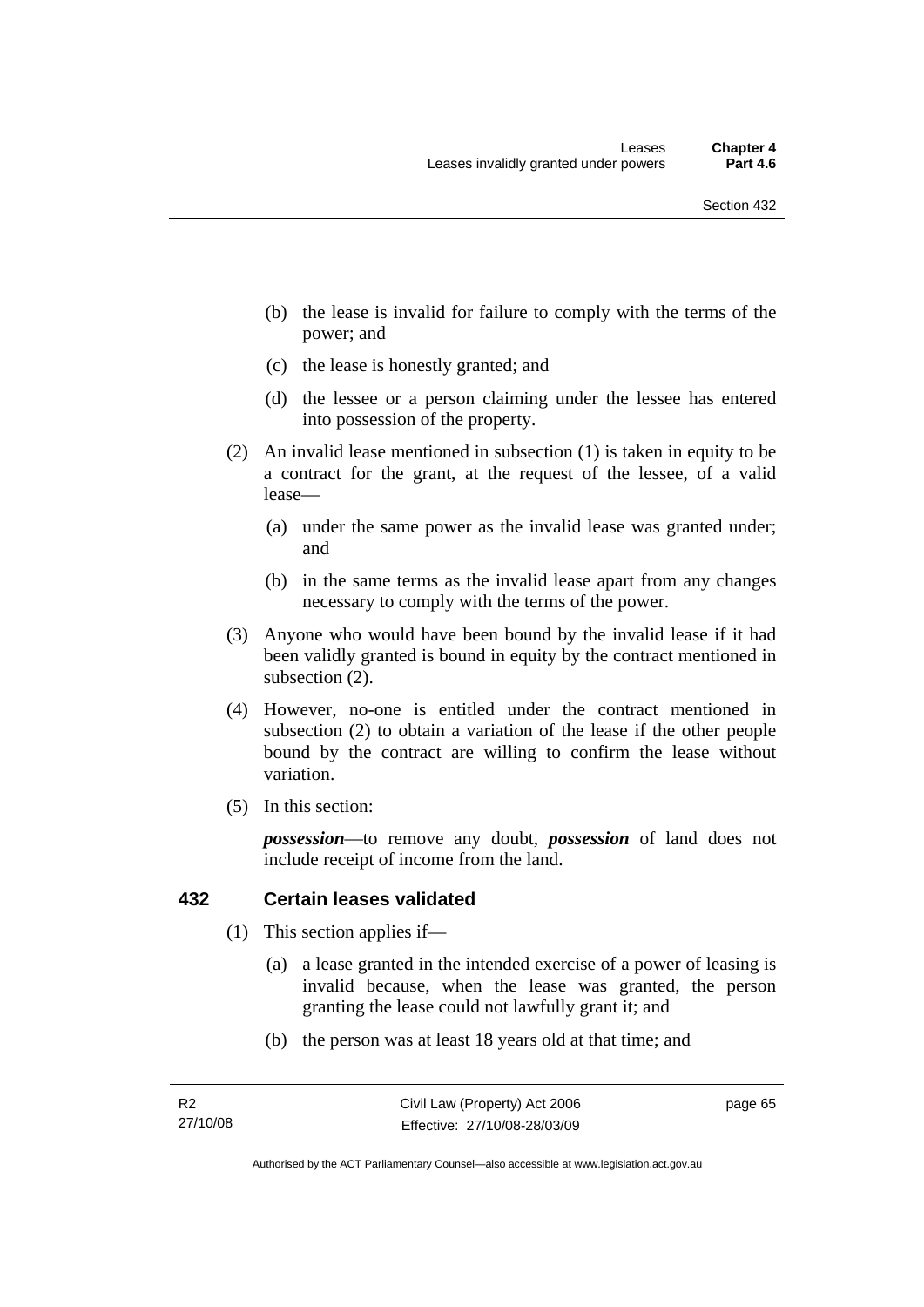Section 433

- (c) the person can, at a later time, lawfully grant the lease or a similar lease under the power.
- (2) If this section applies, the lease is taken to have been granted by the person under the power at the later time.
- (3) This part applies to the lease.

## **433 Acceptance of rent taken to be confirmation of lease**

- (1) This section applies if, on or before acceptance of rent under an invalid lease, a written receipt, memorandum or note confirming the lease is signed by the person accepting the rent or by someone authorised by that person.
- (2) The acceptance of the rent is, as against the person accepting the rent, taken to be a confirmation of the lease.

### **434 Lessee bound to accept confirmation**

- (1) This section applies if—
	- (a) a person (the *first person*) is in possession of land under an invalid lease; and
	- (b) someone else (the *other person*) is entitled, subject to the interest of the first person in the land, to possession of the land or to receipt of its rents and profits; and
	- (c) the other person can confirm the lease without variation.
- (2) The first person (or a person deriving title to the lease under or from the first person), or anyone else who would have been bound by the lease if it had been valid, must, if asked by the other person, accept confirmation of the lease by the other person.
- (3) The confirmation may be made by a written memorandum or note signed by the other person and the person accepting the confirmation.

Authorised by the ACT Parliamentary Counsel—also accessible at www.legislation.act.gov.au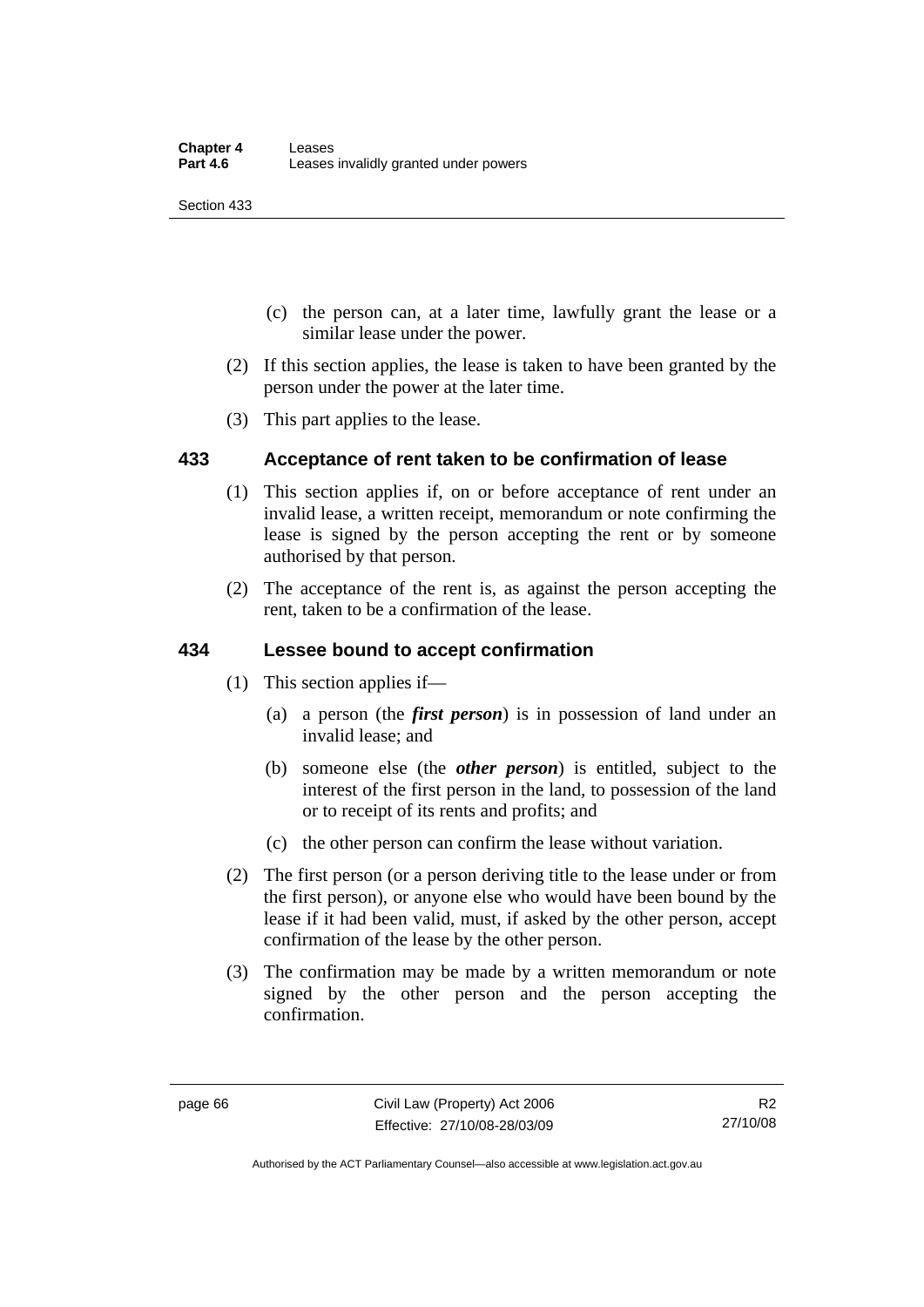(4) On the confirmation of the lease, the lease is taken to have been valid from the time it was granted.

#### **435 Pt 4.6 does not affect certain other rights**

This part does not affect the rights of anyone in relation to a breach of a provision of an invalid lease.

#### **Example**

rights of a person named as lessor of an invalid lease to re-entry or forfeiture for breach of a provision of the lease

*Note* An example is part of the Act, is not exhaustive and may extend, but does not limit, the meaning of the provision in which it appears (see Legislation Act, s 126 and s 132).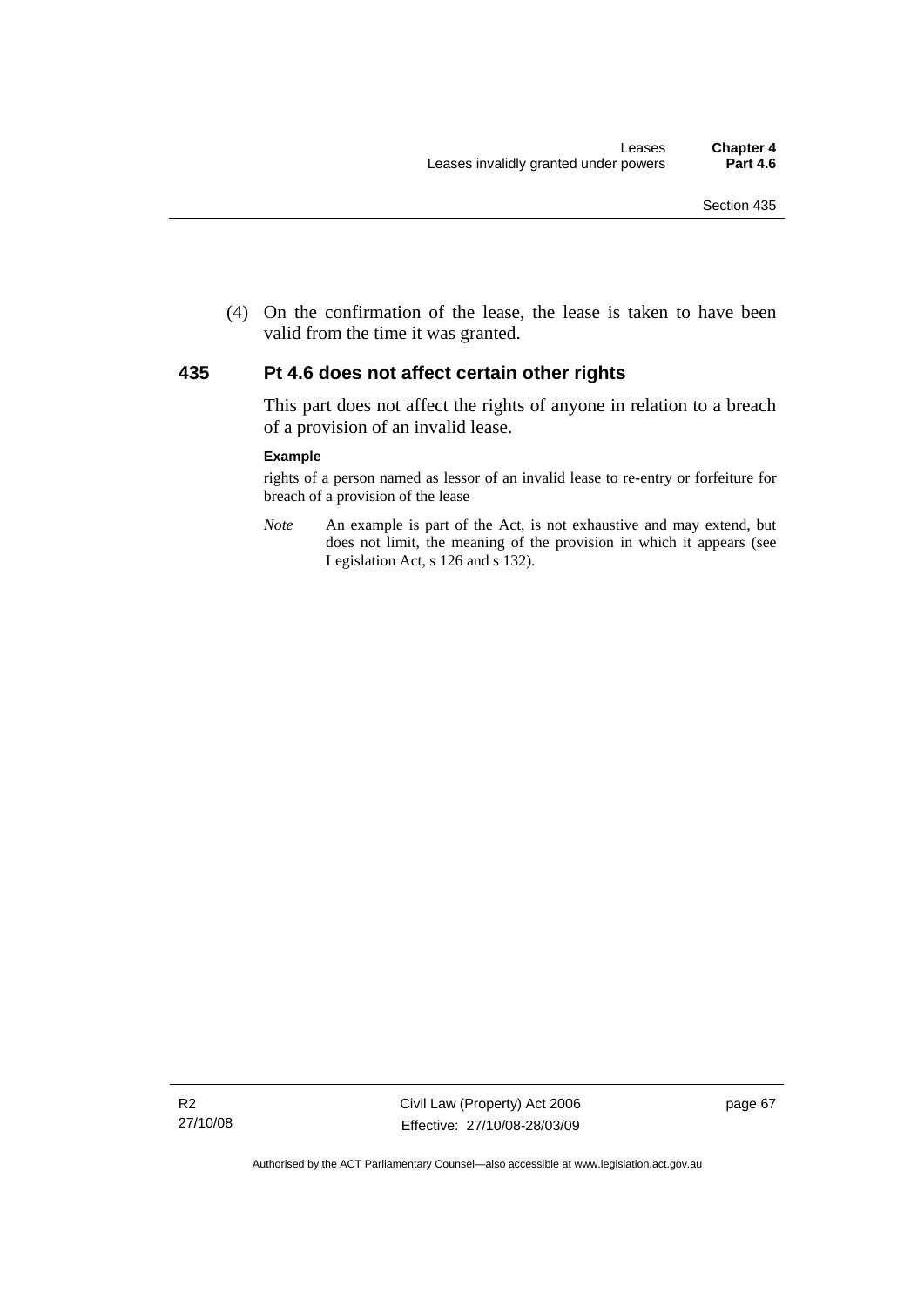# **Part 4.7 Recovery of leased premises**

## **436 Application—pt 4.7**

- (1) This part does not—
	- (a) apply to—
		- (i) a residential tenancy agreement under the *Residential Tenancies Act 1997*; or
		- (ii) a lease under the *Leases (Commercial and Retail) Act 2001*; or
	- (b) bind the Territory.
- (2) Subsection (1) (b) has effect despite the Legislation Act, section 121 (Binding effect of Acts).

### **437 Who is an** *agent* **for pt 4.7?**

In this part:

*agent* means—

- (a) a person usually employed by a lessor in leasing premises or collecting rents; or
- (b) a person authorised in writing by the lessor of premises to act in relation to the premises.

### **438 Recovery of possession**

- (1) This section applies—
	- $(a)$  if—
		- (i) the term of a lease has ended; or
		- (ii) a lease has been terminated by a notice to quit or a demand for possession; and

R2 27/10/08

Authorised by the ACT Parliamentary Counsel—also accessible at www.legislation.act.gov.au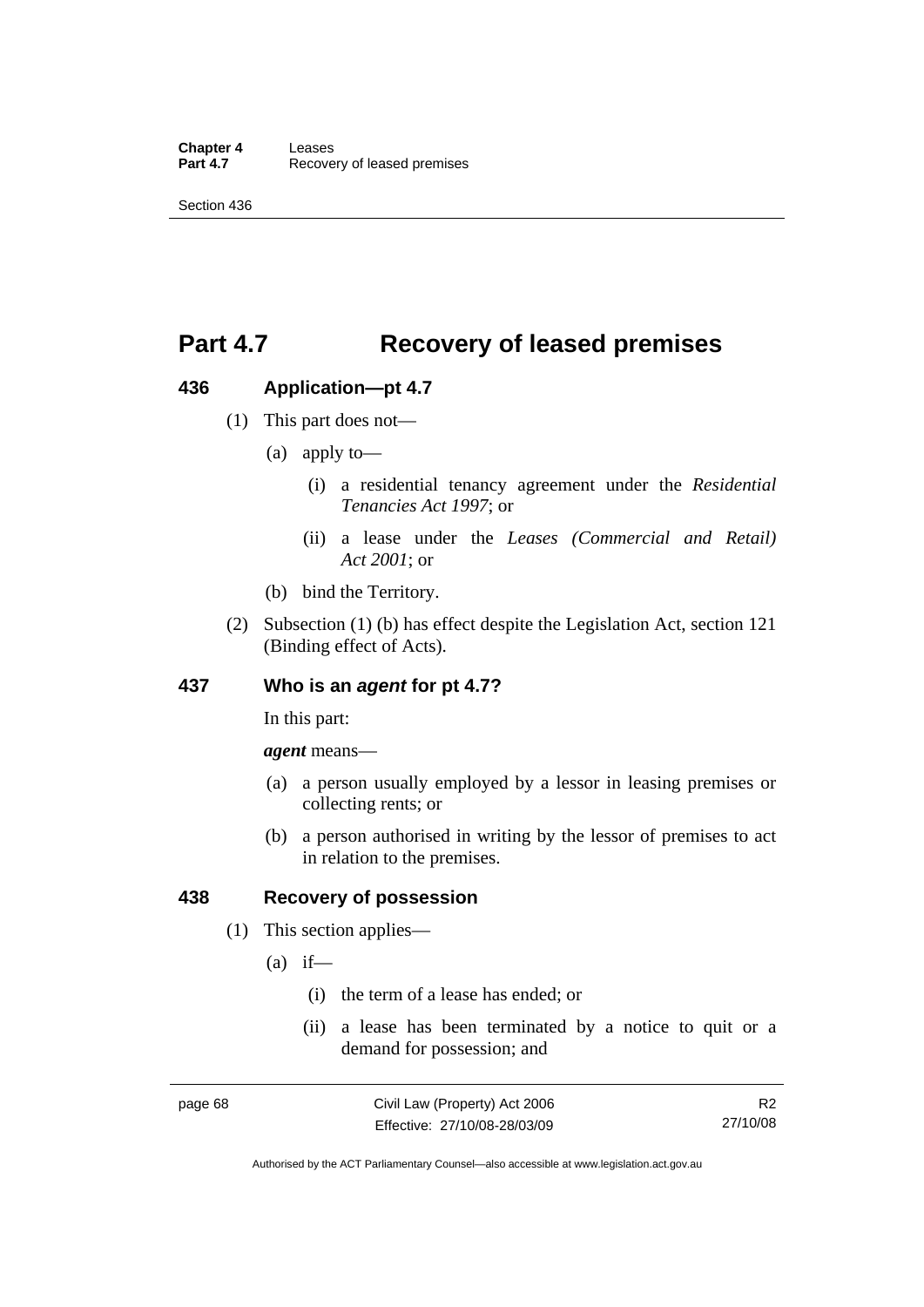- (b) the lessee, or a person claiming under the lessee who is occupying the leased premises or a part of the premises, fails to quit and give possession of the premises or a part of the premises to the lessor.
- (2) The lessor or the lessor's agent may apply to the Supreme Court or Magistrates Court for an order for recovery of possession of the premises.
- (3) If the court is satisfied that the term of the lease has ended or that the lease has been terminated, it may make an order for recovery of possession of the premises by the lessor and may—
	- (a) issue a warrant authorising a police officer or someone else to enter (with any reasonable and necessary force) into the premises and give possession to the lessor or the lessor's agent; or
	- (b) postpone the issue of a warrant mentioned in paragraph (a), or suspend the execution of the warrant, for a time it considers appropriate.
- (4) In this section:

*possession*—to remove any doubt, *possession* of land does not include receipt of income from the land.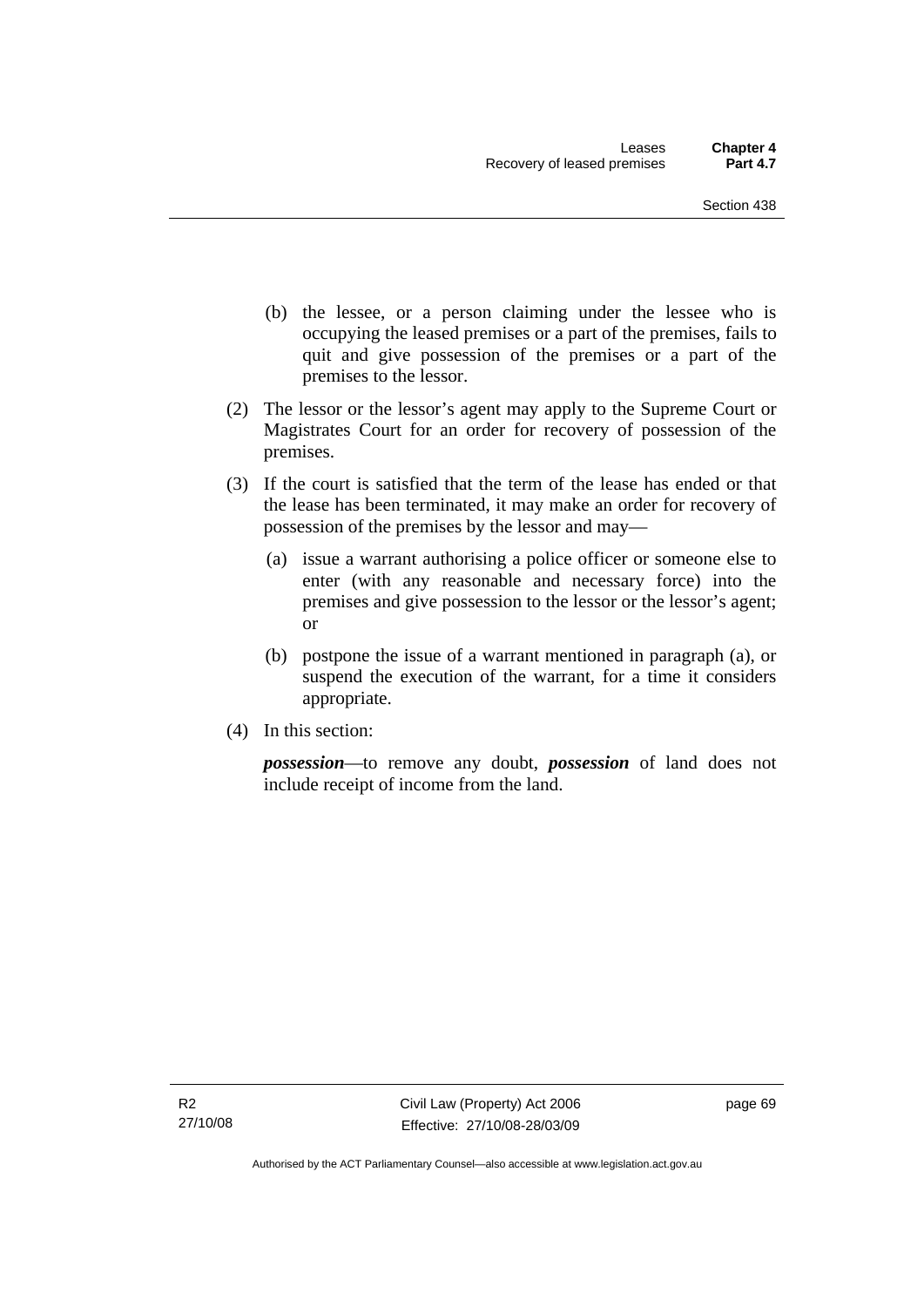Section 500

# **Chapter 5 Miscellaneous**

# **Part 5.1 Debts charged on property of deceased person**

## **500 Charges on property of deceased person to be paid primarily out of property charged**

- (1) This section applies if a person dies possessing or being entitled to, or, under a general power of appointment, disposes of by will—
	- (a) property that at the time of the person's death is charged with the payment of an amount, whether by legal mortgage, equitable charge or in some other way (including a lien for unpaid purchase money); or
	- (b) land for which an amount is owing at the time of the person's death under a contract of purchase.
- (2) Unless the deceased person has by will indicated a contrary intention, the property charged or land for which purchase money is owing is, as between the different people claiming through the deceased person, primarily liable for the payment of the charge or purchase money and—
	- (a) each part of property that is subject to a charge must bear a proportionate part of the charge on the whole of the property; and
	- (b) each part of a parcel of land for which purchase money is owing must bear a proportionate part of the amount owing for the whole parcel.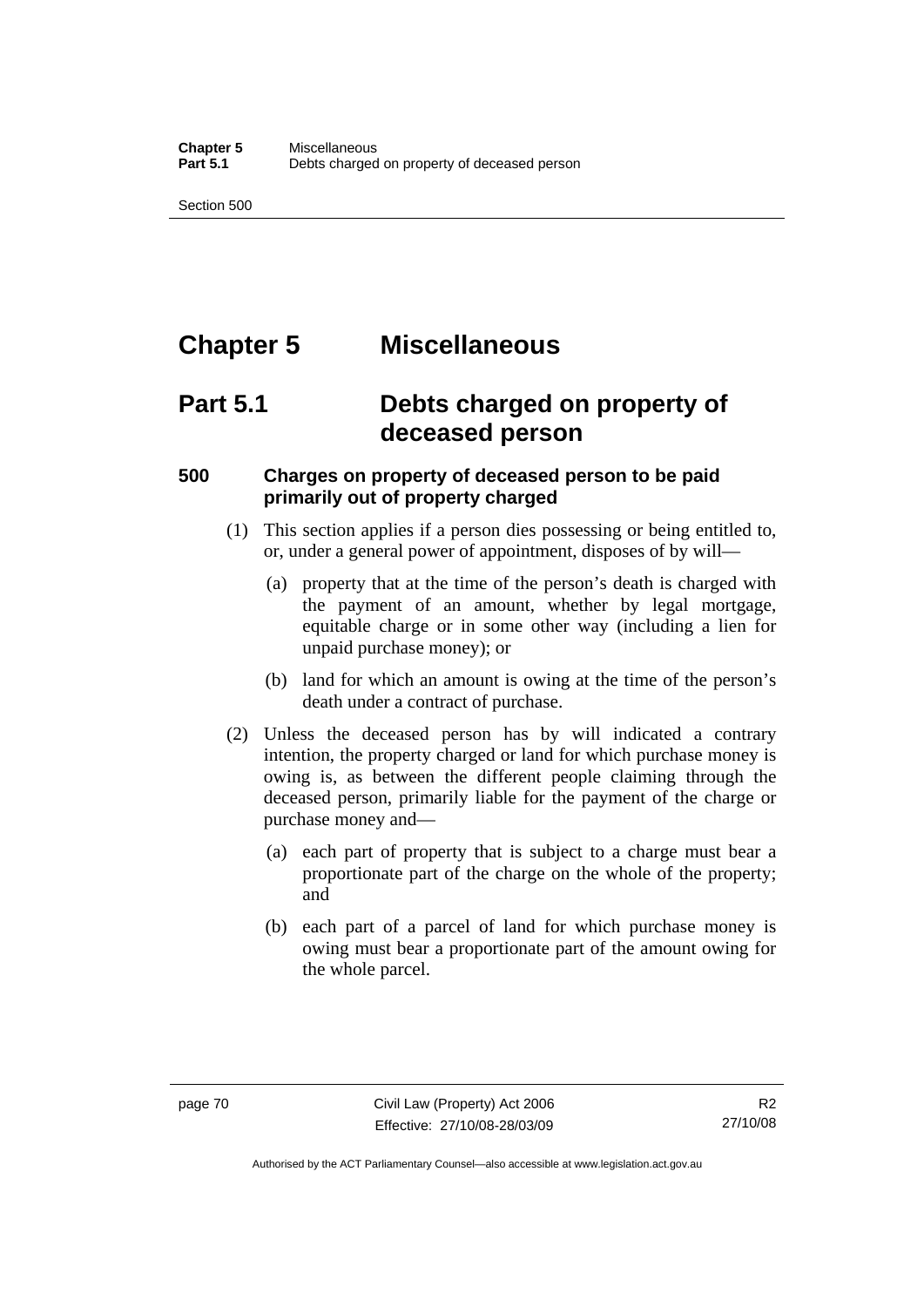- (3) A contrary intention is not taken to be indicated—
	- (a) by a general direction in the deceased person's will for the payment of debts, or all debts, of the person out of—
		- (i) the person's personal estate; or
		- (ii) the person's residuary real and personal estate; or
		- (iii) the person's residuary real estate; or
	- (b) by a charge in the deceased person's will of debts, or all debts, of the person on any estate mentioned in paragraph (a).
- (4) However, a contrary intention is taken to be indicated by words in the deceased person's will expressly or by necessary implication indicating an intention that a general direction in the will of the kind mentioned in subsection (3) (a), or a charge in the will of the kind mentioned in subsection (3) (b), is to apply to a charge on property mentioned in subsection (1) (a) or an amount of unpaid purchase money mentioned in subsection (1) (b).
- (5) This section does not affect the right of a person entitled to a charge on property mentioned in subsection (1) (a), or to unpaid purchase money mentioned in subsection (1) (b), to obtain payment of the charge or purchase money out of other assets of the deceased person or in some other way.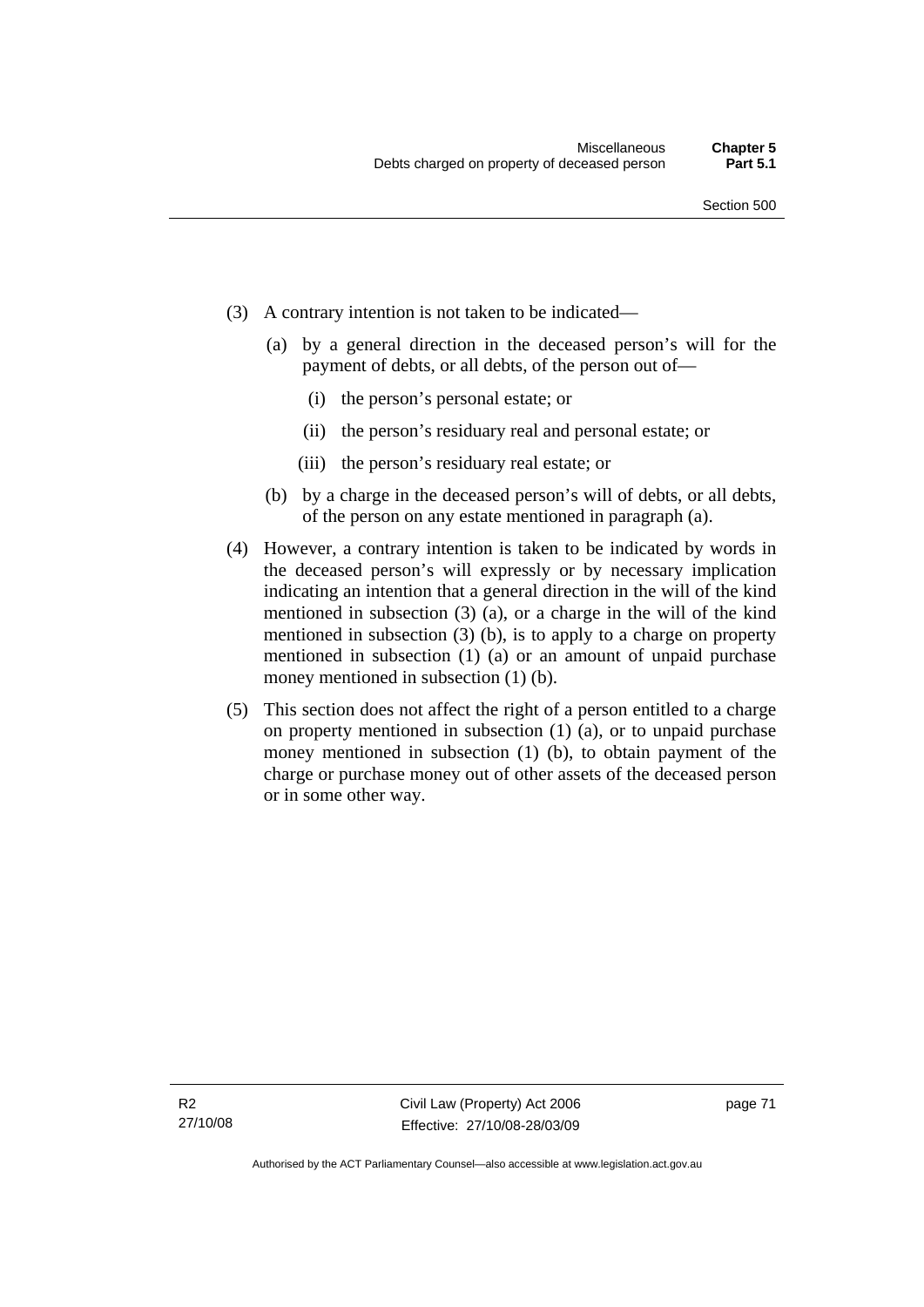**Chapter 5** Miscellaneous<br>**Part 5.2** Stipulations in **Stipulations in contracts** 

Section 501

# **Part 5.2 Stipulations in contracts**

# **501 Stipulations not of the essence of contracts**

Stipulations in a contract, about time or anything else, that, in accordance with the rules of equity, are taken not to be, or not to have been, of the essence of the contract must be interpreted and have effect at law in accordance with those rules.

page 72 Civil Law (Property) Act 2006 Effective: 27/10/08-28/03/09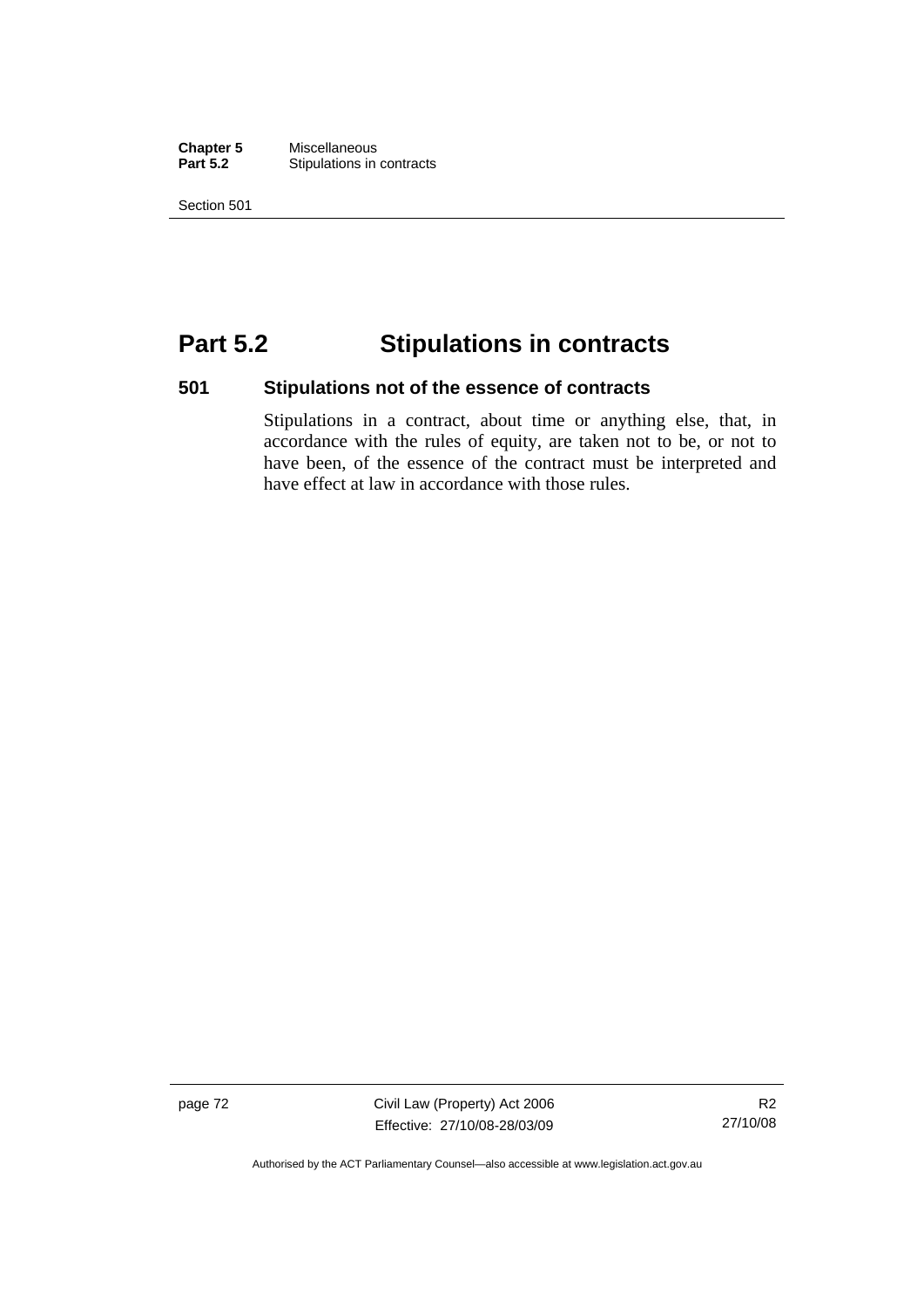# **Part 5.3 Miscellaneous—other provisions**

### **502 Approved forms**

- (1) The Minister may, in writing, approve forms for this Act.
- (2) If the Minister approves a form for a particular purpose, the approved form must be used for that purpose.

*Note* For other provisions about forms, see the Legislation Act, s 255.

(3) An approved form is a notifiable instrument.

*Note* A notifiable instrument must be notified under the Legislation Act.

## **503 Regulation-making power**

The Executive may make regulations for this Act.

*Note* A regulation must be notified, and presented to the Legislative Assembly, under the Legislation Act.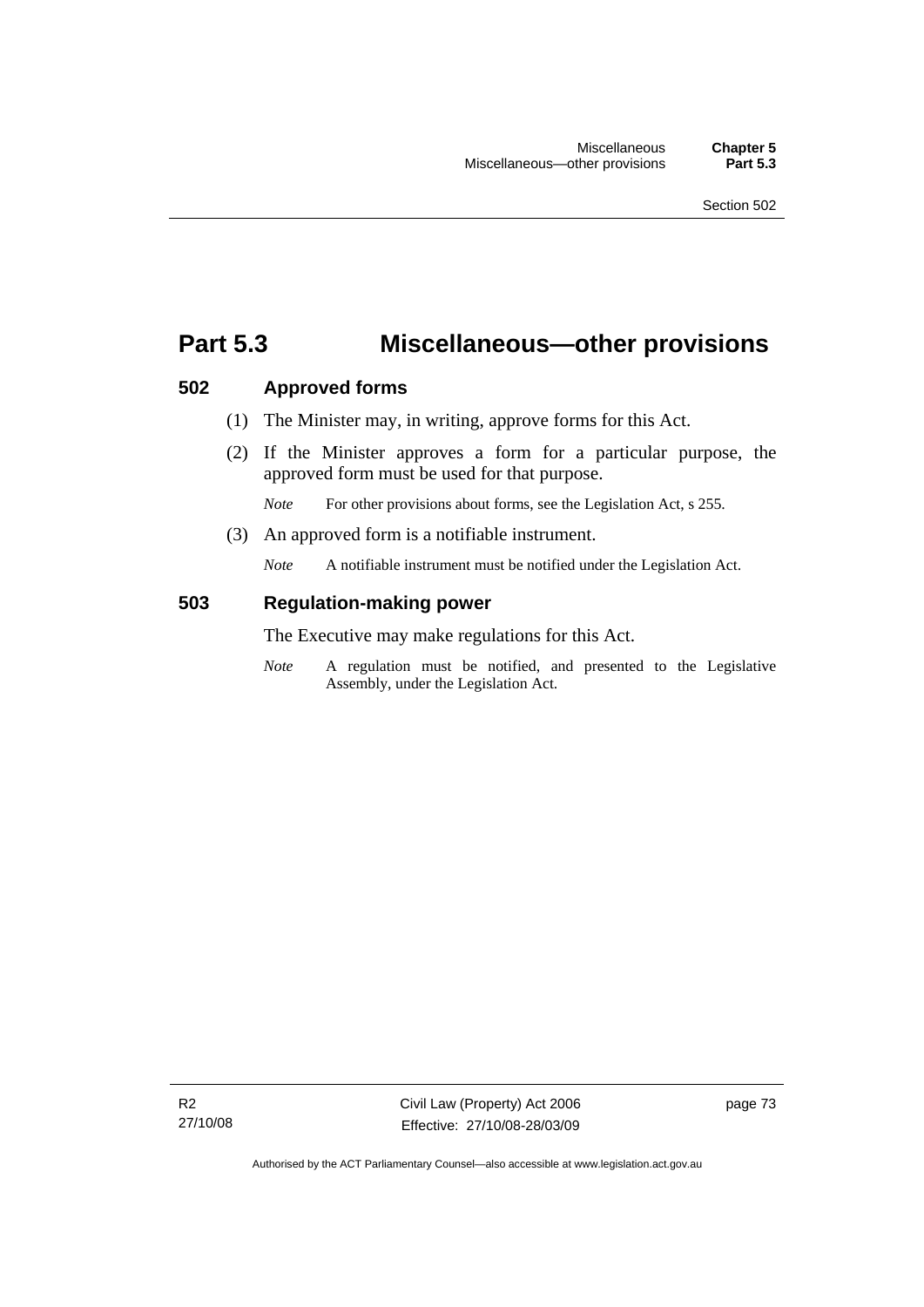**Chapter 5** Miscellaneous<br>**Part 5.4** Transitional **Part 5.4** Transitional

Section 504

# **Part 5.4 Transitional**

### **504 References to repealed Act**

- (1) In any Act, instrument made under an Act or document, a reference to a repealed Act (or a provision of a repealed Act) is, in relation to anything to which this Act applies, a reference to this Act (or the corresponding provision of this Act).
	- *Note* A reference to an Act includes a reference to the statutory instruments made or in force under the Act, including any regulation (see Legislation Act, s 104).
- (2) In this section:

*repealed Act* means—

- (a) the *Conveyancing Act 1919*; or
- (b) the *Conveyancing and Law of Property Act 1898*; or
- (c) the *Forfeiture and Validation of Leases Act 1905*; or
- (d) the *Landlord and Tenant Act 1899*; or
- (e) the *Law Reform (Miscellaneous Provisions) Act 1955*.

### **505 Transitional regulations**

- (1) A regulation may prescribe transitional matters necessary or convenient to be prescribed because of the enactment of this Act.
- (2) A regulation may modify this part (including its operation in relation to another territory law) to make provision in relation to anything that, in the Executive's opinion, is not, or is not adequately or appropriately, dealt with in this part.
- (3) A regulation under subsection (2) has effect despite anything elsewhere in this Act or another territory law.

Authorised by the ACT Parliamentary Counsel—also accessible at www.legislation.act.gov.au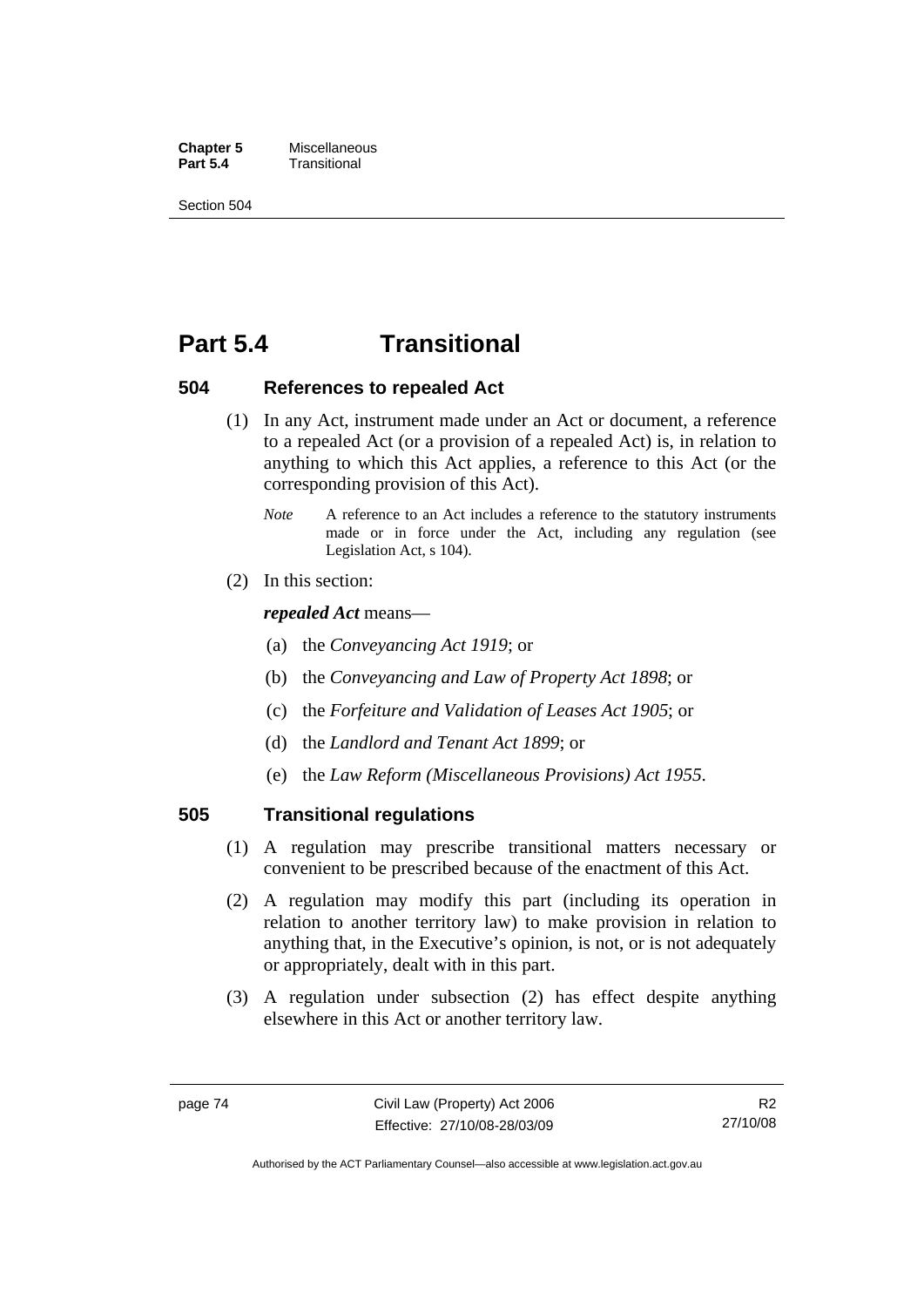# **506 Expiry of pt 5.4**

This part expires 2 years after the day it commences.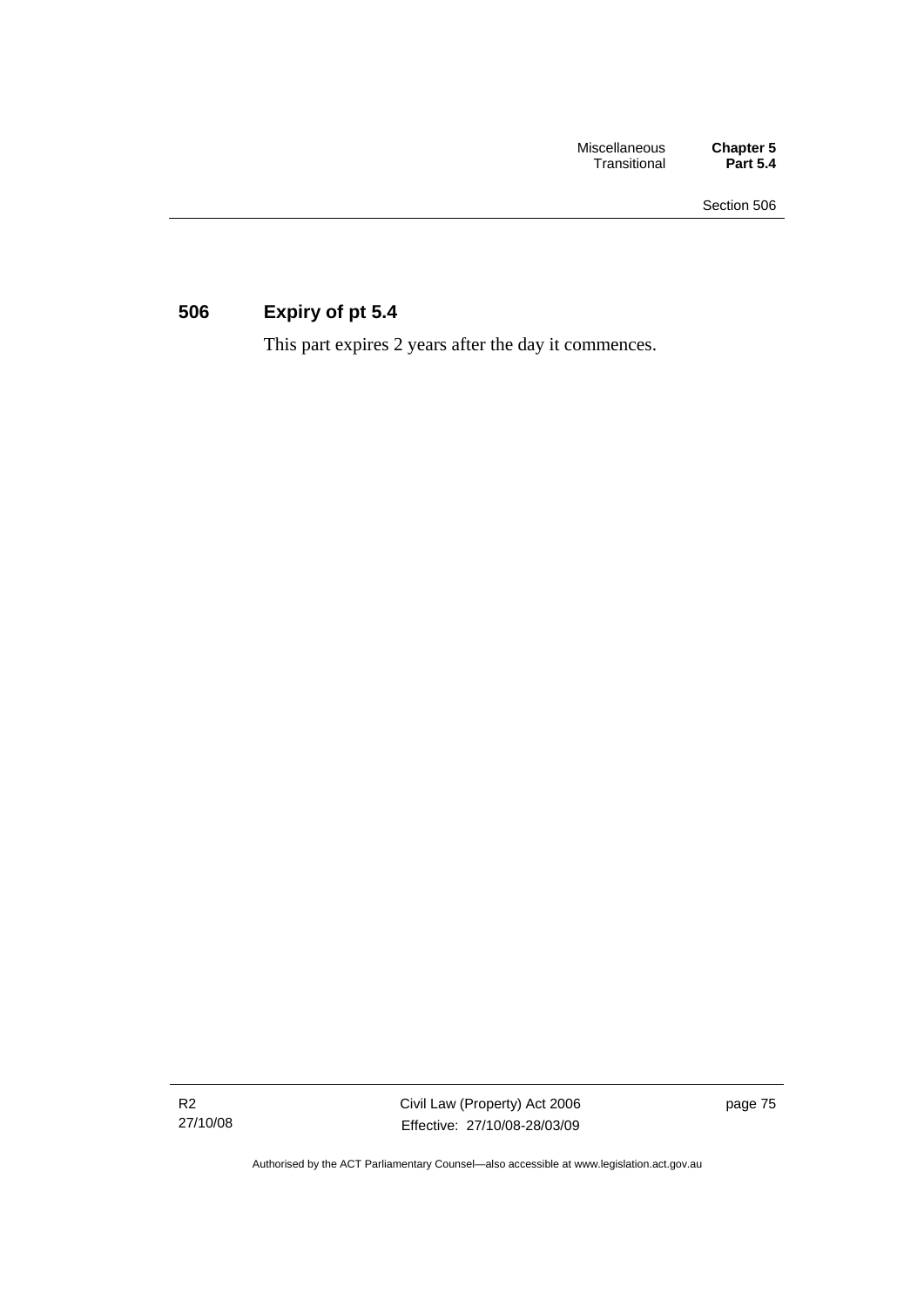# **Dictionary**

(see s 3)

*Note 1* The Legislation Act contains definitions and other provisions relevant to this Act.

*Note 2* For example, the Legislation Act, dict, pt 1, defines the following terms:

- adult
- child
- corporation
- Corporations Act
- domestic partnership (see s 169 (2))
- *individual*
- instrument (see s 14)
- interest
- land
- person
- police officer
- proceeding
- provision (see s 16)
- public trustee
- registrar-general.
- *Note 3* See also the Legislation Act, s 168 (References to person with interest in land include personal representative etc).

*administrator* includes anyone to whom administration of the estate of a deceased person is granted, and includes the public trustee acting under the *Administration and Probate Act 1929*, part 6.

*agent*, for part 4.7 (Recovery of leased premises)—see section 437.

*annuity*, for part 2.6 (Apportionment)—see section 248.

*assurance* includes a conveyance and a disposition made otherwise than by will.

R2 27/10/08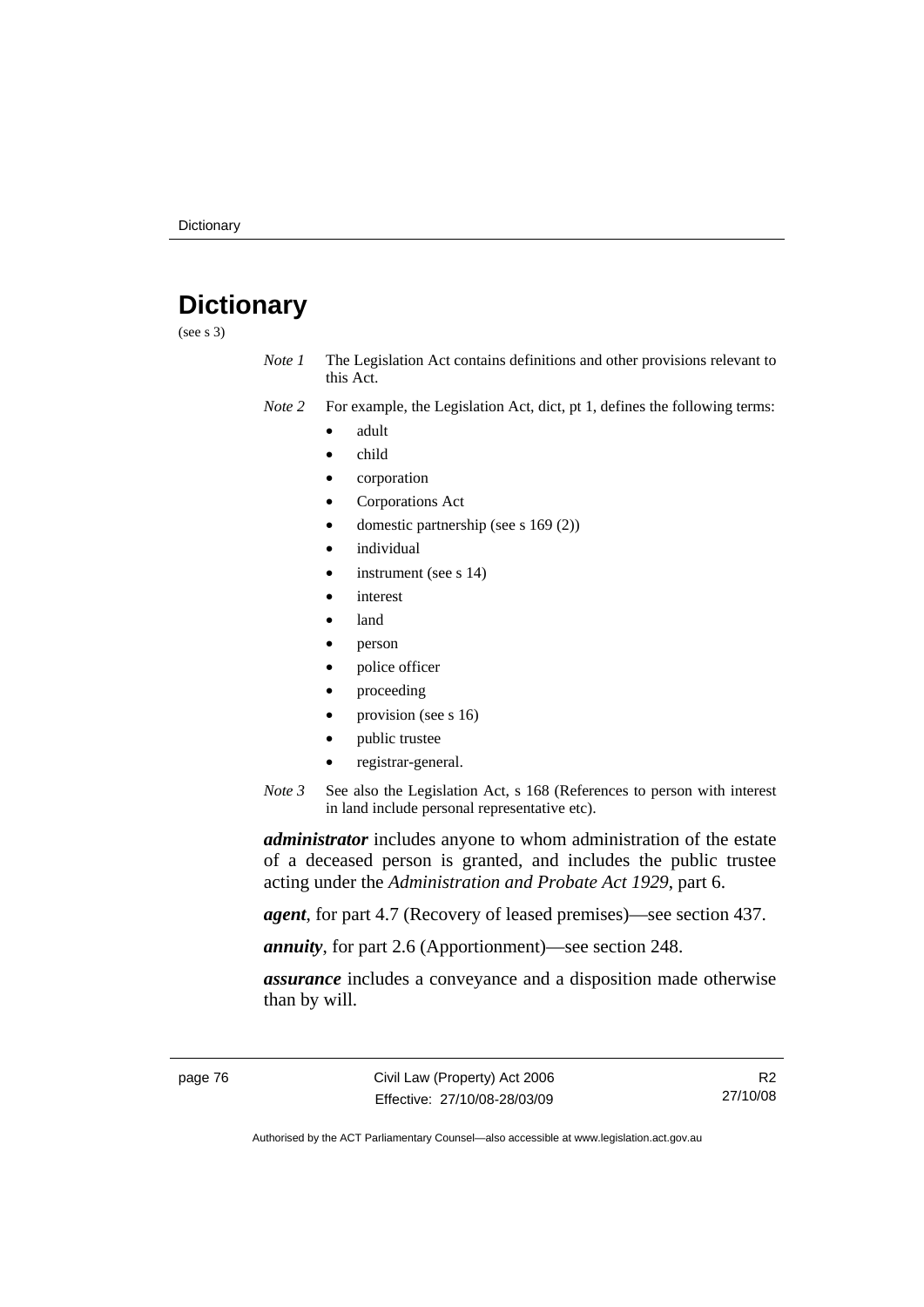**bankruptcy** includes any act or proceeding in law having effects or results similar to those of bankruptcy.

#### **Example**

winding-up of a company

*Note* An example is part of the Act, is not exhaustive and may extend, but does not limit, the meaning of the provision in which it appears (see Legislation Act, s 126 and s 132).

*conveyance* includes an assignment, appointment, lease, settlement or other assurance by deed of any property.

*deed*, in relation to land under the *Land Titles Act 1925*, includes an instrument that has the effect of a deed under that Act.

#### *disposition* includes—

- (a) a conveyance; and
- (b) an acknowledgment under the *Administration and Probate Act 1929*, section 56 (Executor may sign acknowledgment instead of conveyance); and
- (c) a vesting instrument, declaration of trust, disclaimer, release or any other assurance of property by an instrument other than a will; and
- (d) a release, devise, bequest or appointment of property in a will.

*dividend*, for part 2.6 (Apportionment)—see section 248.

*encumbrance* includes—

- (a) a mortgage; and
- (b) a trust for securing money; and
- (c) a lien or charge of a portion, annuity, or other capital or annual sum.

*executor* means the executor to whom probate has been granted, and includes an executor by right of representation.

*income*, of land, includes rents and profits.

| R2       | Civil Law (Property) Act 2006 | page 77 |
|----------|-------------------------------|---------|
| 27/10/08 | Effective: 27/10/08-28/03/09  |         |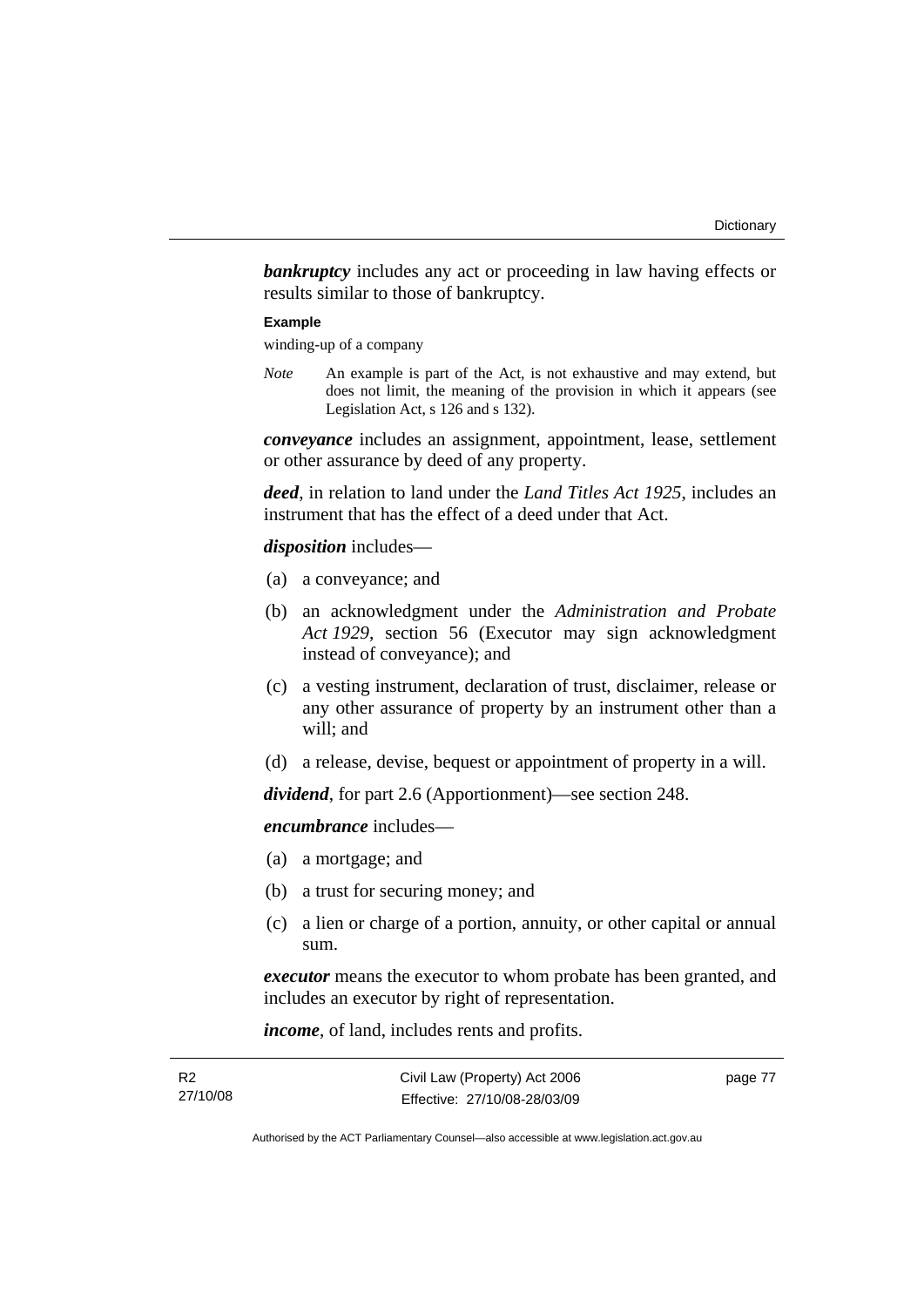*instrument* includes a deed, a will, an agreement for settlement, and a law of the Territory, the Commonwealth, a State or another Territory.

*interested person*, in relation to property, for part 2.5 (Partition) see section 242.

*lease*, for part 4.5 (Forfeiture of leases)—see section 424.

*lessee*, for part 4.5 (Forfeiture of leases)—see section 424.

*lessor*, for part 4.5 (Forfeiture of leases)—see section 424.

*life interest*, for division 2.2.3 (Ending life interests)—see section 215.

#### *mortgage*—

- (a) for land under the *Land Titles Act 1925*—see that Act, section 6 (1); and
- (b) for other property—includes a charge on property for securing money or money's worth.

#### *mortgagee*—

- (a) for land under the *Land Titles Act 1925*—see that Act, section 6 (1); and
- (b) for other property—includes a person taking title to the mortgage under the original mortgagee.

#### *mortgagor*—

- (a) for land under the *Land Titles Act 1925*—see that Act, section 6 (1); and
- (b) for other property—includes any of the following:
	- (i) a person taking title to the equity of redemption under the original mortgagor;
	- (ii) a person entitled to redeem a mortgage, according to the person's interest in the mortgaged property.

R2 27/10/08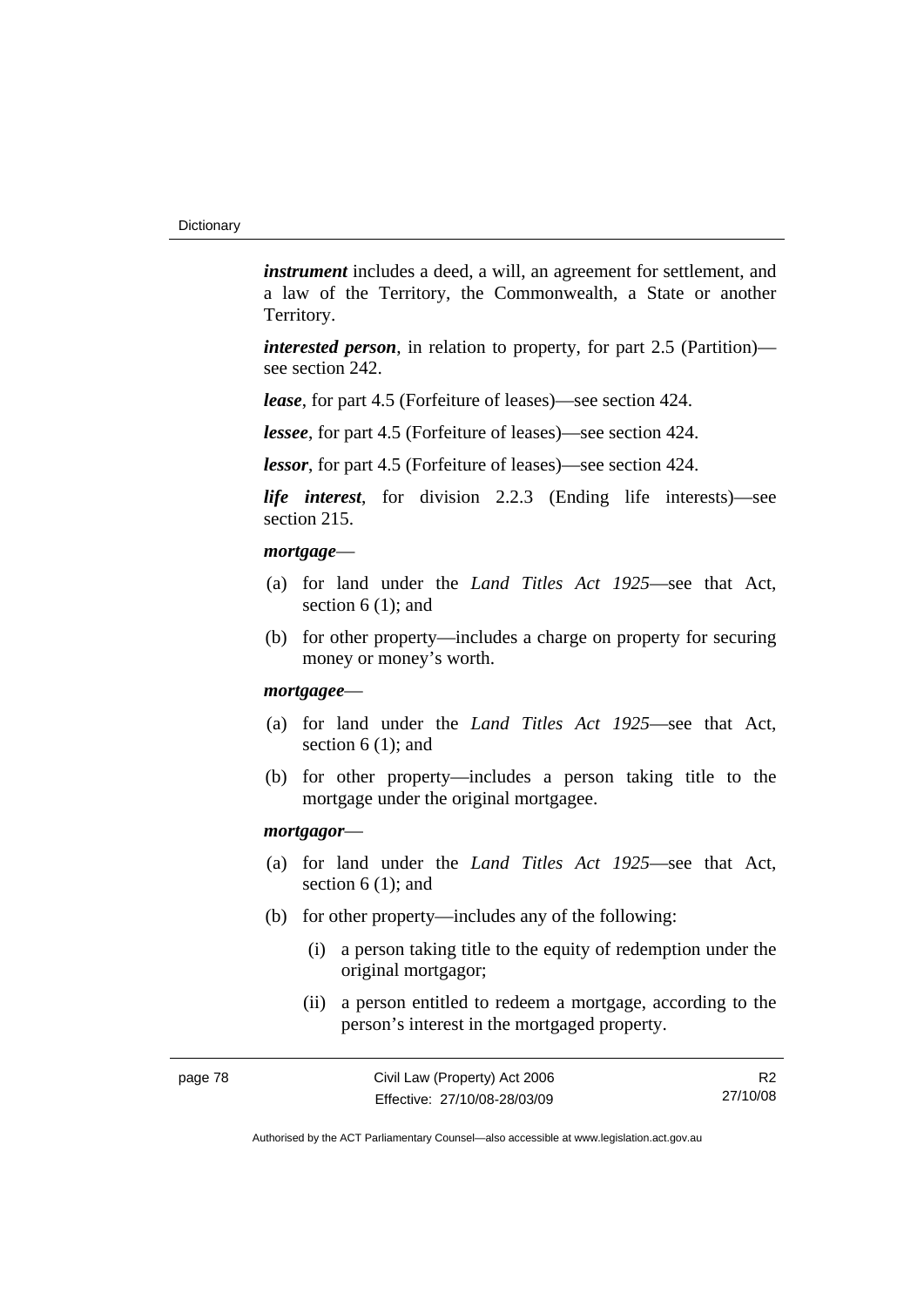*personal representative* means the executor or administrator of a deceased person.

*person with a legal disability* means—

- (a) a child; or
- (b) a person with a mental disability.

*person with a mental disability* means—

- (a) in relation to a proceeding—a person (other than a child) who is not legally competent to be a party to the proceeding; and
- (b) in relation to the doing of something—a person (other than a child) who is not legally competent to do the thing;

and includes such a person even if a guardian or manager has not been appointed for the person under the *Guardianship and Management of Property Act 1991*.

*possession*, of land, includes receipt of income from the land.

*proceeding for partition of property*, for part 2.5 (Partition)—see section 242.

### *purchaser*—

- (a) for division 2.4.1 (Dispositions on trust for sale or with power of sale)—see section 230; and
- (b) for division 2.4.2 (Voidable dispositions)—see section 238; and
- (c) for any other provision—means a purchaser for valuable consideration, and includes—
	- (i) a lessee or mortgagee; and
	- (ii) anyone else who acquires an interest in property for valuable consideration.

*registered* means registered in the appropriate register kept by the registrar-general.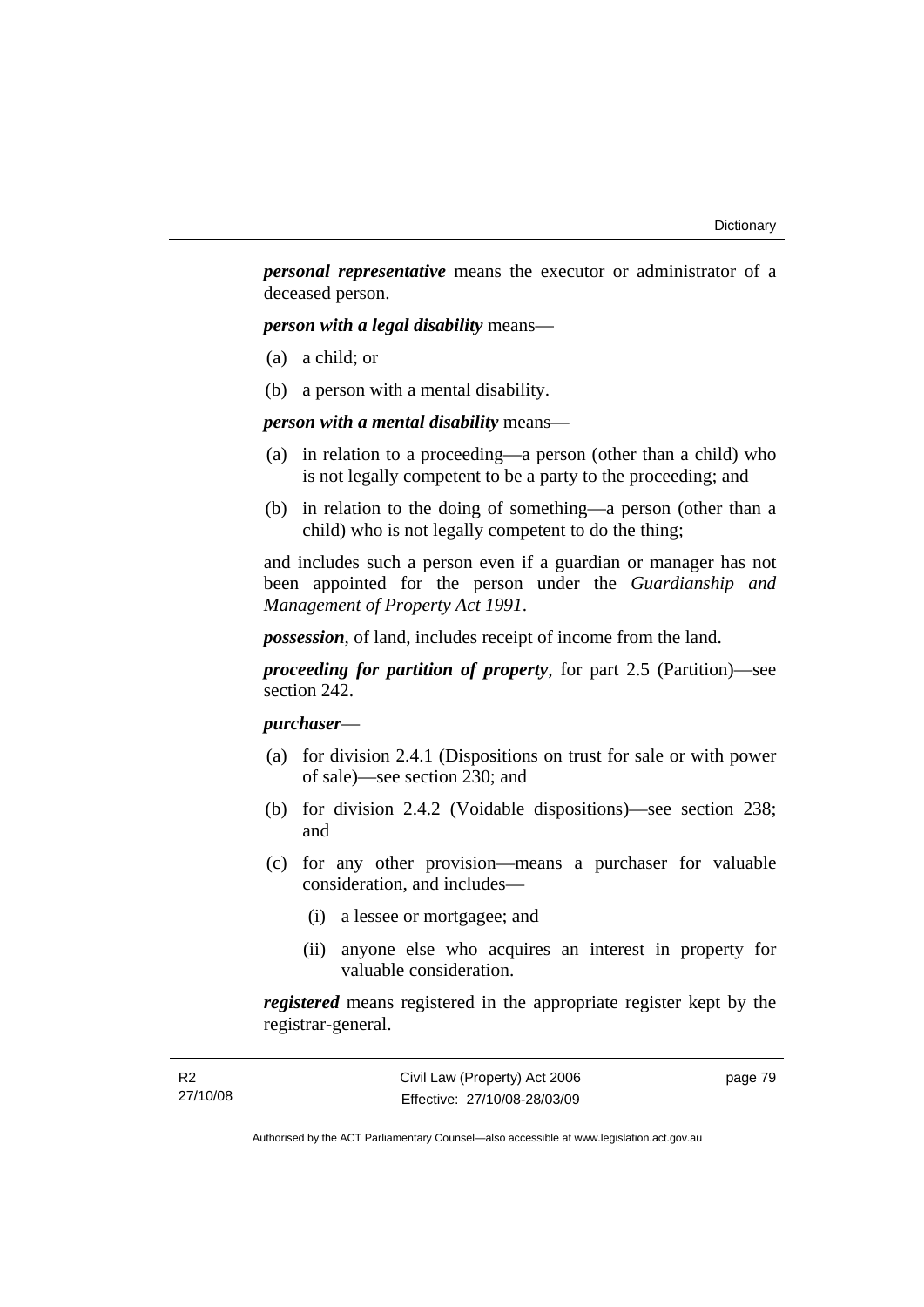#### *rent*—

- (a) includes yearly or other rent; and
- (b) for part 2.6 (Apportionment)—see section 248.

*securities* includes stocks, funds and shares.

*settlement*—see section 200.

*sublease*, for part 4.5 (Forfeiture of leases)—see section 424.

*trust corporation* means—

- (a) the public trustee or a trustee company; or
- (b) the Official Trustee in Bankruptcy under the *Bankruptcy Act 1966* (Cwlth); or
- (c) the trustee in whom the property of a bankrupt is vested.

*trustee company*—see the *Trustee Companies Act 1947*, dictionary.

*trustees for sale* means the people holding property on trust for sale.

*trust for sale* means a binding trust for sale, whether or not exercisable at the request or with the consent of anyone, and with or without a discretionary power to postpone sale.

*valuable consideration* includes marriage, but does not include a nominal consideration in money.

page 80 Civil Law (Property) Act 2006 Effective: 27/10/08-28/03/09

R2 27/10/08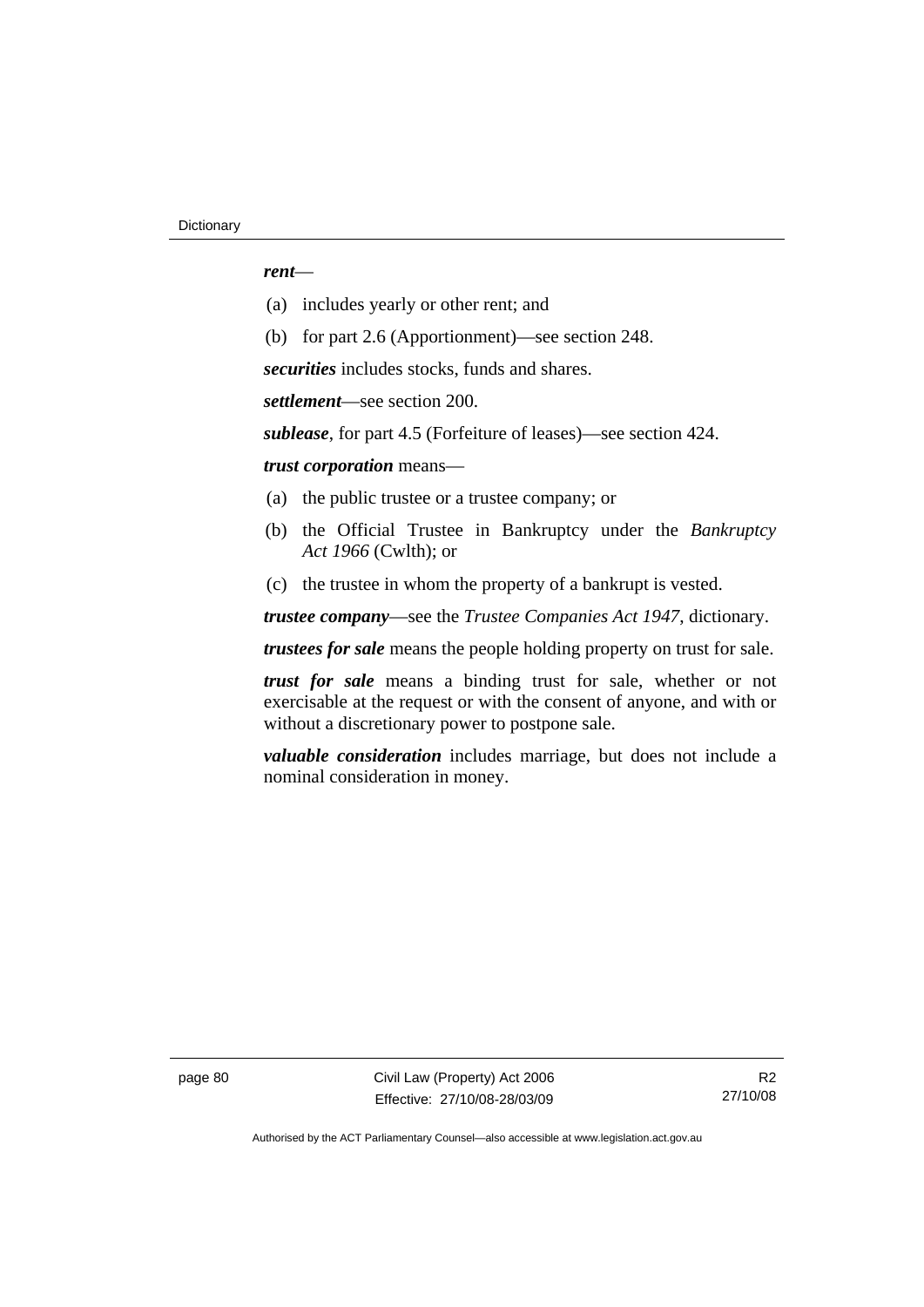#### **Endnotes**

# **Endnotes**

### **1 About the endnotes**

Amending and modifying laws are annotated in the legislation history and the amendment history. Current modifications are not included in the republished law but are set out in the endnotes.

Not all editorial amendments made under the *Legislation Act 2001*, part 11.3 are annotated in the amendment history. Full details of any amendments can be obtained from the Parliamentary Counsel's Office.

Uncommenced amending laws and expiries are listed in the legislation history and the amendment history. These details are underlined. Uncommenced provisions and amendments are not included in the republished law but are set out in the last endnote.

If all the provisions of the law have been renumbered, a table of renumbered provisions gives details of previous and current numbering.

The endnotes also include a table of earlier republications.

| $am = amended$                               | $ord = ordinance$                         |  |
|----------------------------------------------|-------------------------------------------|--|
| $amdt = amendment$                           | orig = original                           |  |
| $ch = chapter$                               | par = paragraph/subparagraph              |  |
| $def = definition$                           | $pres = present$                          |  |
| $dict = dictionary$                          | $prev = previous$                         |  |
| disallowed = disallowed by the Legislative   | $(\text{prev}) = \text{previously}$       |  |
| Assembly                                     | $pt = part$                               |  |
| $div = division$                             | $r = rule/subrule$                        |  |
| $exp = expires/expired$                      | $renum = renumbered$                      |  |
| $Gaz = gazette$                              | $reloc = relocated$                       |  |
| $hdg =$ heading                              | $R[X]$ = Republication No                 |  |
| $IA = Interpretation Act 1967$               | $RI = reissue$                            |  |
| $ins = inserted/added$                       | $s = section/subsection$                  |  |
| $LA =$ Legislation Act 2001                  | $sch = schedule$                          |  |
| $LR =$ legislation register                  | $sdiv = subdivision$                      |  |
| $LRA =$ Legislation (Republication) Act 1996 | $sub =$ substituted                       |  |
| $mod = modified/modification$                | SL = Subordinate Law                      |  |
| $o = order$                                  | underlining = whole or part not commenced |  |
| $om = omitted/repealed$                      | or to be expired                          |  |
|                                              |                                           |  |

#### **2 Abbreviation key**

R2 27/10/08 Civil Law (Property) Act 2006 Effective: 27/10/08-28/03/09 page 81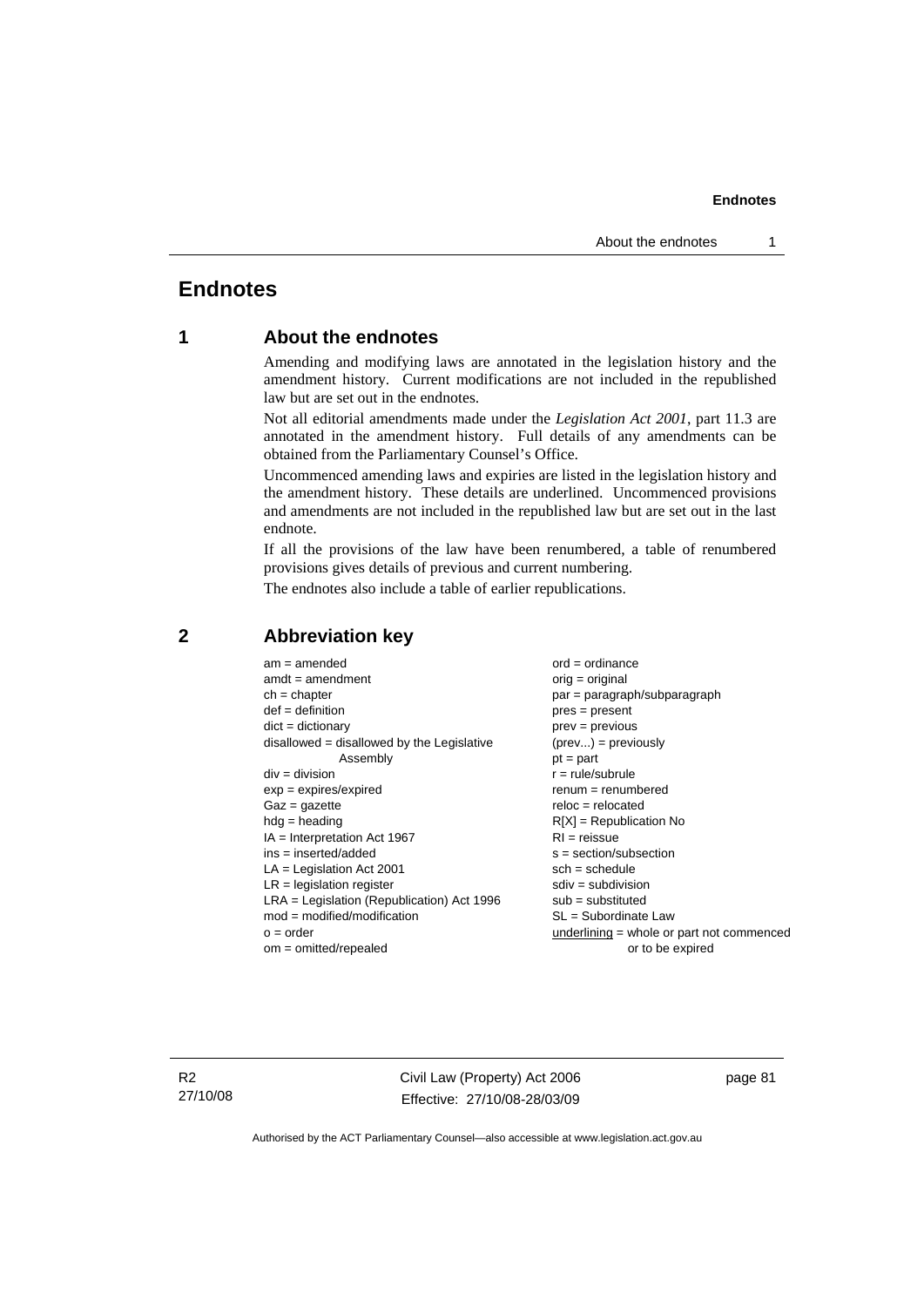#### **Endnotes**

3 Legislation history

### **3 Legislation history**

#### **Civil Law (Property) Act 2006 A2006-38**  notified LR 28 September 2006

s 1, s 2 commenced 28 September 2006 (LA s 75 (1) remainder commenced 28 March 2007 (s 2 and LA s 79)

as amended by

#### **Children and Young People (Consequential Amendments) Act 2008 A2008-20 sch 3 pt 3.5**

notified LR 17 July 2008

s 1, s 2 commenced 17 July 2008 (LA s 75 (1))

s 3 commenced 18 July 2008 (s 2 (1))

sch 3 pt 3.5 commenced 27 October 2008 (s 2 (4) and see Children and Young People Act 2008 A2008-19, s 2 and CN2008-13)

#### **4 Amendment history**

**Commencement**  s 2 om LA s 89 (4) **Powers and duties of guardian**  s 257 am A2008-20 amdt 3.13 **Transitional**  pt 5.4 hdg exp 28 March 2009 (s 506) **References to repealed Act**  s 504 exp 28 March 2009 (s 506) **Transitional regulations**  exp 28 March 2009 (s 506)

**Expiry of pt 5.4**  s 506 exp 28 March 2009 (s 506)

**Repeals and consequential amendments**   $om LA s 89 (3)$ 

**Legislation repealed**  s 507 om LA s 89 (3) **Legislation amended—sch 1** 

```
s 508 om LA s 89 (3)
```
**Consequential amendments**  sch 1 om LA s 89 (3)

page 82 Civil Law (Property) Act 2006 Effective: 27/10/08-28/03/09

R2 27/10/08